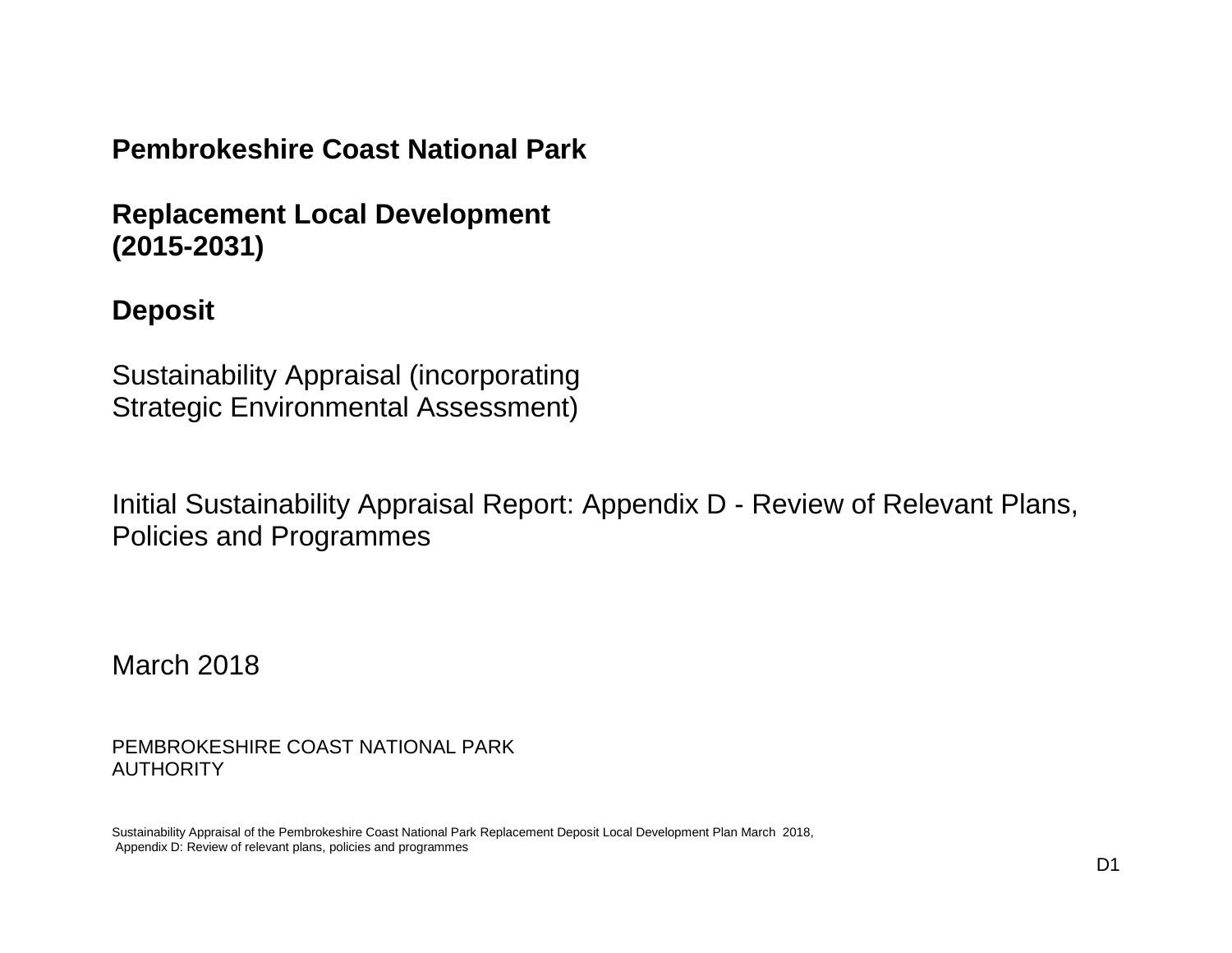Review of Relevant Plans, Policies and Programmes

Many of the International level policies, plans and programmes (PPPs) referred to in this Review of Plans, Policies and Programmes are implemented in National or regional policies, plans or programmes. Therefore more detail on how relevant PPPs will influence the National Park's Plans is included in the references to National and Regional Plans. The International PPPs are included here for completeness and to provide access information for the documents.

#### **International**

| <b>Plan, Policy or Programme</b>                                                                                          |
|---------------------------------------------------------------------------------------------------------------------------|
|                                                                                                                           |
| Agenda 21 UN Department of Economic and Social Affairs 1992                                                               |
| (http://www.unep.org/documents.multilingual/default.asp?documentid=52)                                                    |
|                                                                                                                           |
| Rio Declaration on Environment and Development UNEP 1992                                                                  |
| (http://www.unep.org/Documents.multilingual/Default.asp?DocumentID=78&ArticleID=1163&I=en)                                |
| Report of the World Summit on Sustainable Development United Nations 2002                                                 |
| (http://www.un.org/jsummit/html/documents/summit_docs/131302_wssd_report_reissued.pdf)                                    |
| United Nations Framework Convention on Climate Change United Nations 1994                                                 |
| (http://unfccc.int/2860.php)                                                                                              |
| The Kyoto Protocol United Nations 1997 (http://unfccc.int/kyoto_protocol/items/2830.php)                                  |
| Convention on Migratory Species UNEP 1979 (http://www.cms.int/)                                                           |
| Convention on Biological Diversity UNEP 1992 (http://www.biodiv.org/default.shtml)                                        |
| The Ramsar Convention on Wetlands UNESCO 1971 (http://www.ramsar.org/)                                                    |
| Aarhus Convention United Nations Economic Commission for Europe 1998                                                      |
| (http://ec.europa.eu/environment/aarhus/)                                                                                 |
| EU Directive 2009/147/EC (on the Conservation of Wild Birds aka 'The Birds Directive')) The Council of the                |
| <b>European Communities 30 November 2009</b>                                                                              |
| (http://ec.europa.eu/environment/nature/legislation/birdsdirective/index_en.htm)                                          |
|                                                                                                                           |
| Notes: The Directive provides a framework for the conservation and management of, and human interactions with, wild       |
| birds in Europe. It sets broad objectives for a wide range of activities, although the precise legal mechanisms for their |

Sustainability Appraisal of the Pembrokeshire Coast National Park Replacement Deposit Local Development Plan March 2018, Appendix D: Review of relevant plans, policies and programmes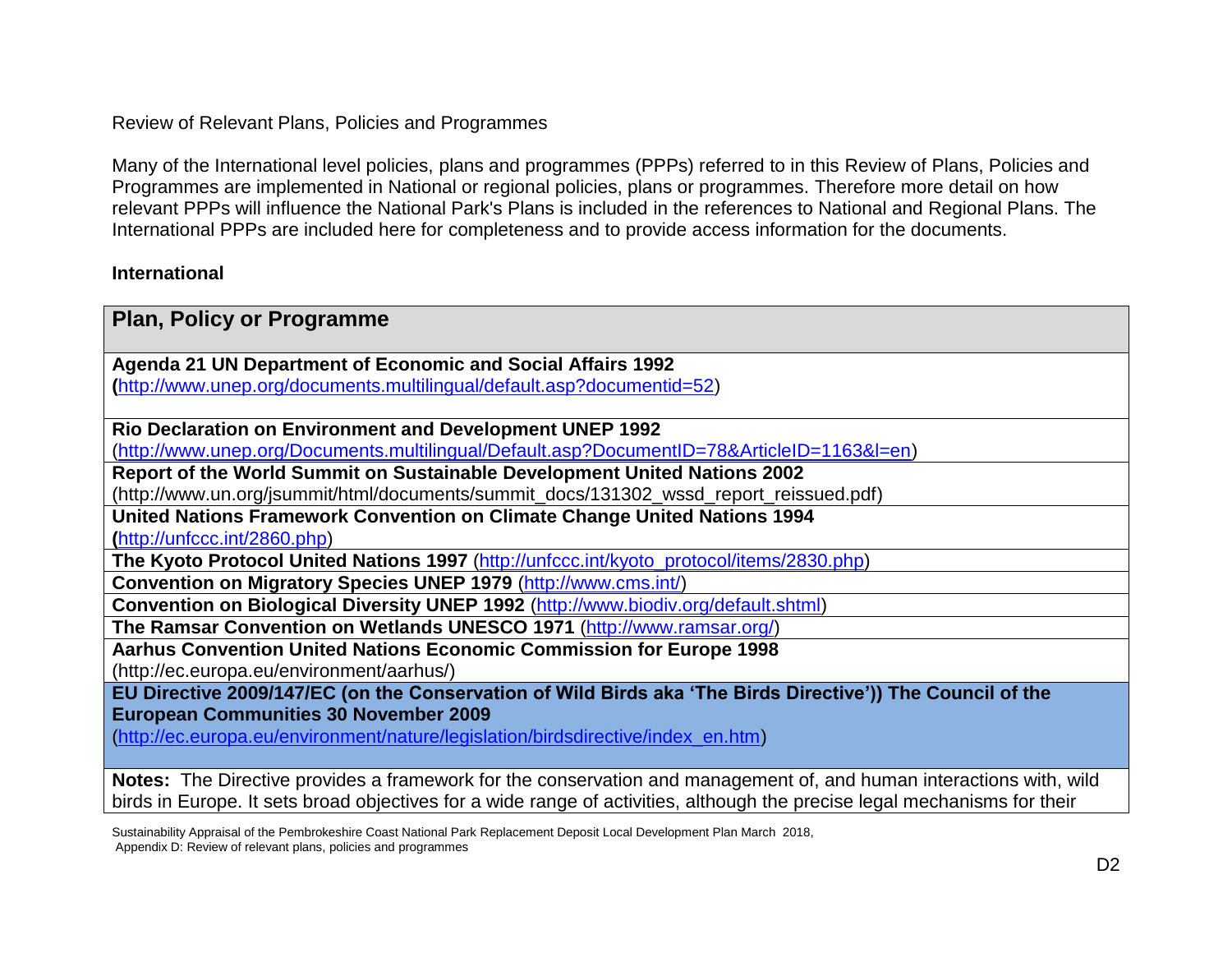achievement are at the discretion of each Member State (in the UK delivery is via several different statutes). Source: JNCC.

A wide range of other statutory and non-statutory activities support the Bird Directive's implementation in the UK. They include national bird monitoring schemes, bird conservation research, and the UK Biodiversity Action Plan which involves action for a number of bird species and the habitats which support them. In the UK, the provisions of the Birds Directive are implemented through the Wildlife & Countryside Act 1981 (as amended), and The Conservation (Natural Habitats, &c.) Regulations 2010. The 'Habitats Regulations' apply to the UK land area and its territorial sea (to 12 nautical miles from the coast). Source: JNCC.

Management Plan response: Reflect the goals of the various delivery mechanisms of the Directive in National Park management policy.

**EU Directive 85/337/EEC (the EIA Directive) The Council of the European Union** [\(http://ec.europa.eu/environment/eia/eia-legalcontext.htm\)](http://ec.europa.eu/environment/eia/eia-legalcontext.htm)

**Notes:** Amended by Council Directive 97/11/EC, 2003/35/EC, 2009/31/EC and subsequent amendments codified by Council Directive 2011/92/EU and Council Directive 2014/52/EU

**EU Directive 91/676/EEC (the Nitrates Directive) The Council of the European Union 1991** [\(http://ec.europa.eu/environment/water/water-nitrates/directiv.html\)](http://ec.europa.eu/environment/water/water-nitrates/directiv.html)

**EU Directive 92/43/CEE (the Habitats Directive) The Council of the European Communities 21 May 1992** [\(http://ec.europa.eu/environment/nature/legislation/habitatsdirective/index\\_en.htm\)](http://ec.europa.eu/environment/nature/legislation/habitatsdirective/index_en.htm)

**Notes:** The Directive creates a network of sites in Europe for the conservation of biodiversity. These sites are designated as Special Areas of Conservation (SACs) and Special Protection Areas (SPAs) (collectively known as 'Natura 2000' sites). Any development project of plan likely to have a significant effect (either directly or indirectly) on a Natura 2000 site must be subject to an 'appropriate assessment'. If the assessment finds that the plan or project is likely to undermine the conservation objectives for the site the plan or project must not proceed unless there are 'imperative reasons of overriding public interest'. If this is the case then appropriate mitigation or compensation measures must be put in place. There are 16 Natura 2000 sites wholly or partially within the National Park.

**EU Directive (2008/50/EC) (the New Air Quality Framework Directive) The Council of the European Union 11June 2008**

[\(http://ec.europa.eu/environment/air/quality/legislation/existing\\_leg.htm\)](http://ec.europa.eu/environment/air/quality/legislation/existing_leg.htm)

**EU Directive 1999/31/EC (the Landfill Directive) The Council of the European Union 1999** [\(http://ec.europa.eu/environment/waste/landfill\\_index.htm\)](http://ec.europa.eu/environment/waste/landfill_index.htm)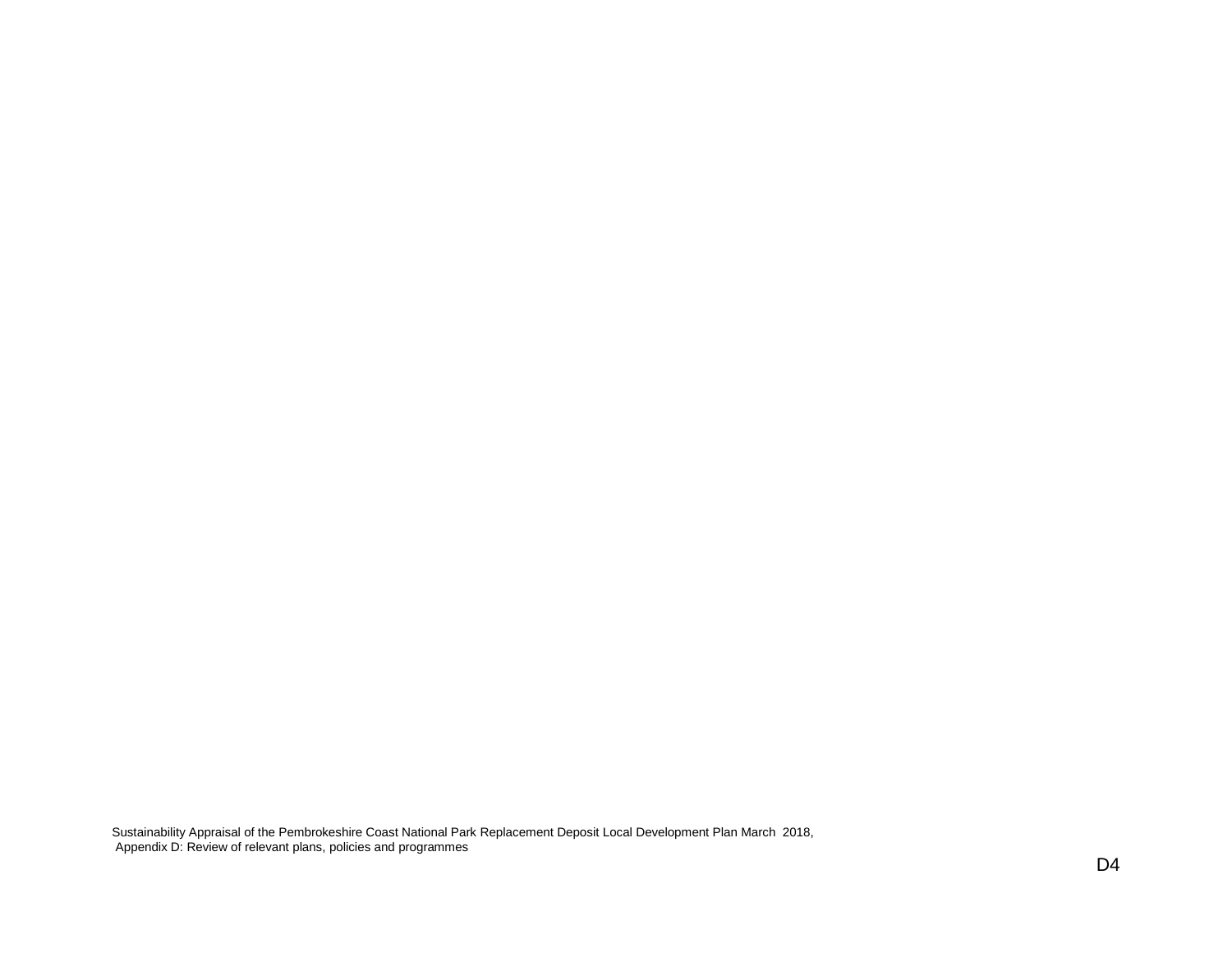**EU Directive 2000/60/EC (the Water Framework Directive) The Council of the European Communities 23 October 2000**

[\(http://ec.europa.eu/environment/water/water-framework/index\\_en.html\)](http://ec.europa.eu/environment/water/water-framework/index_en.html)

**Notes:** Introduces 'good status', a more rigorous water quality standard. The Directive requires 'River Basin Management Plans' which should influence Development Plans and be influenced by them. Water quality improvement and management of water resources complement National Park purposes. Principal output from legislation is River Basin Management Plan. Timetabling constraint.

**Management Plan response:** Contribute, wherever possible and appropriate, to achievement of water Plan response status objectives.

**LDP response:** Plan policies on the design, location of development & sustainable water management to ensure that the LDP does not create adverse pressures on the water environment.

**EU Directive 2002/49/EC (Directive on Environmental Noise) The European Parliament and the Council of the European Union 2002**

[\(http://ec.europa.eu/environment/noise/directive.htm\)](http://ec.europa.eu/environment/noise/directive.htm)

**EU Directive 2003/35/EC (Directive providing for Public Participation) The European Parliament and the Council of the European Union 2003**

[\(http://eur-lex.europa.eu/LexUriServ/LexUriServ.do?uri=CELEX:32003L0035:en:NOT\)](http://eur-lex.europa.eu/LexUriServ/LexUriServ.do?uri=CELEX:32003L0035:en:NOT)

**EU Directive 2004/35/CE (the Environmental Liability Directive) The European Parliament and the Council of the European Union 2004**

[\(http://ec.europa.eu/environment/legal/liability/\)](http://ec.europa.eu/environment/legal/liability/)

**EU Directive 2008/98/EC (the Waste Framework Directive) The European Parliament and the Council of the European Union 19 November 2008**

[\(http://ec.europa.eu/environment/waste/framework/index.htm\)](http://ec.europa.eu/environment/waste/framework/index.htm)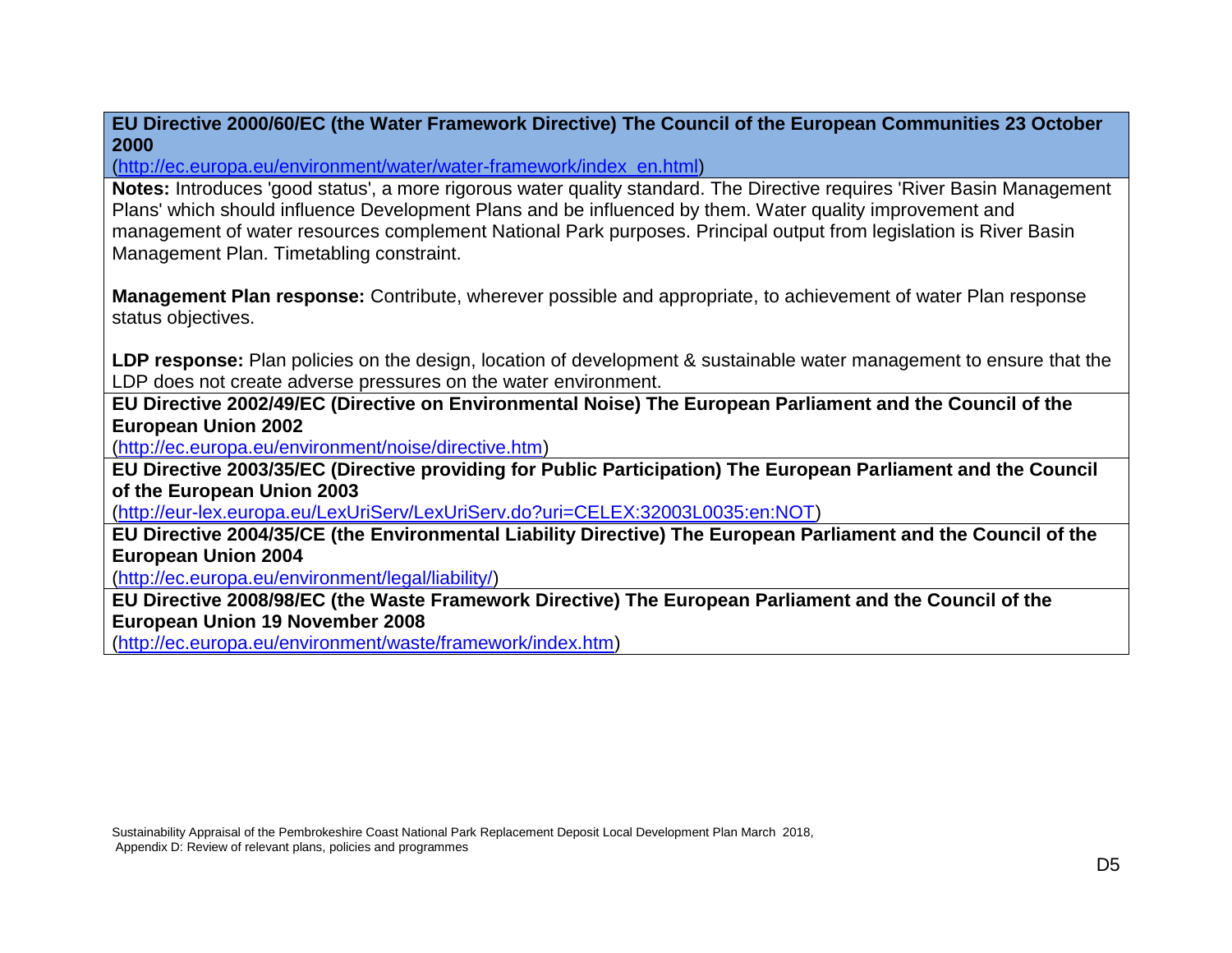### **Common Agricultural Policy, European Commission 1958**

**Notes:** The Common Agricultural Policy (CAP) is the set of rules and regulations which govern agricultural activities in the European Union. Under CAP, economic support to farmers since the 1960s was largely given in direct proportion to production. CAP resulted in sweeping changes in farming practice; farmers intensified their farming methods in order to produce more and so attract greater financial support. Many farms have therefore became more specialised and traditional farming was been abandoned across large areas of the UK. CAP revisions are aimed at a gradual transfer of subsidy to support land stewardship rather than specific crop production. A relatively small number of key practices have a significant effect on the condition of wildlife. If CAP revision continues to address these there should be attendant benefits for National Park biodiversity. Changes in CAP payments may result in a shifting social landscape within the agricultural community, as well as, beneficial changes to landscape character.

**Management Plan response:** Continue to seek to influence agricultural policy and practice at the most appropriate level to secure environmental and socio-economic benefits.

**Common Agricultural Policy Reform, European Commission (annual basis)** 

[\(http://ec.europa.eu/agriculture/capreform/index\\_en.htm\)](http://ec.europa.eu/agriculture/capreform/index_en.htm)

**EU Rural Development Policy 2007-2013 European Commission 2006**

[\(http://ec.europa.eu/agriculture/rurdev/index\\_en.htm\)](http://ec.europa.eu/agriculture/rurdev/index_en.htm)

**European Landscape Convention Council of Europe 2000**

[\(http://www.coe.int/t/dg4/cultureheritage/heritage/landscape/default\\_en.asp\)](http://www.coe.int/t/dg4/cultureheritage/heritage/landscape/default_en.asp)

**Proposal for a new EU Environment Action Programme to 2020 European Commission 2012** [\(http://ec.europa.eu/environment/newprg/index.htm\)](http://ec.europa.eu/environment/newprg/index.htm)

**Convention on the Conservation of European Wildlife and Natural Habitats Council of Europe 1979** [\(http://conventions.coe.int/Treaty/en/Treaties/Html/104.htm\)](http://conventions.coe.int/Treaty/en/Treaties/Html/104.htm)

**MANAGING NATURA 2000 SITES The provisions of Article 6 of the 'Habitats' Directive 92/43/CEE, European Commission 2000**

[\(http://ec.europa.eu/environment/nature/natura2000/management/docs/art6/provision\\_of\\_art6\\_en.pdf\)](http://ec.europa.eu/environment/nature/natura2000/management/docs/art6/provision_of_art6_en.pdf)

**European Climate Change Programme, European Commission 2000**

[\(http://ec.europa.eu/environment/climat/eccp.htm\)](http://ec.europa.eu/environment/climat/eccp.htm)

Sustainability Appraisal of the Pembrokeshire Coast National Park Replacement Deposit Local Development Plan March 2018, Appendix D: Review of relevant plans, policies and programmes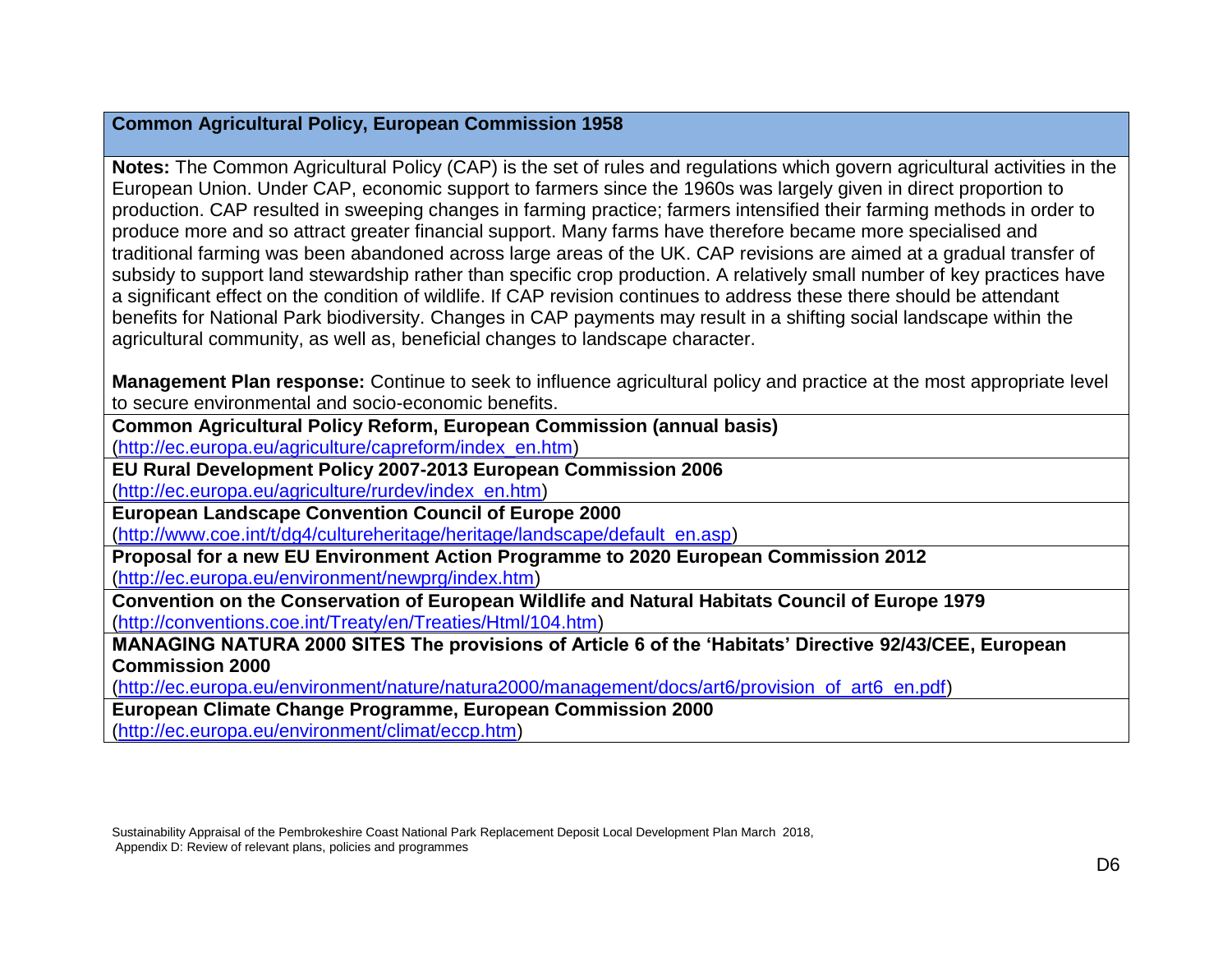#### **United Kingdom**

#### **Plan, Policy or Programme**

## **Countryside and Rights of Way Act, UK Parliament 2000**

[\(http://www.legislation.gov.uk/ukpga/2000/37/contents\)](http://www.legislation.gov.uk/ukpga/2000/37/contents)

**Notes:** This extends the public's ability to enjoy the countryside while also providing safeguards for landowners and occupiers. The Act gives the public a new right of access to mountain, moor, heath, down and registered common land. It also: recognises the needs of landowners and managers; improves the rights of way legislation by encouraging the creation of new routes and clarifying uncertainties about what rights already exist; provides a statutory basis for biodiversity conservation previously undertaken as a matter of policy; improves the procedures associated with the notification, protection and management of SSSIs; strengthens legal protection for threatened species and brings up to date the Wildlife and Countryside Act 1981 (as amended); supports management of Areas of Outstanding Natural Beauty Source: DEFRA. The CROW Act 2000 updates the Wildlife and Countryside Act and includes enhanced protection for SSSIs as well as providing a legal basis for biodiversity action.

Management Plan response: We will continue to implementation of the Act, with partners and stakeholders.

**Environment Act 1995, UK Parliament 1995**  [\(http://www.legislation.gov.uk/ukpga/1995/25/contents\)](http://www.legislation.gov.uk/ukpga/1995/25/contents)

**Notes:** Defines national park purposes, the socio economic duty and the obligation on others to implement national park purposes. Provides clear direction in how to draft the aims, objectives and policies of both Plans. To ensure that the appropriate balance between achieving purposes and the socio-economic duty is achieved. Silkins Test.

**Management Plan response:** Sets out the fundamental principles of National Parks to be delivered through the prescriptions of the NPMP.

**LDP response:** Fundamental to the approach taken in drafting of the Plan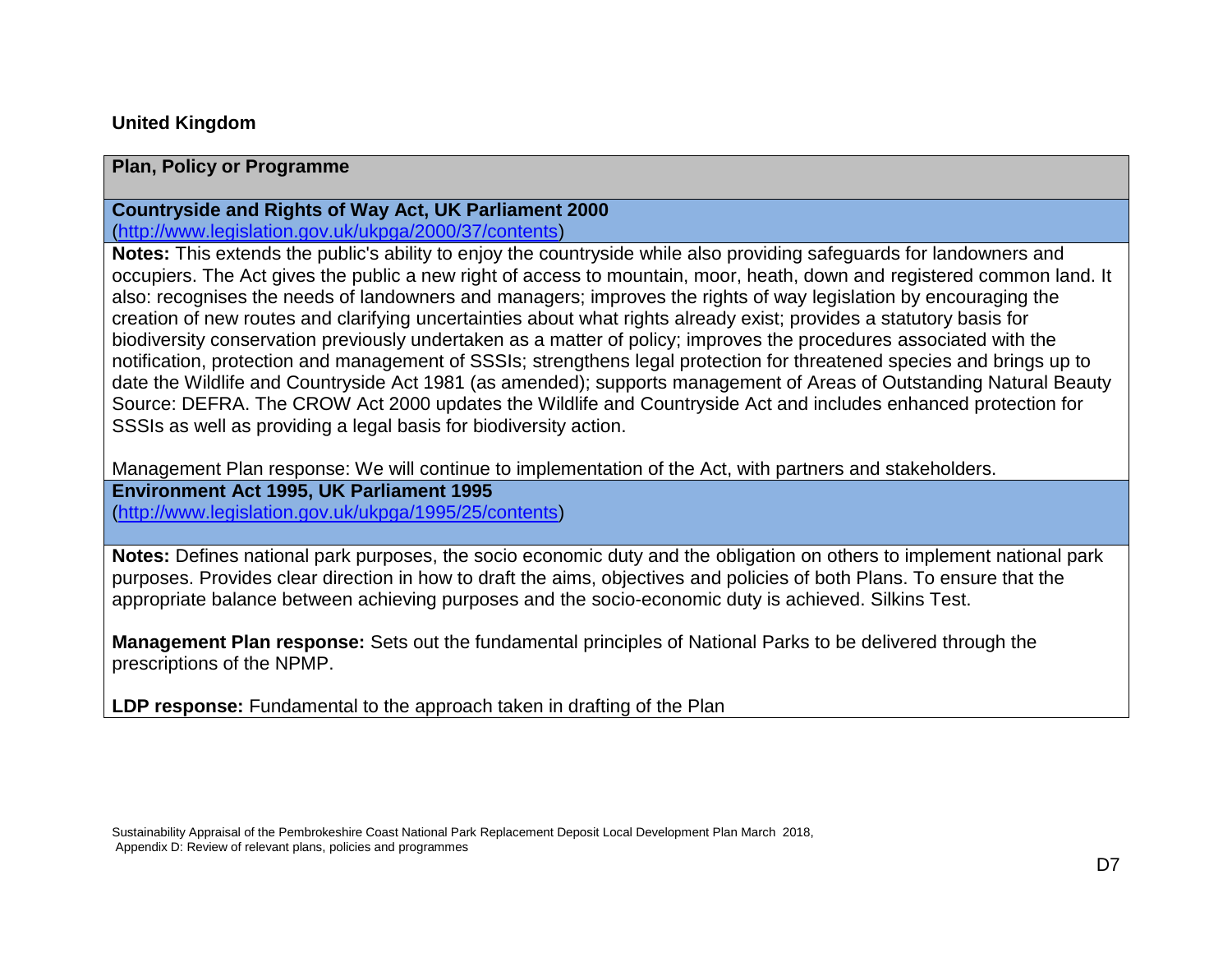#### **Natural Environment and Rural Communities Act 2006, UK Parliament 2006** [\(http://www.legislation.gov.uk/ukpga/2006/16/contents\)](http://www.legislation.gov.uk/ukpga/2006/16/contents)

**Notes:** Established 'Natural England' and 'Commission for Rural Communities'. It provides legislative changes to amend nature conservation legislation, and in relation to bylaws for motor vehicles (giving NPs the power to make traffic regulation orders); SSSIs and extends the CROW biodiversity duty for example. Will help to achieve a rich and diverse natural environment Source: Defra.

**LDP response:** Provides a more secure framework for the consideration of the natural environment

**Ancient Monuments & Archaeological Areas Act 1979, UK Parliament 1979**

**Notes:** The means by which Scheduled Ancient Monuments (SAMs) are afforded legal protection. A key tool for protection of SAMs. The protection given by this falls short of protecting the settings and surroundings of monuments. In addition, the Act allows for certain damaging operations to continue under certain circumstances.

**Management Plan response**: Support and utilise the existing statutory UK framework for the protection of archaeological sites, but seek a strengthening of the legislation.

#### **Wildlife and Countryside Act 1981 (as amended) UK Parliament 1981** [\(http://www.jncc.gov.uk/page-3614#download\)](http://www.jncc.gov.uk/page-3614#download)

**Notes**: The key means for wildlife protection on the British mainland. The Wildlife and Countryside Act 1981 (as amended) is the principal mechanism for the legislative protection of wildlife on the British mainland. It is the means by which the Convention on the Conservation of European Wildlife and Natural Habitats (the 'Bern Convention') and the European Union Directives on the Conservation of Wild Birds (2009/147/EC) and Natural Habitats and Wild Fauna and Flora (92/43/FFC) are implemented in Great Britain. Similar legislation is enacted to fulfil these obligations elsewhere in the United Kingdom. Source: Naturenet. The Wildlife and Countryside Act (as amended) largely failed to conserve habitats and species or protect them from a range of pressures, on SSSIs as well as in the wider countryside. The Countryside and Rights of Way (CROW) Act 2000 significantly updated the Wildlife and Country Act and includes enhanced protection for Sites of Special Scientific Interest.

**Management Plan response**: Continue to seek to strengthen policy and work with landowners to safeguard features of protected sites, and, importantly, the context in which those sites occur.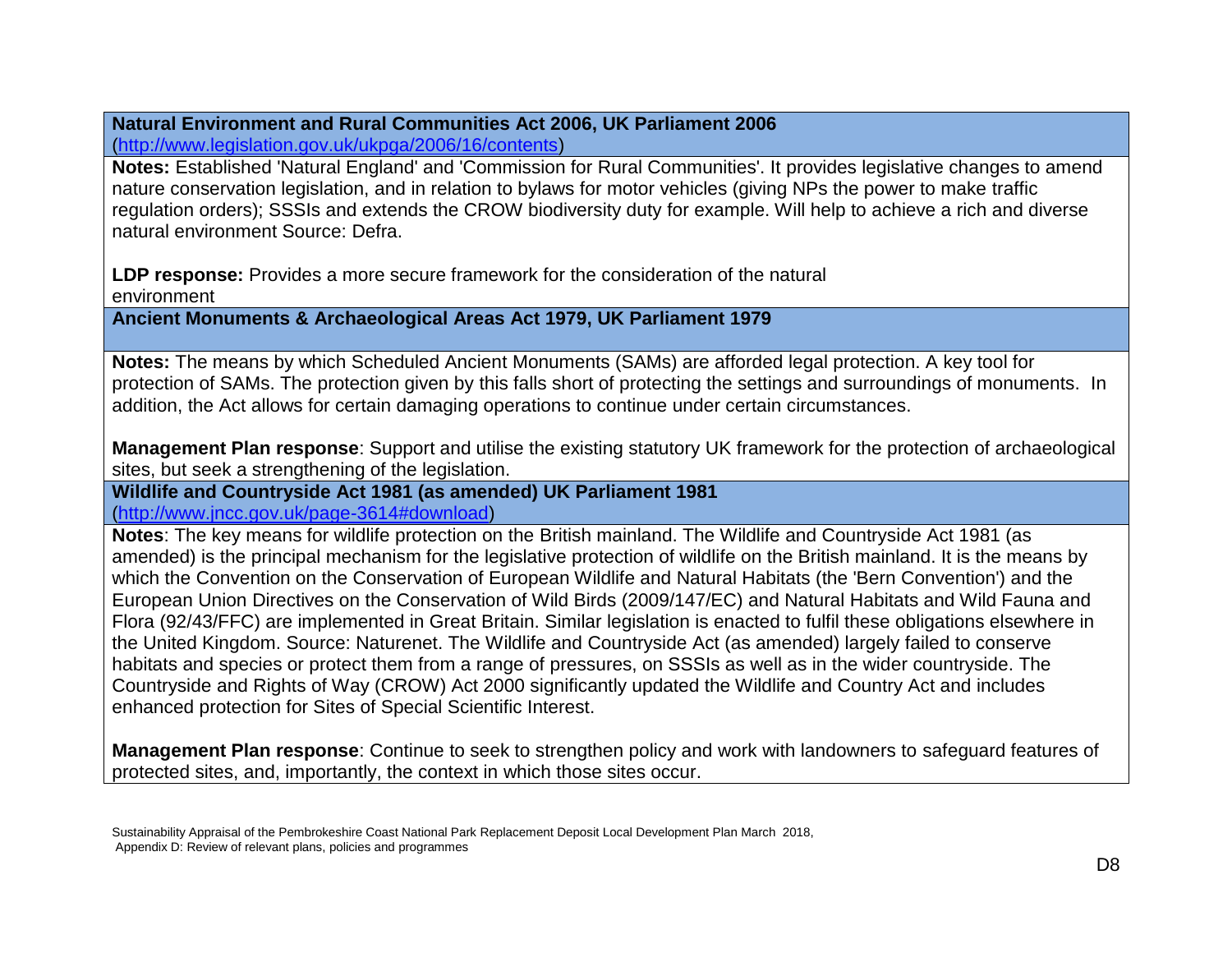**The Conservation of Habitats and Species Regulations (England and Wales) 2010, UK Parliament**  [\(http://jncc.defra.gov.uk/page-1379\)](http://jncc.defra.gov.uk/page-1379)

**Notes**: Transposes the Habitats Directive and the Conservation of Seals Act 1970.

**Management Plan response**: There are 13 SACs and 5 SPAs in the National Park area, and management policies must ensure their safeguard.

**UK Post-2010 Biodiversity Framework** [\(http://jncc.defra.gov.uk/page-6189\)](http://jncc.defra.gov.uk/page-6189)

**Securing the Future - UK Government sustainable development strategy UK Government 2005** [\(http://www.defra.gov.uk/publications/2011/03/25/securing-the-future-pb10589/\)](http://www.defra.gov.uk/publications/2011/03/25/securing-the-future-pb10589/)

**The Air Quality Strategy for England, Scotland, Wales and Northern Ireland (Volumes 1&2) DEFRA 2007** [\(http://www.defra.gov.uk/environment/quality/air/air-quality/approach/\)](http://www.defra.gov.uk/environment/quality/air/air-quality/approach/)

**Notes:** The objectives are drafted in line with European Directives and UK law, policy and standards, and relate primarily to human health. Transport management (vehicle volumes as well as individual vehicle emissions). Trends in traffic volumes, localised air pollution hotspots.

**Management Plan response:** Contribute wherever possible to the county's air quality management objectives, in reference to PCC and EAW targets and measures.

**The Water Framework Directive and Planning - Initial Advice to Planning Authorities in England and Wales EA; RTPI; WLGA; LGA February 2006**

[\(http://www.environment-agency.gov.uk/research/planning/40195.aspx\)](http://www.environment-agency.gov.uk/research/planning/40195.aspx)

**Notes:** Provides advice on the implementation of the Water Directive Framework in relation to development plan policy (and other matters). The WFD requires all inland and coastal waters to reach "good status" by 2015. It establishes a river basin district structure with ecological targets for surface waters and other environmental indicators.

**Management Plan response:** Contribute to River Basin Management Plan goals through National Park management policies wherever possible.

**Water for People and the Environment: water resources strategy for England and Wales Environment Agency 2009**

[\(http://www.environment-agency.gov.uk/research/library/publications/40731.aspx\)](http://www.environment-agency.gov.uk/research/library/publications/40731.aspx)

**The UK Climate Change Programme DEFRA 2006**

[\(http://jncc.defra.gov.uk/page-4000\)](http://jncc.defra.gov.uk/page-4000)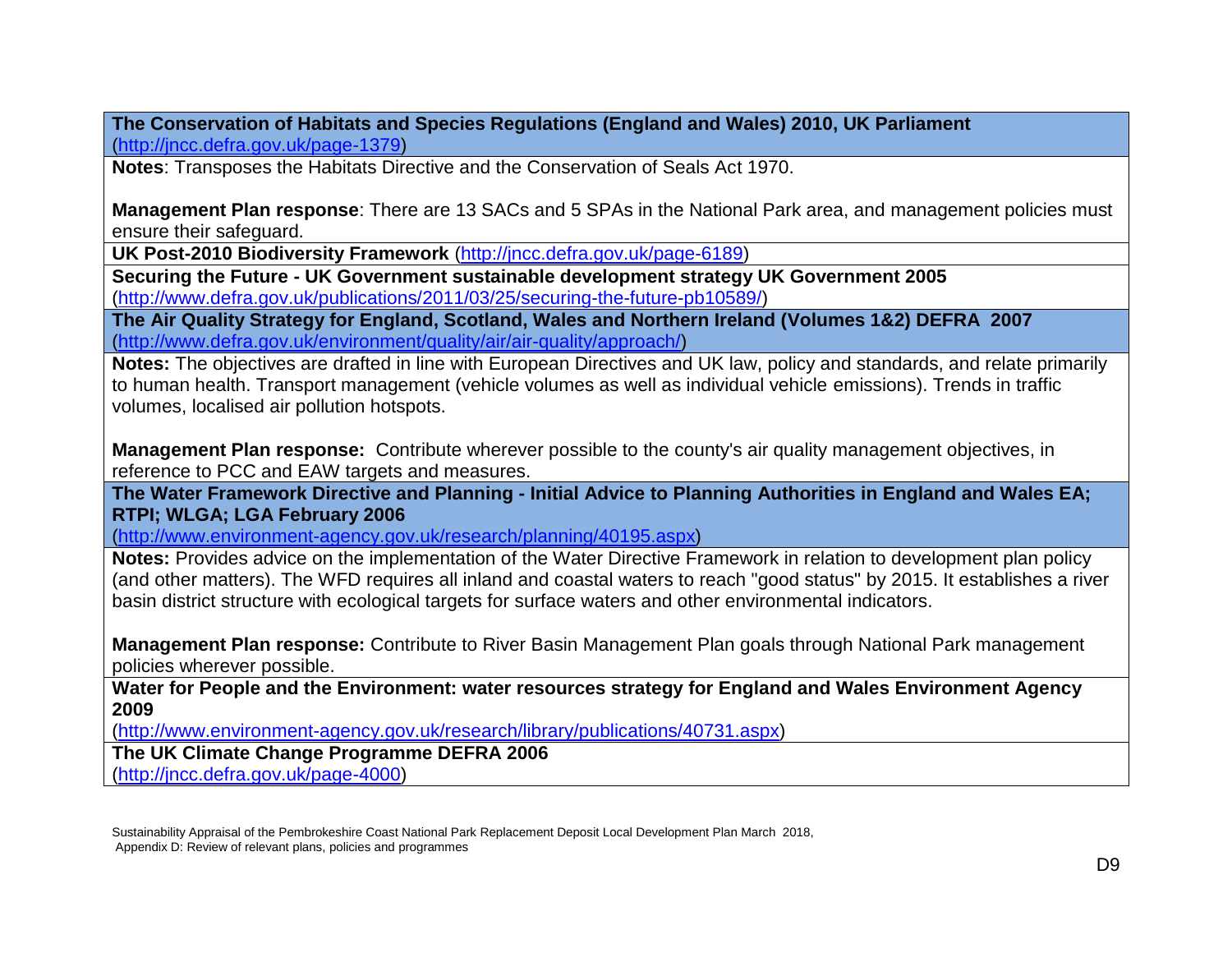**Marine & Coastal Access Act 2009 UK Government 2009**

[\(http://gov.wales/topics/environmentcountryside/fisheries/marine/marine-planning/?lang=en\)](http://gov.wales/topics/environmentcountryside/fisheries/marine/marine-planning/?lang=en)

**Notes:** The Marine and Coastal Access Act 2009 provides new powers to assist in achieving the vision set out in the UK High Level Marine Objectives.

The new powers provided by this act include:

- Marine planning A new system for marine planning that will cover all of the key marine activities
- Marine Licensing In Wales Marine Licensing powers were delegated to Natural Resources Wales in 2011. These licensing powers replace the licensing regimes that were previously covered under: Food and Environment Act 1985, Coast Protection Act 1949 and Environmental Impact Assessment (extraction of minerals and dredging (Wales) Regulations 2007.

Marine Conservation Mechanics – The Act provides the power to create Marine Conservation Zones (MCZs) to assist in the conservation of marine plants and animals or geological/geomorphological features.

**Our energy future - creating a low carbon economy DTI 2003**

(http://webarchive.nationalarchives.gov.uk/+/http://www.dti.gov.uk/files/file10719.pdf)

**Stern Review on the economics of climate change HM Treasury 30/10/2006**

(http://webarchive.nationalarchives.gov.uk/+/http:/www.hm-treasury.gov.uk/sternreview\_index.htm)

**Water and Flood Management Act 2010, UK Government**

(http://cymru.gov.uk/topics/environmentcountryside/epq/flooding/floodwaterbill/?lang=en)

#### **Wales**

#### **Plan, Policy or Programme**

**Draft Policy Statement for Protected Landscapes in Wales**

[http://wales.gov.uk/consultations/cultureandsport/landscape/?lang=en\)](http://wales.gov.uk/consultations/cultureandsport/landscape/?lang=en)

A new policy statement from Welsh Government on Wales' national parks and areas of outstanding natural beauty is expected in 2015, following public consultation in 2013. The policy statement replaces the previous (2007) policy statement on national parks and national park authorities in Wales. The revised statement is expected to set out a range of outcomes expected of Wales' protected landscapes. The consultation statement recognises that they "should be in the

Sustainability Appraisal of the Pembrokeshire Coast National Park Replacement Deposit Local Development Plan March 2018, Appendix D: Review of relevant plans, policies and programmes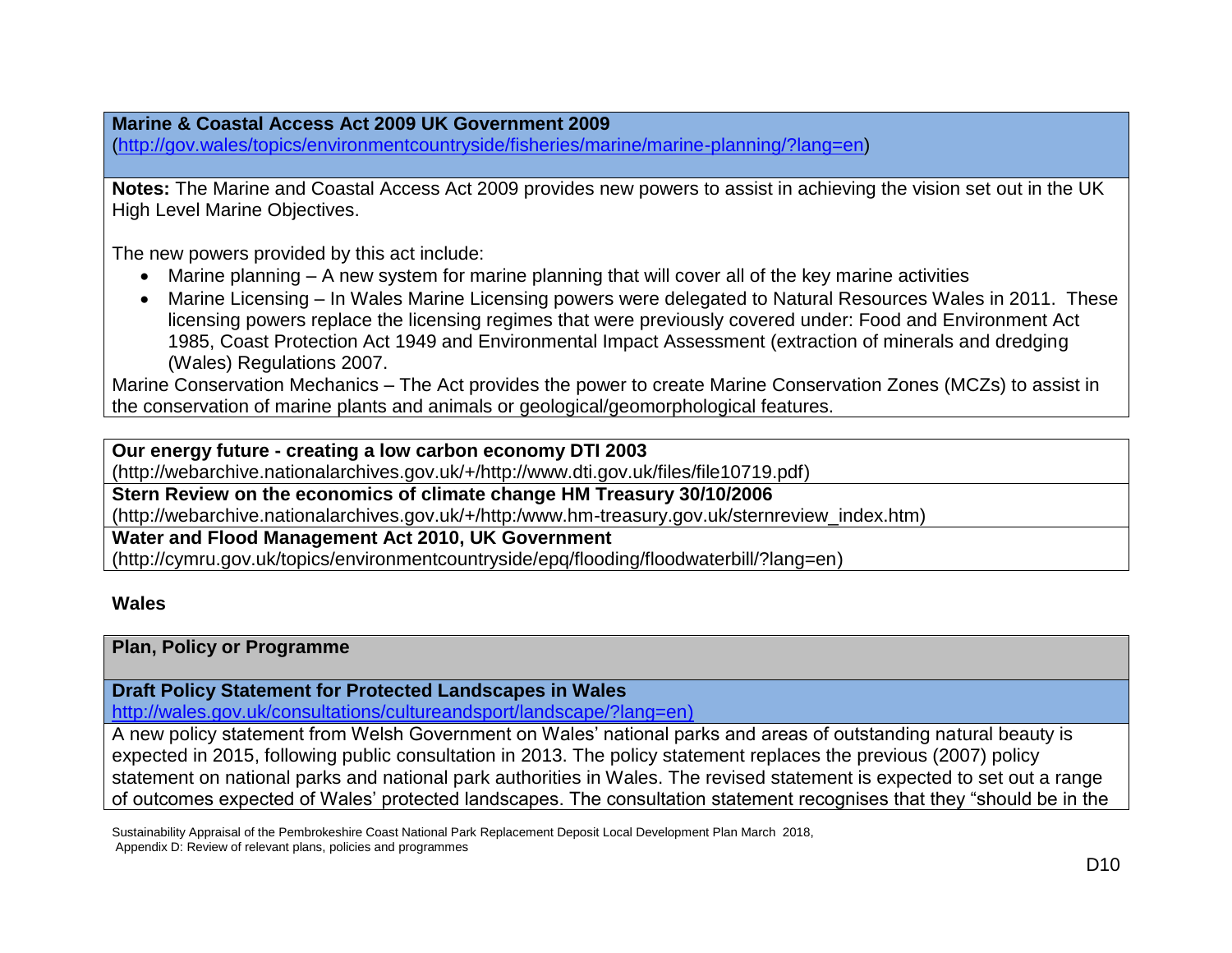vanguard of demonstrating how Wales can secure healthy, biologically diverse and productive environments that are managed sustainably, with communities that are safe and sustainable, and where people choose to live and work."

The consultation statement also suggests investigating different approaches to management planning of protected landscapes, such as using a single strategic plan for protected landscapes, to be supported by local delivery plans.

Management Plan Response: The contents of this Management Plan would logically form one of the delivery plans – setting out how national outcomes for protected landscapes, ecosystems and other natural assets would be achieved within the Pembrokeshire Coast National Park area.

### **LDP Response:**

**Well-being of Future Generations (Wales) Act 2015**

[\(http://www.senedd.assembly.wales/mgIssueHistoryHome.aspx?IId=10103\)](http://www.senedd.assembly.wales/mgIssueHistoryHome.aspx?IId=10103)

An Act of the National Assembly for Wales to make provision requiring public bodies to do things in pursuit of the economic, social, environmental and cultural well-being of Wales in a way that accords with the sustainable development principle; to require public bodies to report on such action; to establish a Commissioner for Future Generations to advise and assist public bodies in doing things in accordance with this Act; to establish public services boards in local authority areas; to make provision requiring those boards to plan and take action in pursuit of economic, social, environmental and cultural well-being in their area; and for connected purposes.

The key purposes of the Act are to:

- set a framework within which specified Welsh public authorities will seek to ensure the needs of the present are met without compromising the ability of future generations to meet their own needs (the sustainable development principle),
- put into place well-being goals which those authorities are to seek to achieve in order to improve wellbeing both now and in the future,
- set out how those authorities are to show they are working towards the well-being goals,
- put Public Services Boards and local well-being plans on a statutory basis and, in doing so, simplify current requirements as regards integrated community planning, and
- Establish a Future Generations Commissioner for Wales to be an advocate for future generations who will advise

Sustainability Appraisal of the Pembrokeshire Coast National Park Replacement Deposit Local Development Plan March 2018, Appendix D: Review of relevant plans, policies and programmes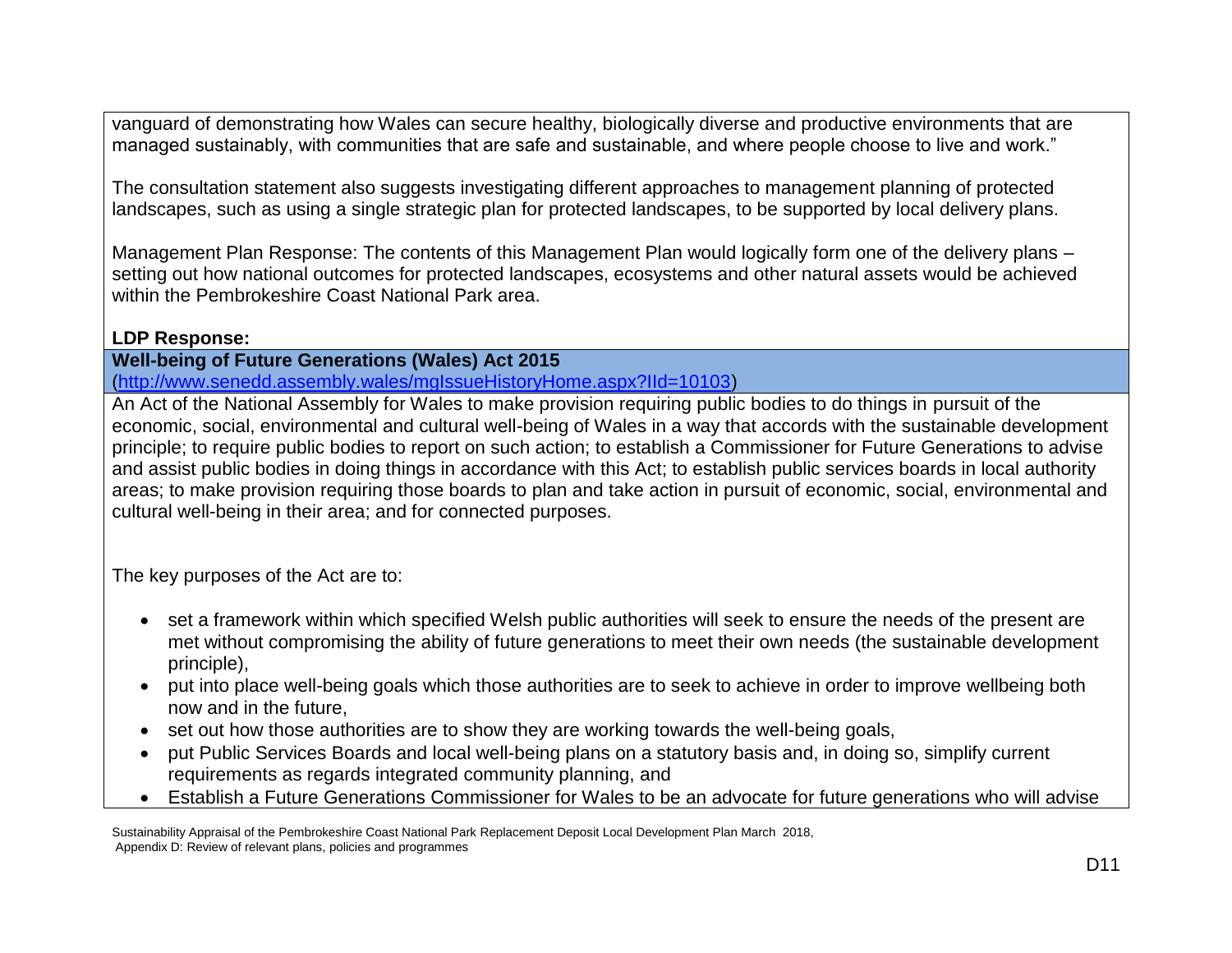and support Welsh public authorities in carrying out their duties under the Bill.

The Act sets out 7 well-being goals for Wales:

- A prosperous Wales.
- A resilient Wales.
- A healthier Wales.
- A more equal Wales.
- A Wales of cohesive communities.
- A Wales of vibrant culture and thriving Welsh language.
- A globally responsible Wales.

**Management plan response:** The proposals include introducing a new duty on the Welsh public service, requiring sustainable development to be embedded in strategic decision making. The nature of National Park purposes, the NPA's duty in pursuit of them, and the adaptive, outcome-based management planning approach taken by the Management Plan, help to ensure that action taken by the NPA and its partners helps fulfil the proposed duty.

**LDP Response:** The LDP must have regard for the goals of the Well-being of Future Generations Act.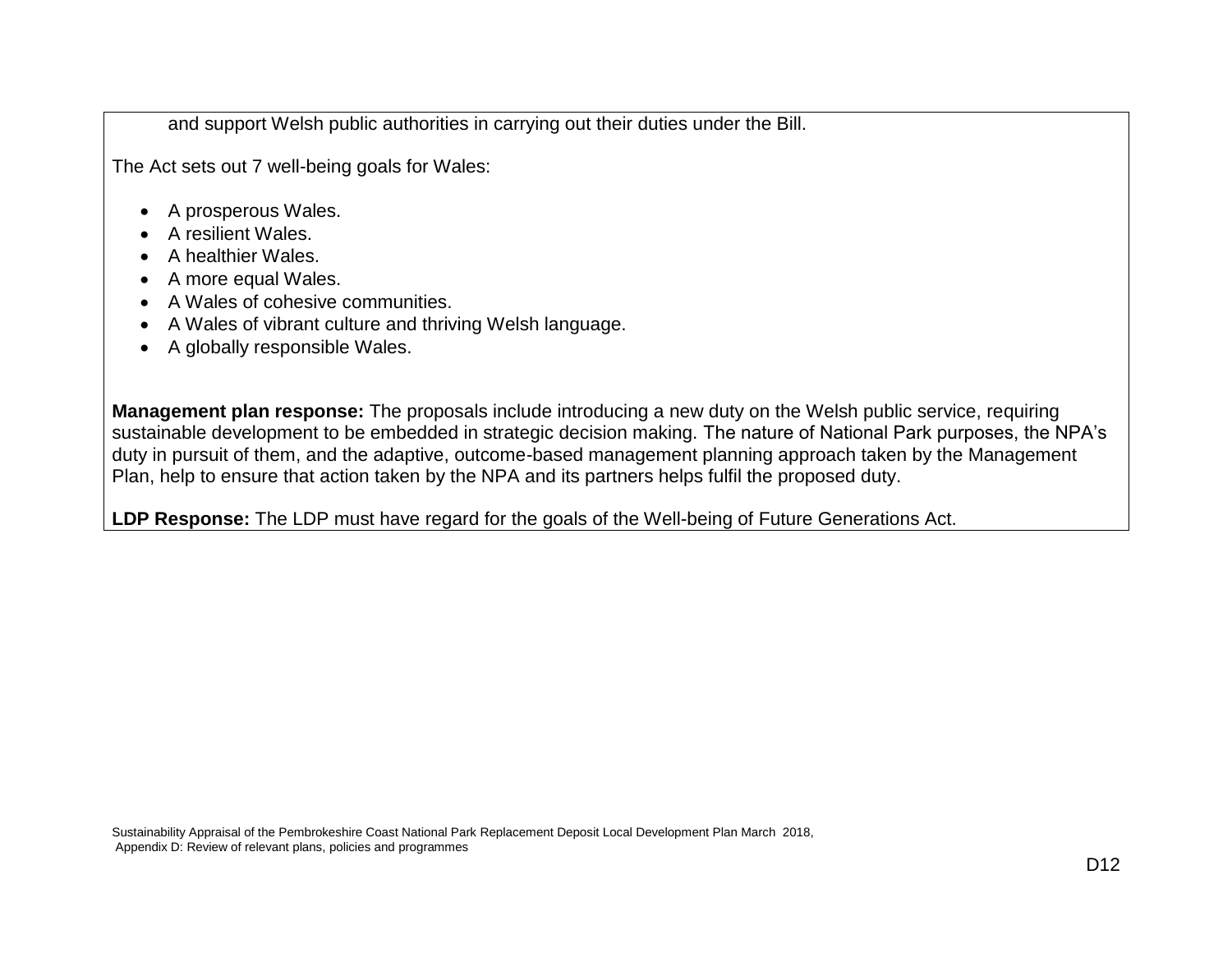## **Planning (Wales) Act 2015**

[\(http://gov.wales/topics/planning/legislation/planning-wales-act-2015/?lang=en\)](http://gov.wales/topics/planning/legislation/planning-wales-act-2015/?lang=en)

The Planning (Wales) Act was adopted by National Assembly in July 2015, it aims to modernize and improve the planning system to facilitate the delivery of homes, jobs and infrastructure.

Key messages:

- Reinforces the roles of the Welsh Government as the active stewards of the planning system in Wales
- Promotes a cultural change in planning to help make it more positive and support appropriate development more effectively
- Promotes partnership working between Local Planning Authorities

Implications for the Welsh Planning:

- New National Development Framework concentrating on land-use planning issues at a national level, identifying key locations for infrastructure development and setting the national framework for planning
- Sub-Regional Plans specifically for Cardiff, Swansea and the A55 corridor.
- Local Developments Retained but will need to be reviewed to ensure that they are consistent with the National Development Framework (and Sub-Regional Plans where appropriate)
- Increased powers for Welsh Ministers in some circumstances applicants will be able to apply directly to Welsh Government.

**LDP response:** The LDP will need to be reviewed and prepared in line with this Act.

#### **Environment (Wales) Act 2016**

[\(http://gov.wales/topics/environmentcountryside/consmanagement/natural-resources-management/environment](http://gov.wales/topics/environmentcountryside/consmanagement/natural-resources-management/environment-bill/?lang=en)[bill/?lang=en\)](http://gov.wales/topics/environmentcountryside/consmanagement/natural-resources-management/environment-bill/?lang=en)

The Environment (Wales) Act introduces new environment legislation covering the following topics:

- Sustainable management of natural resources
- Climate Change including statutory emissions targets
- Charges for carrier bags further powers for Ministers to address issues with carrier bag charges.
- Collection and disposal of waste improvements to waste management processes, working towards greater levels

Sustainability Appraisal of the Pembrokeshire Coast National Park Replacement Deposit Local Development Plan March 2018, Appendix D: Review of relevant plans, policies and programmes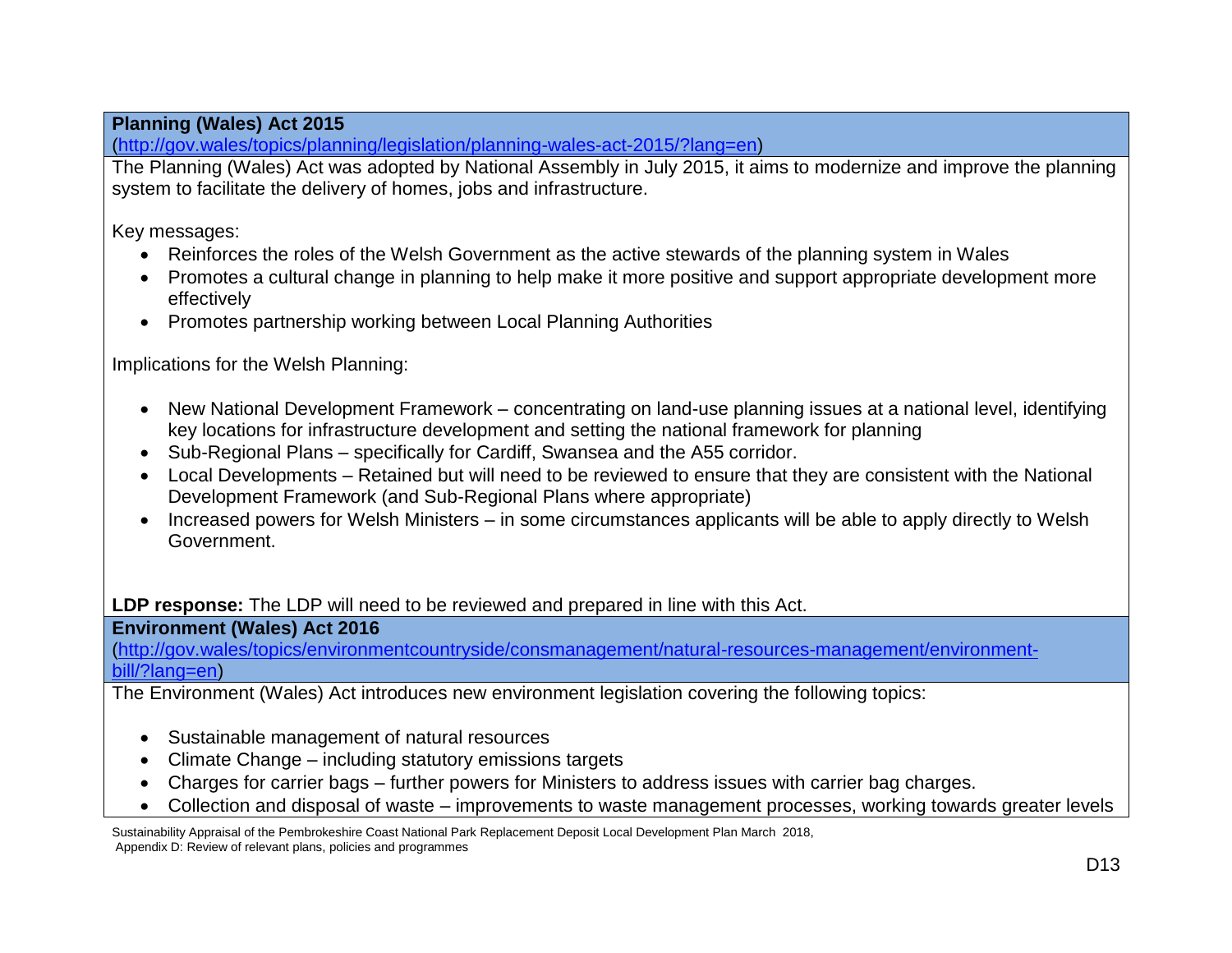of recycling, better waste food management and increased energy recovery.

- Fisheries and shellfish clarification on licensing and management
- Flooding and coastal erosion committee and land drainage clarification of the laws for other environmental regulatory regimes including flood risk management.

**LDP response:** The LDP will need to have due regard to the new legislative measures to protect the environment introduced by the Environment (Wales) Act, once it has received Royal Ascent.

#### **Historic Environment (Wales) Bill 2015**

[\(http://gov.wales/topics/cultureandsport/historic-environment/the-historic-env-wales-bill/?lang=en\)](http://gov.wales/topics/cultureandsport/historic-environment/the-historic-env-wales-bill/?lang=en)

**Notes:** The Historic Environment (Wales) Bill 2015 sets out provisions amending certain aspects of the law relating to ancient monuments and listed buildings; to establish a register of historic parks and gardens and a list of historic place names; to establish historic environment records for local authority areas; to establish an Advisory Panel for the Welsh Historic Environment; and for connected purposes.

The Act includes the following provisions:

- Makes amendments to the Ancient Monuments and Archaeological Areas Act 1979 ministers powers, procedures for scheduling of monuments etc.
- Monument enforcement including it more difficult for individuals who damage protected monuments to escape prosecution by pleading ignorance of a monument's status or location.
- Introduce new powers to stop unauthorized works to historic sites and buildings
- Introduce new powers for local authorities to prevent historic buildings from falling into disrepair e.g. through preservation orders and through new ways to recover costs from direct interventions
- Makes the maintenance of Historic Environment Records (HER) statutory
- Setups up a new record for historic place names

**LDP response:** The replacement LDP will need to have due regard to the new legislative measures to protect the historic environment.

**Planning Policy Wales Welsh Government 9 th Edition (November 2016)**

[\(http://wales.gov.uk/topics/planning/policy/ppw/?lang=en\)](http://wales.gov.uk/topics/planning/policy/ppw/?lang=en)

**Notes:** Planning Policy Wales (PPW) sets out the land use planning policies of the Welsh Government (WG). It is

Sustainability Appraisal of the Pembrokeshire Coast National Park Replacement Deposit Local Development Plan March 2018, Appendix D: Review of relevant plans, policies and programmes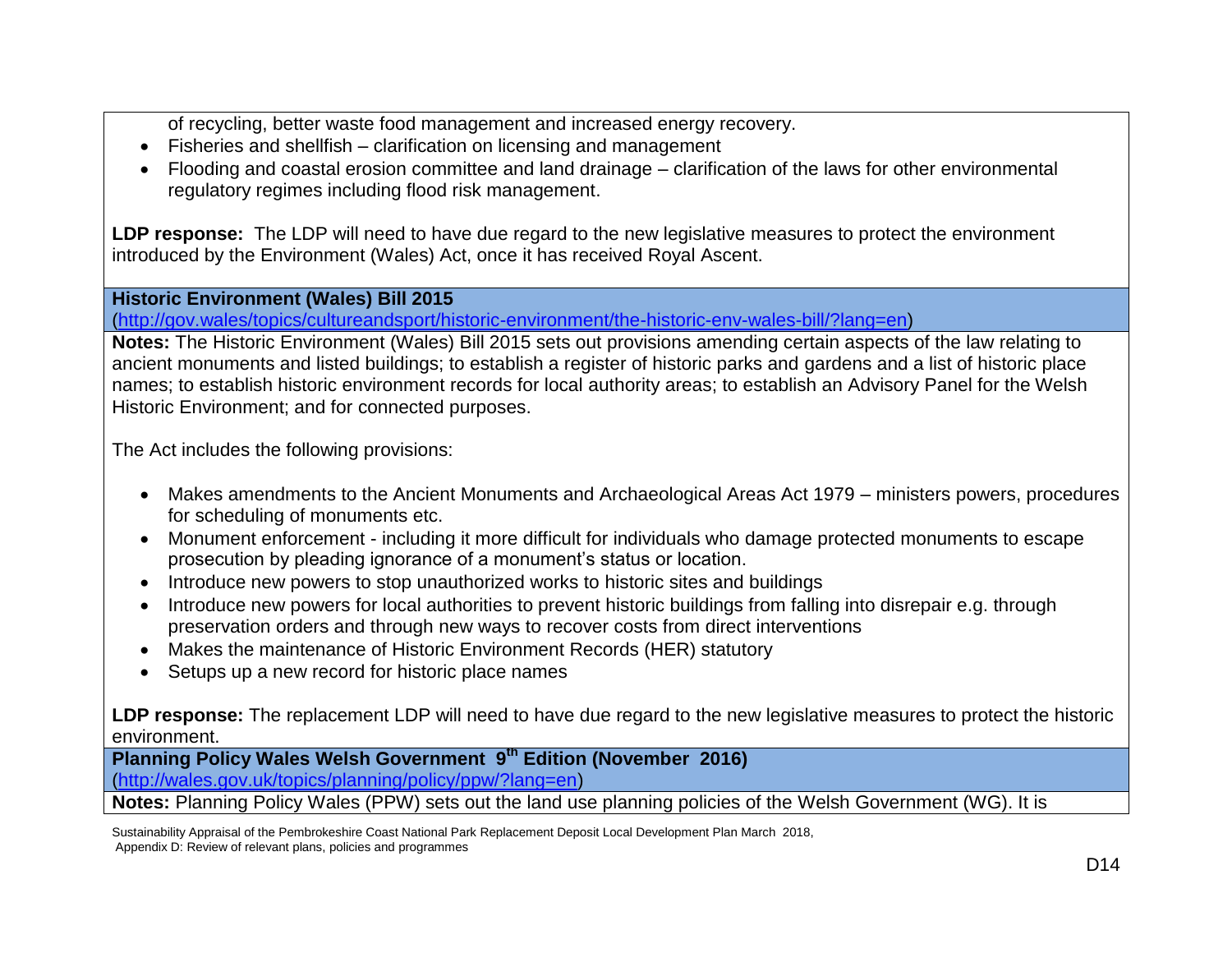supplemented by a series of Technical Advice Notes. Procedural advice is given in National Assembly for Wales / Welsh Office circulars. PPW, the TANs and circulars together comprise national planning policy which should be taken into account by local planning authorities in Wales in the preparation of Local Development Plans (LDPs).

**Management Plan response:** The NPA is the planning authority for the National Park area. PPW provides a policy framework for development planning policies and management.

**LDP response:** Provides a policy framework for LDP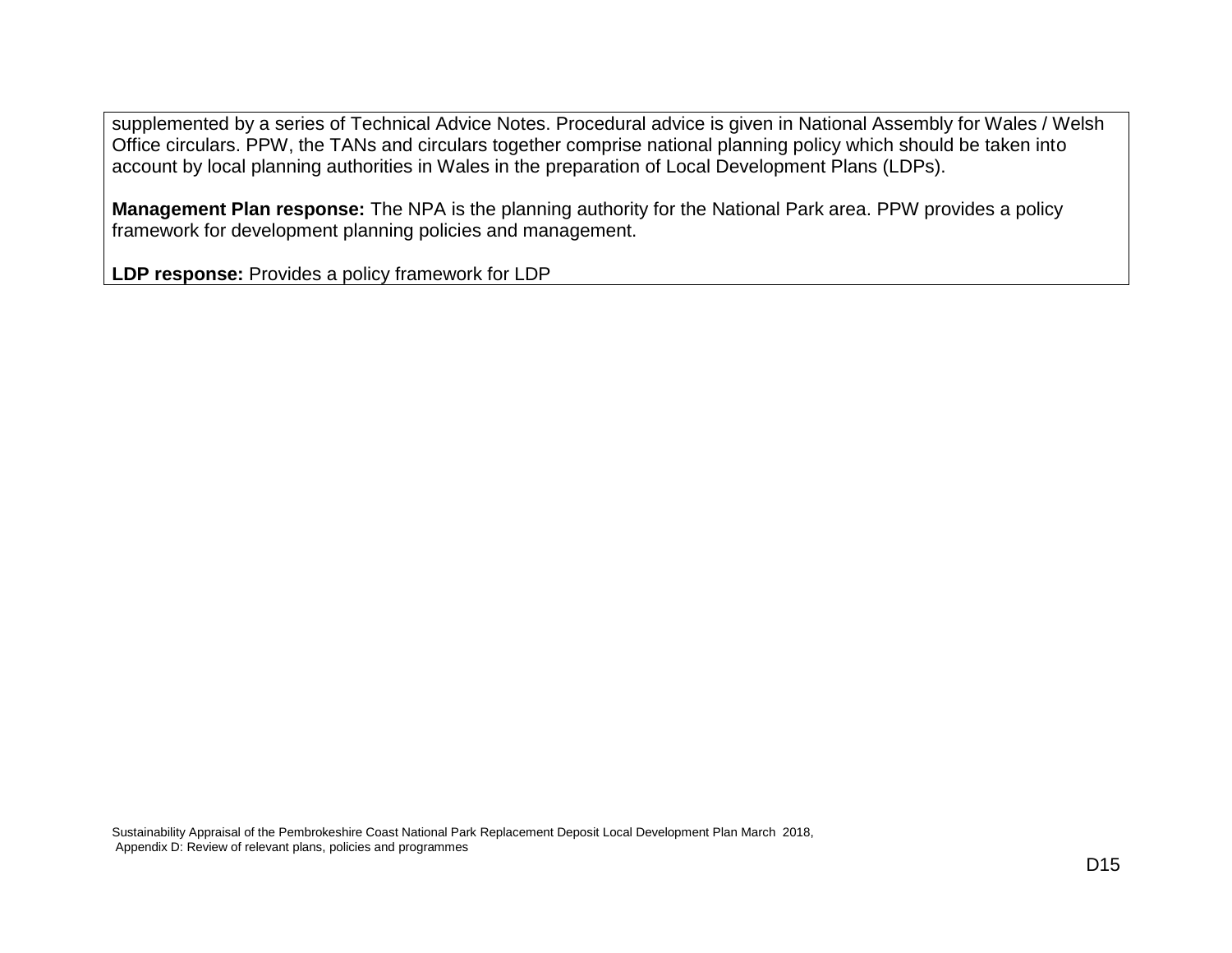**Technical Advice Note 2: Planning and Affordable Housing Welsh Government June 2006** [\(http://new.wales.gov.uk/topics/planning/policy/tans/tan2/?lang=en\)](http://new.wales.gov.uk/topics/planning/policy/tans/tan2/?lang=en)

**Notes:** Provides practical guidance in securing affordable housing. There is a requirement for Development Plans to set targets for the provision of affordable housing based on the identified need in the plan area. Availability of affordable housing is a sustainability issue. This Technical Advice Note requires that any need for affordable housing is addressed.

**LDP response:** Refer to because it provides detailed guidance on the provision of affordable housing**.**

**Technical Advice Note 4: Retailing and Town Centres Welsh Government 1996** [\(http://new.wales.gov.uk/topics/planning/policy/tans/tan4/?lang=en\)](http://new.wales.gov.uk/topics/planning/policy/tans/tan4/?lang=en)

**Notes:** Advice and requirements for measuring viable and vital retail centres. Includes advice on monitoring, change of use, car parking, and impact assessments. Measuring and achieving vital and viable town centres enables access to good quality local services. Retail activity is essentially market led. The Local Planning Authority role is limited, and market conditions will affect retailer strategy.

**LDP response:** Whilst somewhat dated, will provide the framework for retail policy, along with MIPPS 'Retail Development and Town Centres'.

**Technical Advice Note 5: Nature Conservation and Planning Welsh Government Jan 2009** [\(http://new.wales.gov.uk/topics/planning/policy/tans/tan5/?lang=en\)](http://new.wales.gov.uk/topics/planning/policy/tans/tan5/?lang=en)

**Notes:** Provides advice about how land use planning system should contribute to protecting and enhancing biodiversity and geological conservation. It sets out the key principles of planning for nature conservation, advice about the preparation and review of development plans, development control, and conservation of sites and species. Biodiversity conservation and enhancement is an integral part of planning for sustainable development. Use and development of land can pose threats to the conservation of natural features and wildlife.

**LDP response**: Will provide framework for approach to nature conservation and enhancement, for the LDP.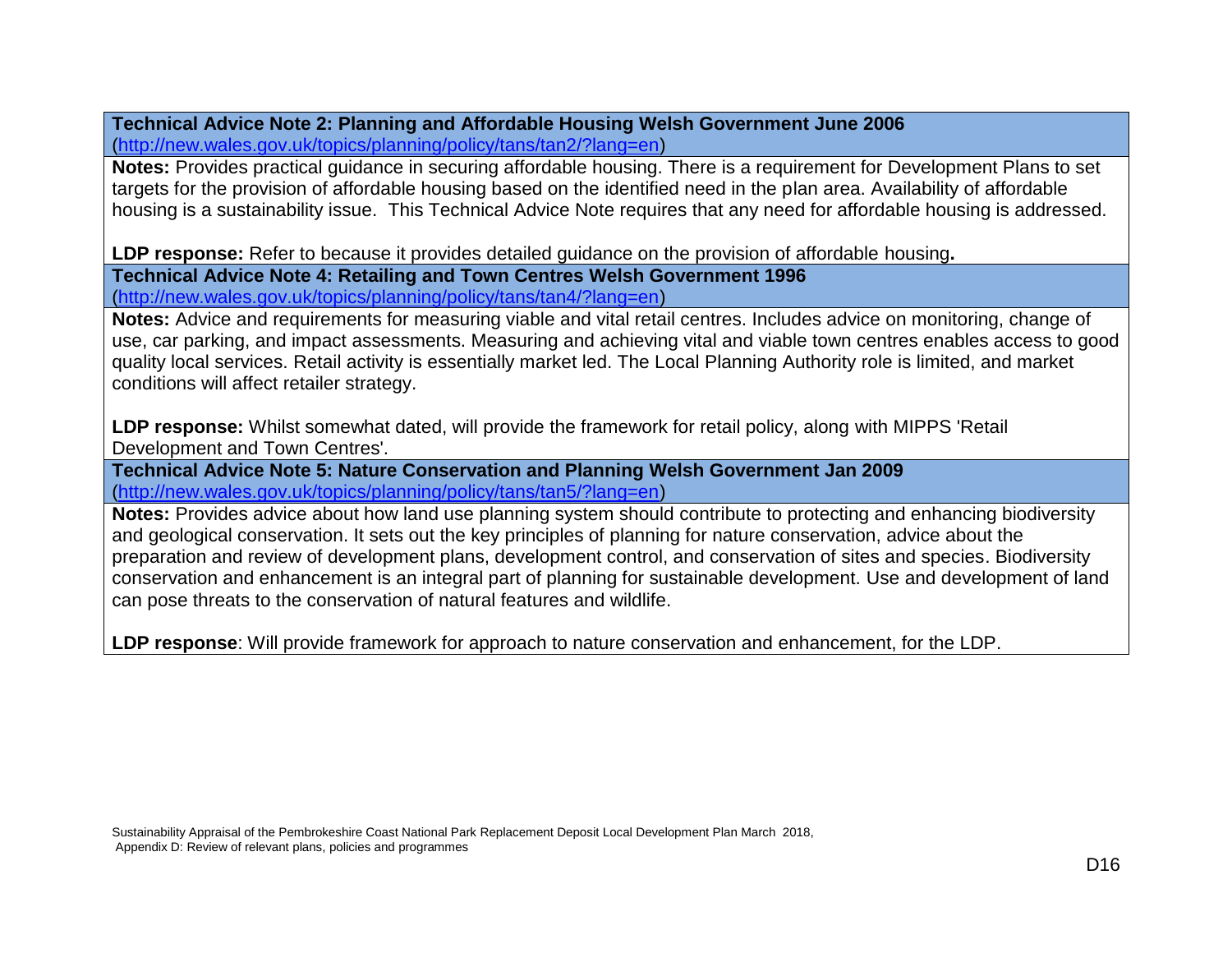**Technical Advice Note 6: Agricultural and Rural Development Welsh Government 2010** [\(http://wales.gov.uk/topics/planning/policy/tans/tan6/?lang=en\)](http://wales.gov.uk/topics/planning/policy/tans/tan6/?lang=en)

**Notes:** Provides advice on the role of the planning system in supporting the delivery of sustainable rural communities , with specific guidance relating to;

- sustainable rural communities
- sustainable rural economies
- rural affordable housing
- rural enterprise dwellings
- one planet developments
- sustainable rural services
- sustainable agriculture

This Technical Advice Note should be used in conjunction with Planning Policy Wales and Technical Advice Note 2: Planning and Affordable Housing.

**Management Plan response**: Whilst this advice note relates directly to the planning system, the National Park Management Plan is key to promoting sustainable rural communities within the National Park and provides the overarching vision and objectives that effect all planning applications received by the authority

LDP response: Relevant to the potential for residential development in the countryside, and in relation to rural development policy.

**Technical Advice Note 7: Outdoor Advertisement Control, Welsh Government 1996** [\(http://wales.gov.uk/topics/planning/policy/tans/tan7/?lang=en\)](http://wales.gov.uk/topics/planning/policy/tans/tan7/?lang=en)

**Notes:** Control of virtually all outdoor advertisements in the interests of amenity and public safety is possible, although some are exempted from detailed control, or qualify for deemed consent. Majority of the National Park is within an Area of Special Control of Advertisements. Appropriate control of advertisements is significant to the character of the National

Sustainability Appraisal of the Pembrokeshire Coast National Park Replacement Deposit Local Development Plan March 2018, Appendix D: Review of relevant plans, policies and programmes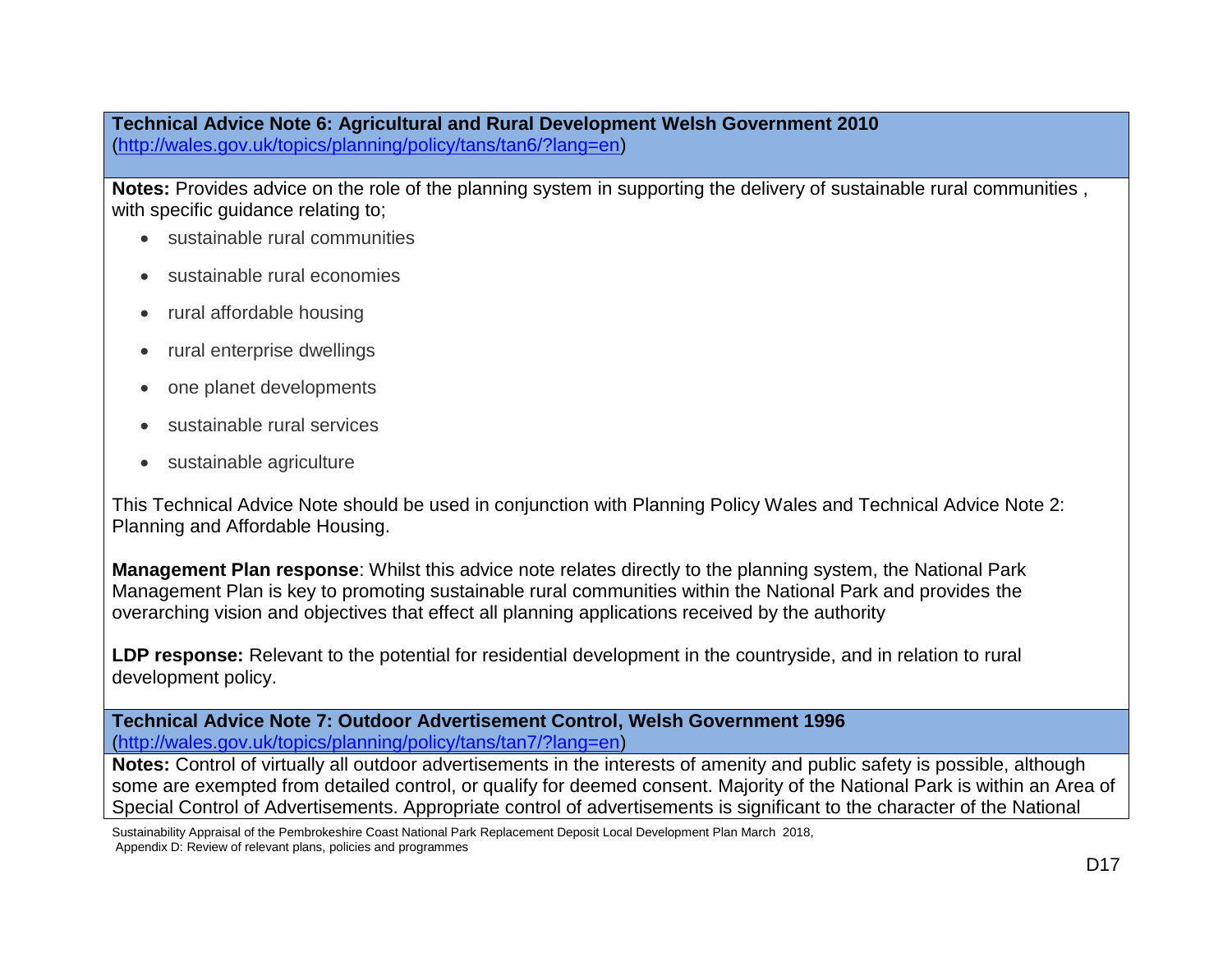Park.

**LDP response:** Provides detailed advance on the approach to advertisements.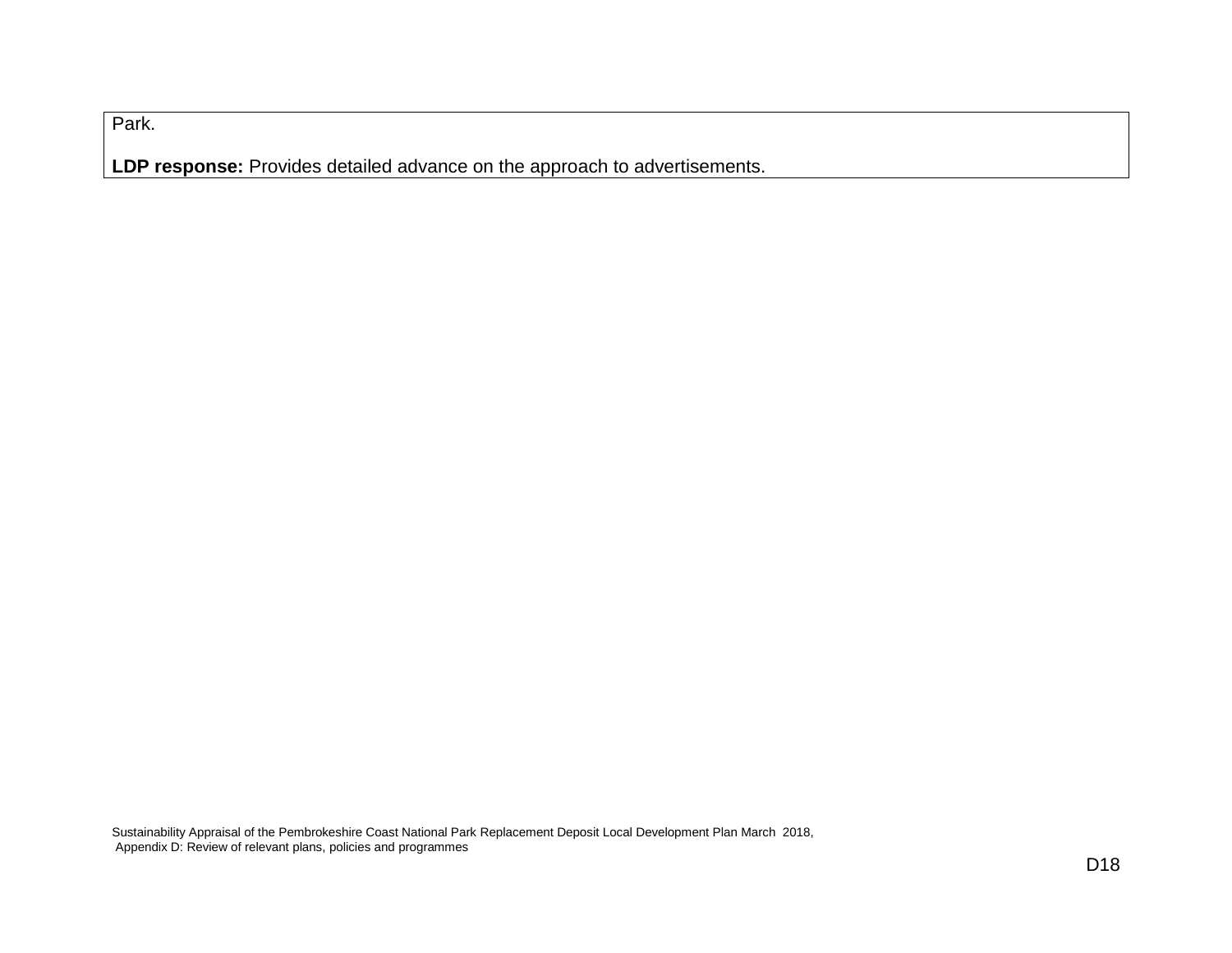## **Technical Advice Note 8: Renewable Energy, Welsh Government 2005**

[\(http://wales.gov.uk/topics/planning/policy/tans/tan8/?lang=en\)](http://wales.gov.uk/topics/planning/policy/tans/tan8/?lang=en)

**Notes:** Provides technical advice to supplement Planning Policy Wales and Ministerial Interim Planning Policy Statements (MIPPS) on renewable energy, which should be reflected in LDP. To seek positive action on renewable energy in response to climate change and environmental enhancement. Achieving acceptable solutions on a local scale.

**LDP response:** LDP should promote high standards of energy efficiency, energy conservation and the use of renewable energy as part of the response to climate change.

**Technical Advice Note 11: Noise, Welsh Government 1997**

[\(http://wales.gov.uk/topics/planning/policy/tans/tan11/?lang=en\)](http://wales.gov.uk/topics/planning/policy/tans/tan11/?lang=en)

**Notes:** Provides advice on how the planning system can be used to minimise the adverse impact of noise without placing unreasonable restrictions on development. Outlines some of the main considerations the NPA should take into account in drawing up development plan policies and determining planning applications which will generate noise or be exposed to existing noise sources.

**LDP response:** Will provide framework for approach to noise, for the LDP.

**Technical Advice Note 12: Design, Welsh Government 2014** [\(http://wales.gov.uk/topics/planning/policy/tans/tan12/?lang=en\)](http://wales.gov.uk/topics/planning/policy/tans/tan12/?lang=en)

This TAN focuses on the appearance of proposed development and its relationship to its surroundings. It takes design to mean the relationships between all elements of the built and natural environment, including those between buildings and between buildings and spaces. Also covered are the nature of the public domain, the relationships between different developed areas and of buildings with the countryside, and the resulting patterns of movement. The need to address these matters in development plans and in development control is discussed, as is the particular issue of design and disability. Achieving and encouraging good design in the National Park.

**LDP response:** Outlines some of the main design considerations the NPA should take into account in drawing up development plan policies and determining planning applications.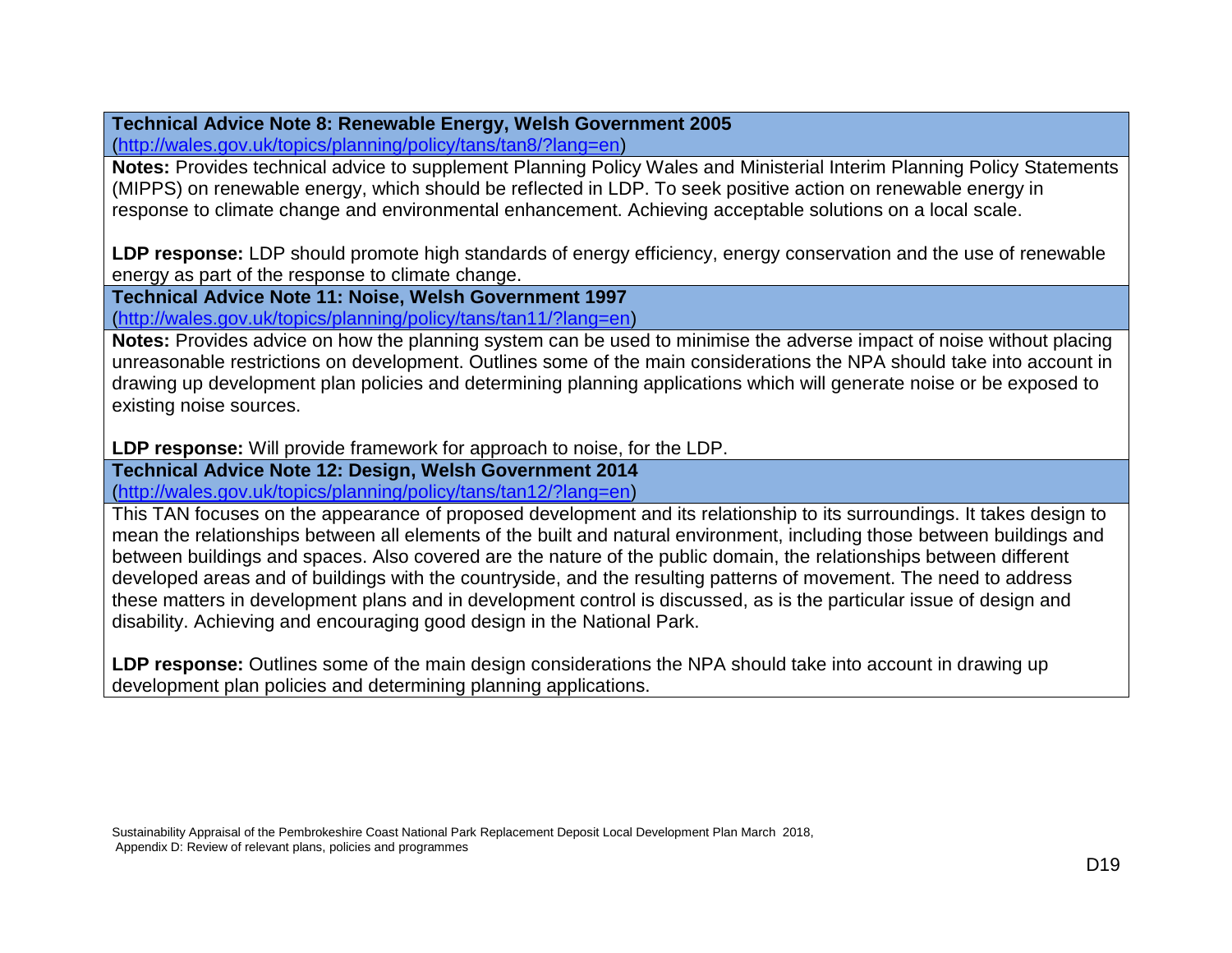## **Technical Advice Note 13: Tourism, Welsh Government 1997**

[\(http://wales.gov.uk/topics/planning/policy/tans/tan13/?lang=en\)](http://wales.gov.uk/topics/planning/policy/tans/tan13/?lang=en)

**Notes:** This TAN recognises that although tourism cannot be regarded as a single or distinct land-use category, the issues it raises should be addressed in preparing or revising development plans and in development control decisions. It also considers problems associated with the maintenance and enhancement of the stock of hotels and the provision of appropriate sites and facilities for holiday and touring caravans. It also discusses the imposition and enforcement of seasonal and holiday occupation conditions attached to planning permissions. Tourism is a major part of the economy in the National Park.

**LDP response:** Provides a framework to allow the continued development of tourism in the National Park. **Technical Advice Note 14: Coastal Planning, Welsh Government 1998** [\(http://wales.gov.uk/topics/planning/policy/tans/tan14/?lang=en\)](http://wales.gov.uk/topics/planning/policy/tans/tan14/?lang=en)

This TAN describes the role of local planning authorities and the range of sectoral and regulatory controls over marine and coastal development. The guidance details a number of issues which must be taken into account because of their potential effects on physical processes and ground conditions, as well as the overall balance, sensitivity and conservation of the area. These include visual impact from both land and sea, and the potential need for remedial and defence works. It covers planning considerations and issues to be included in development plans and in the determination of planning applications. Consideration is given to the need for conservation and protection of designated marine and coastal sites. Key advice for this largely coastal national park.

**LDP response:** Provides the framework for planning for the coast.

**Technical Advice Note 15: Development and Flood Risk, Welsh Government 2004** [\(http://wales.gov.uk/topics/planning/policy/tans/tan15/?lang=en\)](http://wales.gov.uk/topics/planning/policy/tans/tan15/?lang=en)

**Notes:** This TAN describes the Environment Agency's (EA) role in exercising a general supervision of flood defence matters. Local authorities are expected to use their powers to guide development away from areas that may be affected by flooding, and to restrict development that would itself increase the risk of flooding or would interfere in the ability of the EA or other bodies to carry out flood control works or maintenance. Need to take into account potential flood risk from tidal and fluvial flooding.

**LDP response:** Provides a framework to guide development to minimise the risk from flooding.

Sustainability Appraisal of the Pembrokeshire Coast National Park Replacement Deposit Local Development Plan March 2018, Appendix D: Review of relevant plans, policies and programmes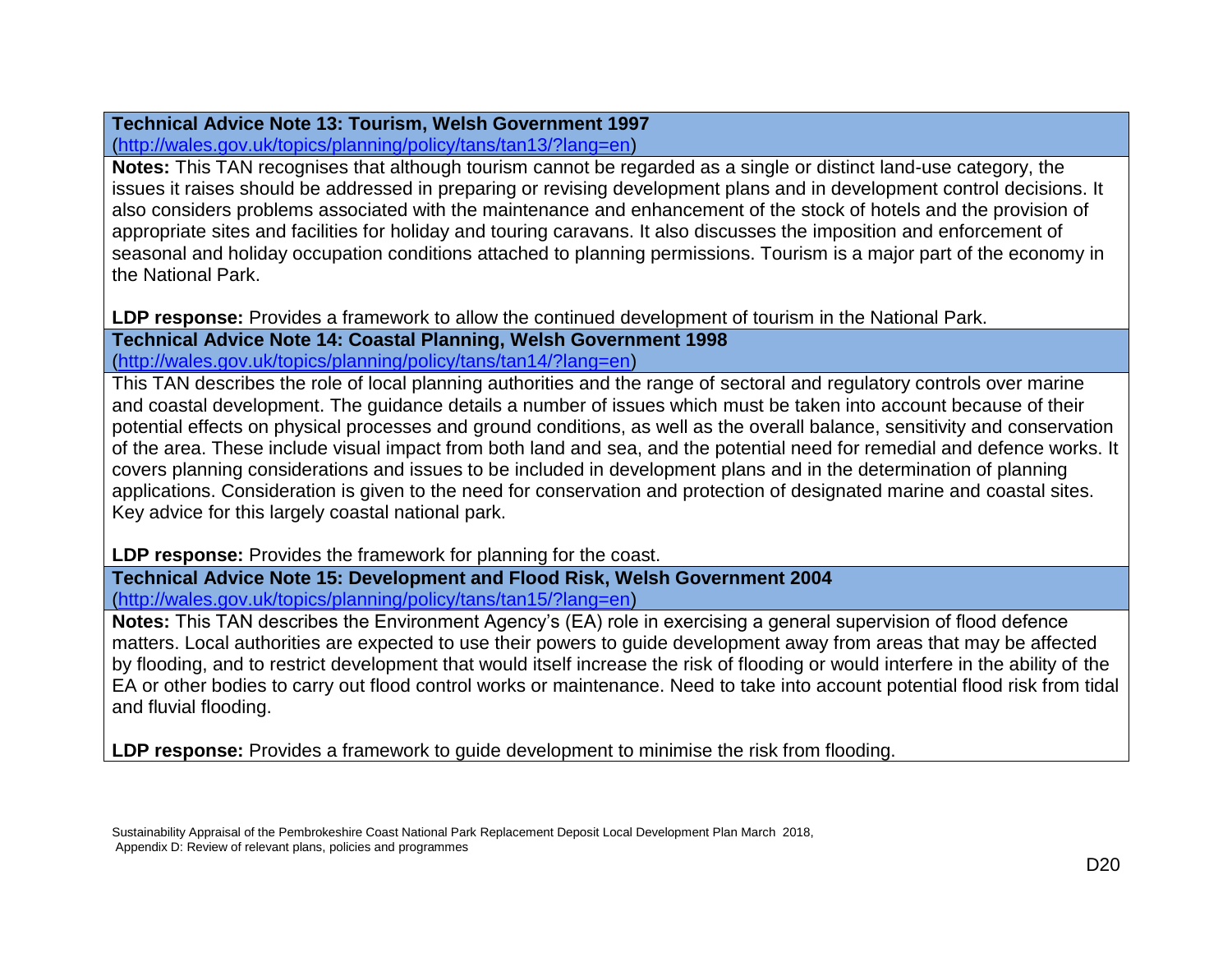# **Technical Advice Note 16: Sport and Recreation, Welsh Government 2009**

[\(http://wales.gov.uk/topics/planning/policy/tans/tan16e/?lang=en\)](http://wales.gov.uk/topics/planning/policy/tans/tan16e/?lang=en)

**Notes:** This TAN outlines the responsibilities of the Sports Council for Wales, the Countryside Council for Wales and the Environment Agency in relation to sport and recreation planning, and notes in particular the need for planning authorities to consider the relationship between the recreational use of land and the interests of conservation. It advises that the government does not prescribe national standards for recreational provision. It draws attention to the value of open space for the purpose, whether in local authority ownership or not. It also discusses the provision of sites and facilities and the particular issues of noise from sport and of floodlit facilities. Protection and provision of public and private green spaces for character, enhancement and recreational needs. This TAN will be replaced during the preparation of the LDP.

**LDP response:** To ensure appropriate provision of green spaces and opportunities for formal and informal recreation are maintained and enhanced.

**Technical Advice Note 18: Transport, Welsh Government 2007** [\(http://wales.gov.uk/topics/planning/policy/tans/tan18/?lang=en\)](http://wales.gov.uk/topics/planning/policy/tans/tan18/?lang=en)

**Notes:** Describes how to integrate land use and transport planning. Explains how transport impacts should be assessed and mitigated.

This Technical Advice Note includes advice on:

- Integration between Land Use Planning and Transport;
- Location of Development;
- Parking;
- Design of Development;
- Walking and Cycling;
- Public Transport;
- Planning for Transport Infrastructure;
- Assessing Impacts and Managing Implementation.

**LDP response:** To have a strategy which will help reduce the need to travel.

Sustainability Appraisal of the Pembrokeshire Coast National Park Replacement Deposit Local Development Plan March 2018, Appendix D: Review of relevant plans, policies and programmes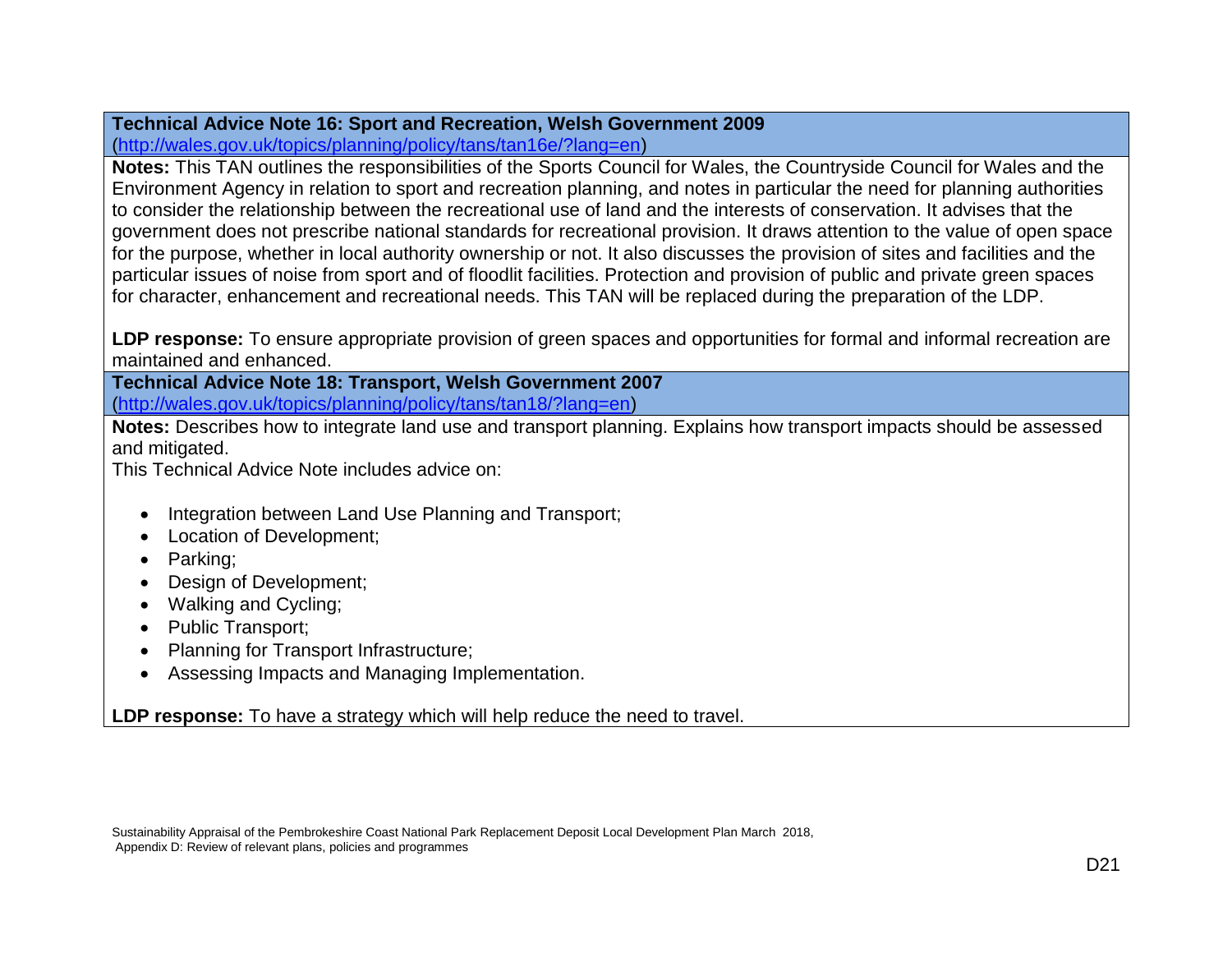#### **Technical Advice Note 19: Telecommunications, Welsh Government 2002** [\(http://wales.gov.uk/topics/planning/policy/tans/tan19/?lang=en\)](http://wales.gov.uk/topics/planning/policy/tans/tan19/?lang=en)

**Notes:** This TAN takes account of the growth of the telecommunications industry and technology, of the new social and economic demands for communications and of the Assembly's environmental policies. It covers the different forms of public communications systems and their development requirements and discusses broadcasting, reception issues, and the implications for development plans and development control.

**LDP response:** Framework to allow development of this industry whilst protecting the visual impact on the National Park. **Technical Advice Note (TAN) 20: Planning and the Welsh Language (2013)- Local Development Plans , Welsh Government 2013**

[\(hhttp://gov.wales/topics/planning/policy/tans/planning-and-the-welsh-language/?lang=en\)](http://wales.gov.uk/topics/planning/policy/tans/tan20/?lang=en)

**Notes:** This TAN advises that where the Single Integrated Plan has identified the protection/enhancement of Welsh Language as a priority for an area, the LDP should consider this priority in so far as it is relevant to land use. The guidance specifies that the mechanism to for considering Welsh language as part of LDP preparation is the Sustainability Appraisal. Where Welsh language is relevant to land use the Sustainability Appraisal should the impact of LDP proposals and policies and provide measures for mitigation where detrimental impacts are identified.

**LDP response:** Provides a framework for developing policies to protect the Welsh speaking communities within the National Park.

**Draft Technical Advice Note 20 : Planning the Welsh Language (January 2016)**

In January 2016 the Welsh Government issued a consultation proposing changes to Technical Advice Note 20 as a result of bringing into force provision contained in the Planning (Wales) Act 2015.

The main proposed changes relate to:

- The link between planning for the Welsh language through land-use planning and community planning;
- Providing clarification that decision makers may take the language into account where it is material to the application; and
- Allow language impact assessments in certain specified circumstances.

The TAN highlights the need for robust evidence and for the Welsh language considerations lists Census data, records of numbers of children receiving Welsh language education, level of demand for Welsh language education and the number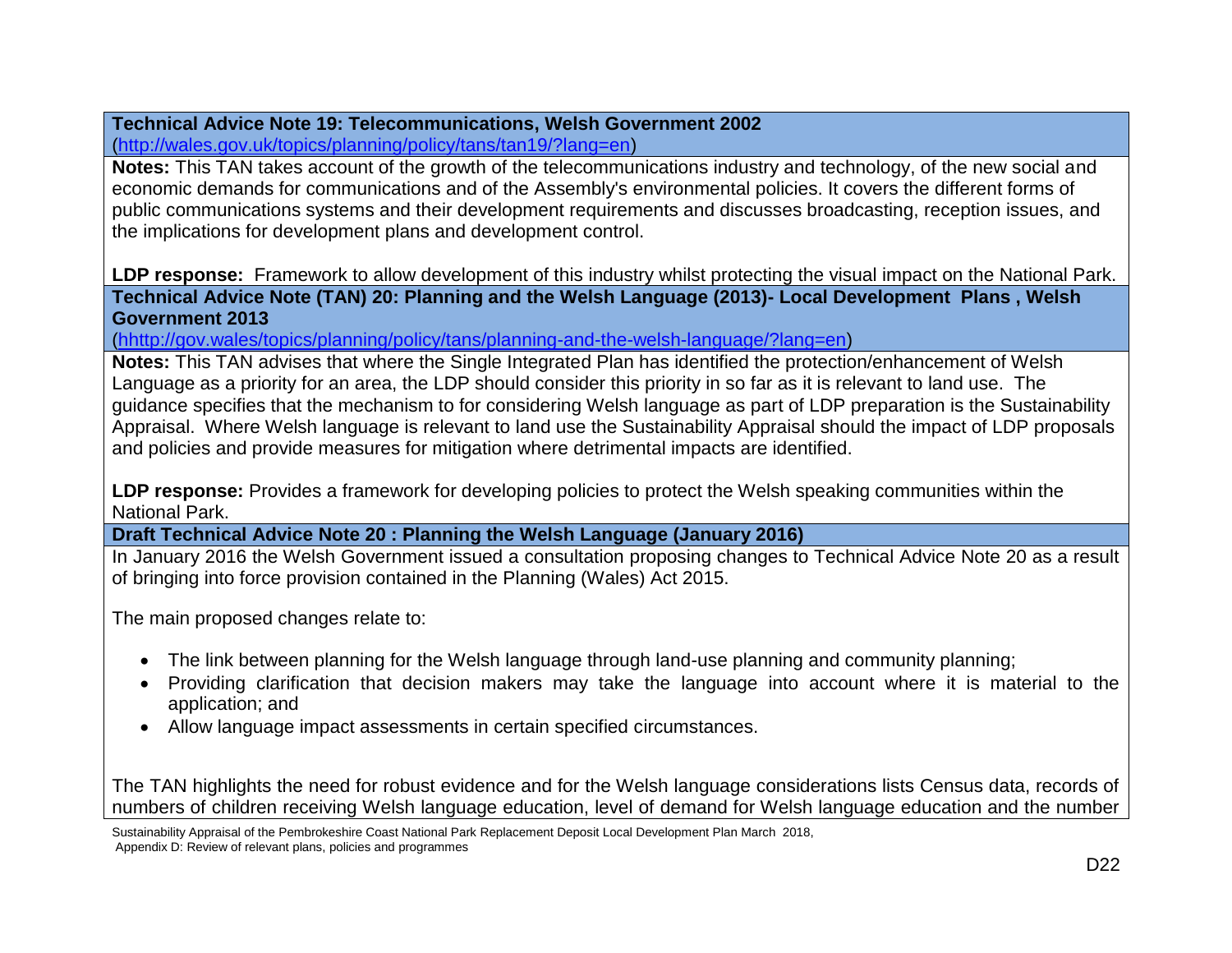of Welsh learners. The current adequacy of information should be assessed and if necessary further surveys undertaken. The information should inform the Sustainability Appraisal of the Plan and decisions on strategic development options.

Local Development Plan strategic approaches to support the language might include:

- Positive promotion of local culture and heritage;
- Planning the amount and spatial distribution of new development and infrastructure, particularly where this would help to support community sustainability;
- Phasing of strategic housing and employment development; and
- Directing strategic sites to communities where the evidence suggests that the likely impact on the use of the Welsh language is positive or, if the evidence suggests the likely impact to be negative, those impacts can be mitigated.

Site assessment criteria should include the potential impact on the Welsh language.

- 1. Local Planning Authorities may define areas where the Welsh language is considered to be of particular sensitivity or significance and show these areas on the Proposals Map. This will make it clear to communities and developers where the use of the Welsh language may be consideration when determining large unanticipated windfall applications, and where mitigation to make impacts on the language acceptable may be required. (Section 2.7)
- 2. Local Development Plan policies should not seek to introduce any element of discrimination between individuals on the basis of their linguistic ability. Planning policies must not seek to control housing occupancy on linguistic grounds.(para 2.6.4)
- 3. The TAN also has a non-prescriptive section on Practice Guidance to assist Local Planning Authorities with the consideration of Welsh language issues during the preparation, monitoring and review of Local Development Plans.

**LDP response:** Will provide the framework for developing policies to protect the Welsh speaking communities within the National Park, if the current daft TAN is adopted after March  $30<sup>th</sup>$  2016.

Sustainability Appraisal of the Pembrokeshire Coast National Park Replacement Deposit Local Development Plan March 2018, Appendix D: Review of relevant plans, policies and programmes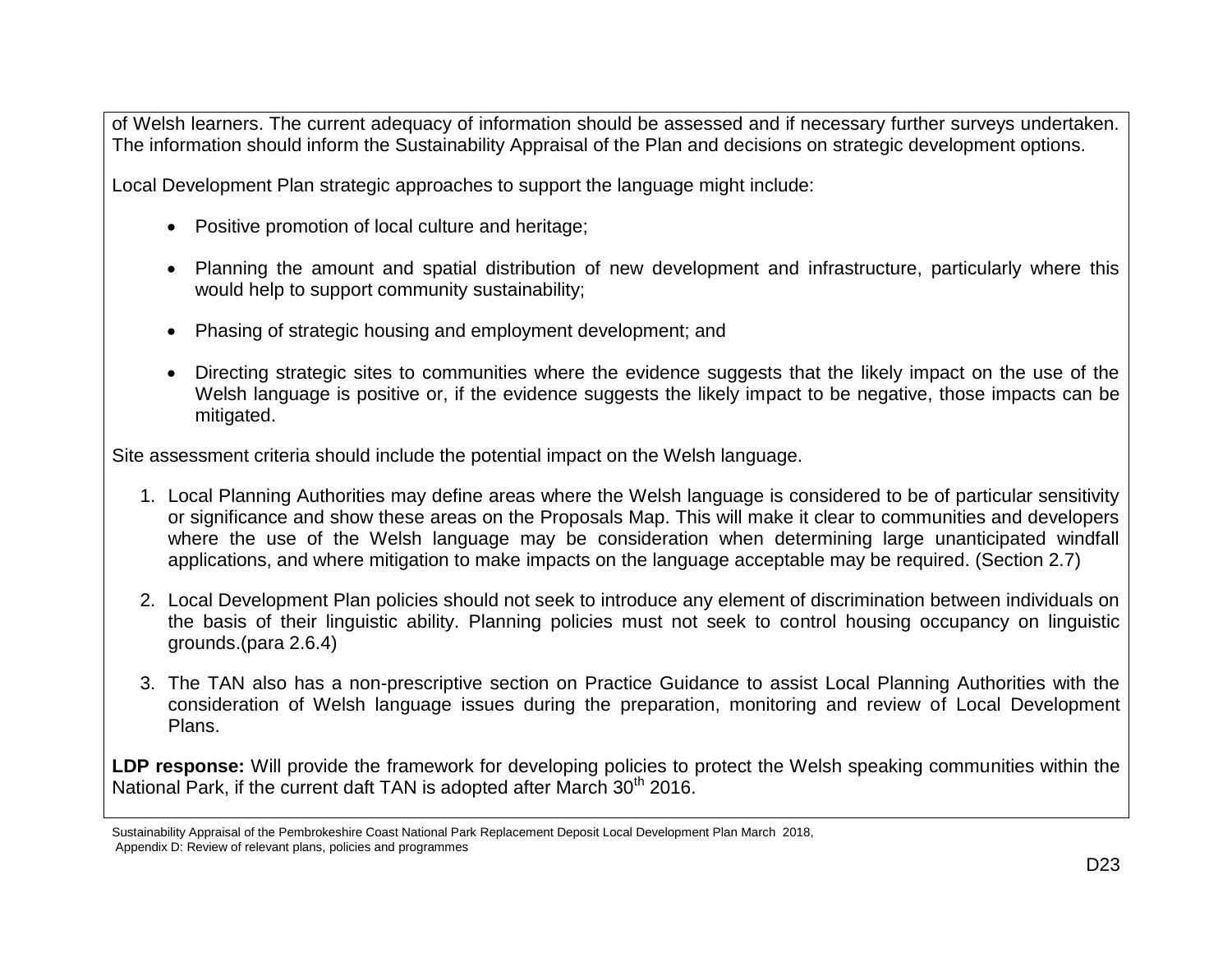**Technical Advice Note 21: Waste, Welsh Government 2014** [\(http://wales.gov.uk/topics/planning/policy/tans/tan21/?lang=en\)](http://wales.gov.uk/topics/planning/policy/tans/tan21/?lang=en)

**Notes:** Provides advice about how planning should contribute to sustainable waste resource management, and is intended to facilitate the introduction of a comprehensive, integrated and sustainable land use planning framework in Wales. Waste management is central to sustainability.

**February 2014 update**: TAN 21 identifies the need to monitor planning permissions and environmental permits for waste facilities in order to ascertain the total potential waste management capacity coming forward. The results of this data collection will be published annually at a national level. The TAN 21 update also introduces the requirement for waste planning assessments, which must be submitted with all planning applications for waste management facilities (disposal, recovery or recycling).

**LDP response:** should provide a framework which enables adequate provision to be made for waste resource management facilities to meet the needs of society for the reuse, recovery and disposal of waste.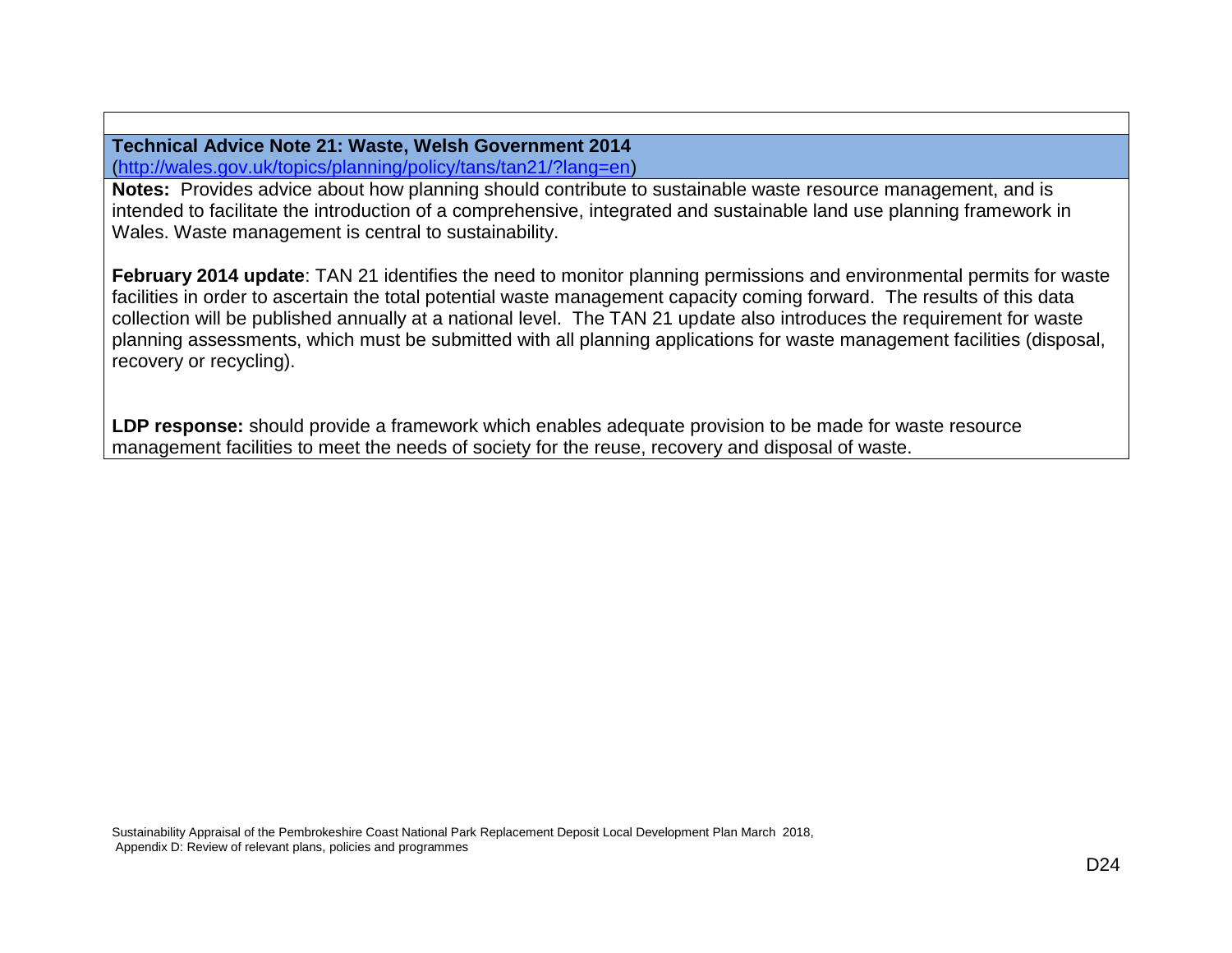**Technical Advice Note 22: Sustainable Buildings, Welsh Government 2011** [\(http://wales.gov.uk/topics/planning/policy/tans/tan22/?lang=en\)](http://wales.gov.uk/topics/planning/policy/tans/tan22/?lang=en)

**Notes:** Provides the national planning policy on sustainable buildings, as set out in Planning Policy Wales. TAN 22 also provides guidance on the standards of sustainable building assessment, design solutions to meet these standards and additional guidance on low carbon buildings. For Local Development Plans TAN 22 provides guidance development of policies and strategic sites.

**LDP response:** LDP includes policy on sustainable design

**Minerals Technical Advice Note (Wales) 1: Aggregates, Welsh Government 2004** (http://wales.gov.uk/topics/planning/policy/mineralstans/2888891/?lang=en)

**Notes:** Sets out detailed advice on the mechanisms for delivering the policy for aggregates extraction by minerals authorities and the aggregates industry. Sustainable extraction which takes full consideration of environmental and amenity impacts, whilst maximising the reuse of secondary and recycled materials.

**LDP response:** Provide a framework for the consideration of proposals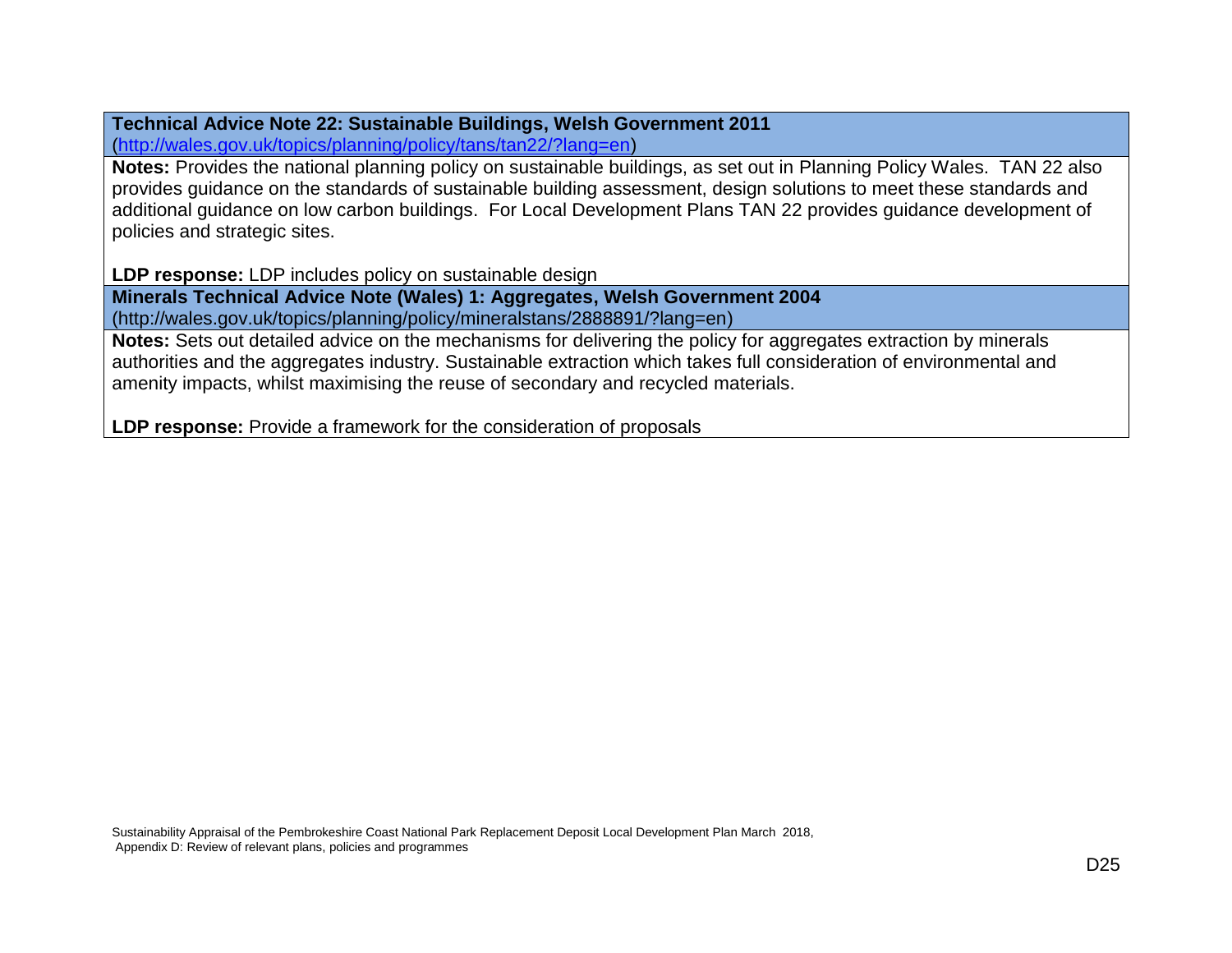## **Minerals Technical Advice Note 2: Coal, Welsh Government 2009**

[\(http://wales.gov.uk/docs/desh/policy/090120coalmtanen.pdf\)](http://wales.gov.uk/docs/desh/policy/090120coalmtanen.pdf)

**Notes:** sets out detailed advice on the mechanisms for delivering the policy for coal extraction through surface and underground working by mineral planning authorities (MPAs) and the coal mining industry. The advice note focuses on protecting 'areas of importance' (including National Parks) and on reducing the environmental impacts of coal extraction.

**Management Plan response:** LDP has policies relating to NP purposes and special qualities – or copy response from MPP Wales above

**LDP response:** To ensure that areas of past, present or possible future workings are shown

**Wales Spatial Plan, Welsh Government 2008**

[\(http://wales.gov.uk/topics/improvingservices/spatialplan/?lang=en\)](http://wales.gov.uk/topics/improvingservices/spatialplan/?lang=en)

Defines the spatial element of Welsh Assembly government plans (e.g. Wales: A Better Country). Sets overarching development vision and framework for Wales. Divides Wales into six areas with rough boundaries between.

For Pembrokeshire: The Haven, the Vision promotes: It being key to a strategic transport corridor ('Trans-European Network – TEN') whose western terminus links South Wales with the Irish Republic via the Fishguard-Rosslare and Pembroke-Cork ferry crossings; Development at three Strategic Hubs: Fishguard, Carmarthen (just east of the PCNP area) and the polycentric South-West Pembrokeshire towns; Improving the rural economy through the optimisation of the tourism and leisure offer. Recognises that national plans and policies should be approached differently in different areas. The focus of the plan is very much on economic development. The section on the area including PCNP is particularly so, focusing on port and energy development. The environment is addressed principally in terms of its contribution to tourism development.

**Management Plan response:** Take into account where relevant in drafting. NPMP prescriptions should also influence regional spatial plans.

LDP response: Required to take into account along with the emerging projects where relevant.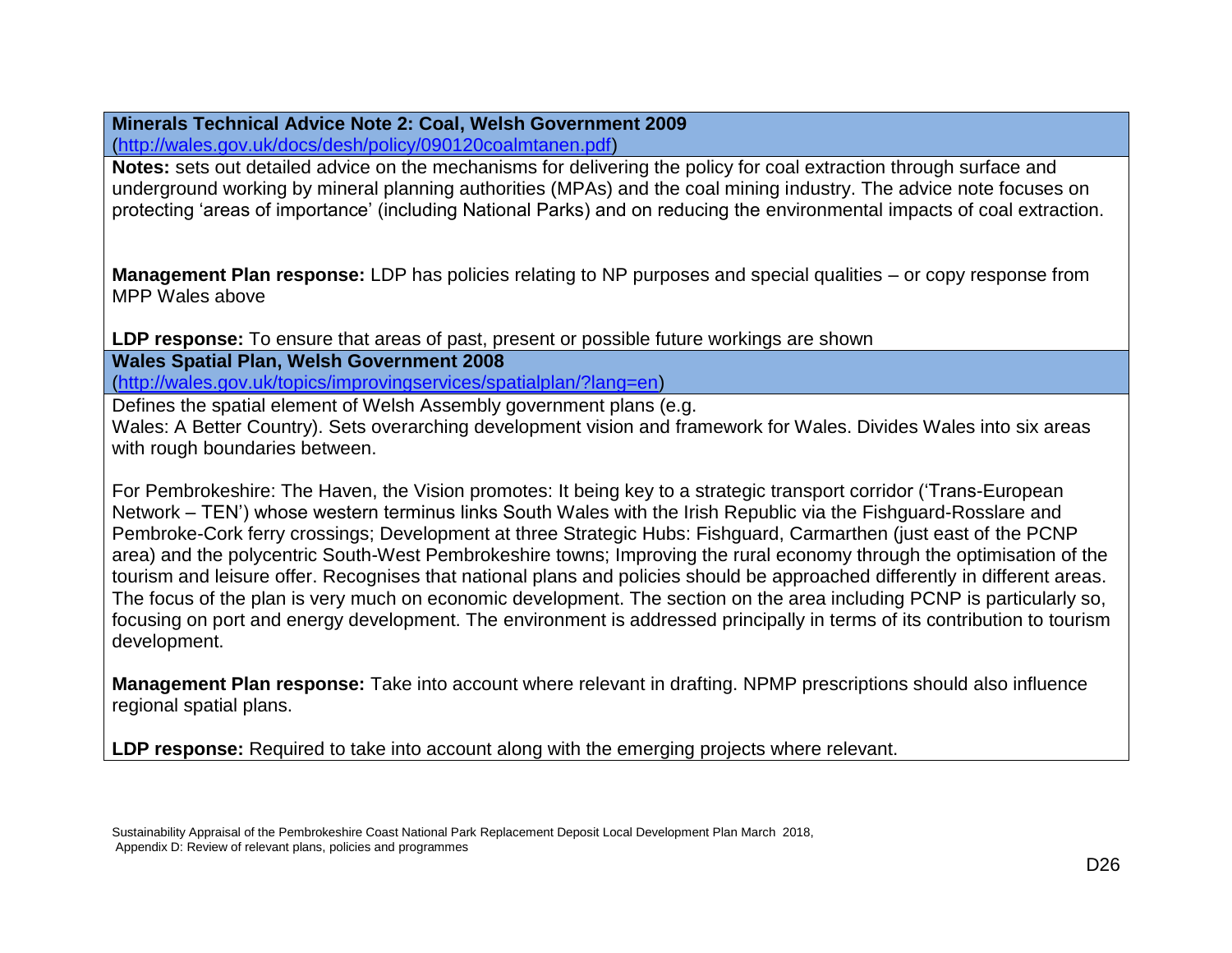## **Wales: A Better Country Welsh Assembly Government September 2003**

[\(http://wales.gov.uk/topics/educationandskills/publications/guidance/wales-a-better-country?lang=en\)](http://wales.gov.uk/topics/educationandskills/publications/guidance/wales-a-better-country?lang=en)

**Notes:** The Welsh Assembly Government's strategic plan for Wales. The NPA's duty to foster social and economic wellbeing (in pursuit of Park purposes) is one way National Park Authorities contribute to the Welsh Assembly Government's strategic agenda. However, the benefits attendant on pursuit of the National Park purposes themselves, by the Authority and others, is often just as direct a route and as great a contributor. Focuses very much on economic development through increasing GDP.

**Management Plan response:** Continue to protect and enhance the economic base of natural and cultural resources; encourage the demand for and the sustainable management of renewable resources; stimulate the multiplier effects of added value; remove the barriers that prevent and discourage people from taking exercise; contribute to a range of public and sustainable transport initiatives; stimulate lifelong curiosity and challenge attitudes through enjoyable, outdoor-based, learning; make the links between health and educational attainment, care for the person, the community and the environment; encourage local business and attractive business locations.

**Wales: A Vibrant Economy. The Welsh Assembly Government's Strategic Framework for Economic Development** (http://webarchive.nationalarchives.gov.uk/20070305103412/new.wales.gov.uk/about/departments/dein/publications/wave ?lang=en)

**Notes:** Sets out framework for economic development in Wales, focusing on further reduction in unemployment and increasing the quality of jobs and earnings. Takes a holistic approach to increasing economic activity (education, training & skills; removing barriers/ disincentives to entering work). Integration of social and environmental considerations to promote sustainable development is central to the approach.

**Management Plan response:** Continue to formulate conservation policy so as to optimise socioeconomic benefit, within the National Park and beyond it.

**Economic renewal: a new direction, Welsh Government 2010** 

[\(http://wales.gov.uk/topics/businessandeconomy/publications/economicrenewal/?lang=en\)](http://wales.gov.uk/topics/businessandeconomy/publications/economicrenewal/?lang=en)

**Notes:** Provides the Welsh Government's strategy for bringing Wales out of economic recession.

The strategy sets out five priorities for achieving this:

- Invest in high quality and sustainable infrastructure
- Make Wales a more attractive place to do business

Sustainability Appraisal of the Pembrokeshire Coast National Park Replacement Deposit Local Development Plan March 2018, Appendix D: Review of relevant plans, policies and programmes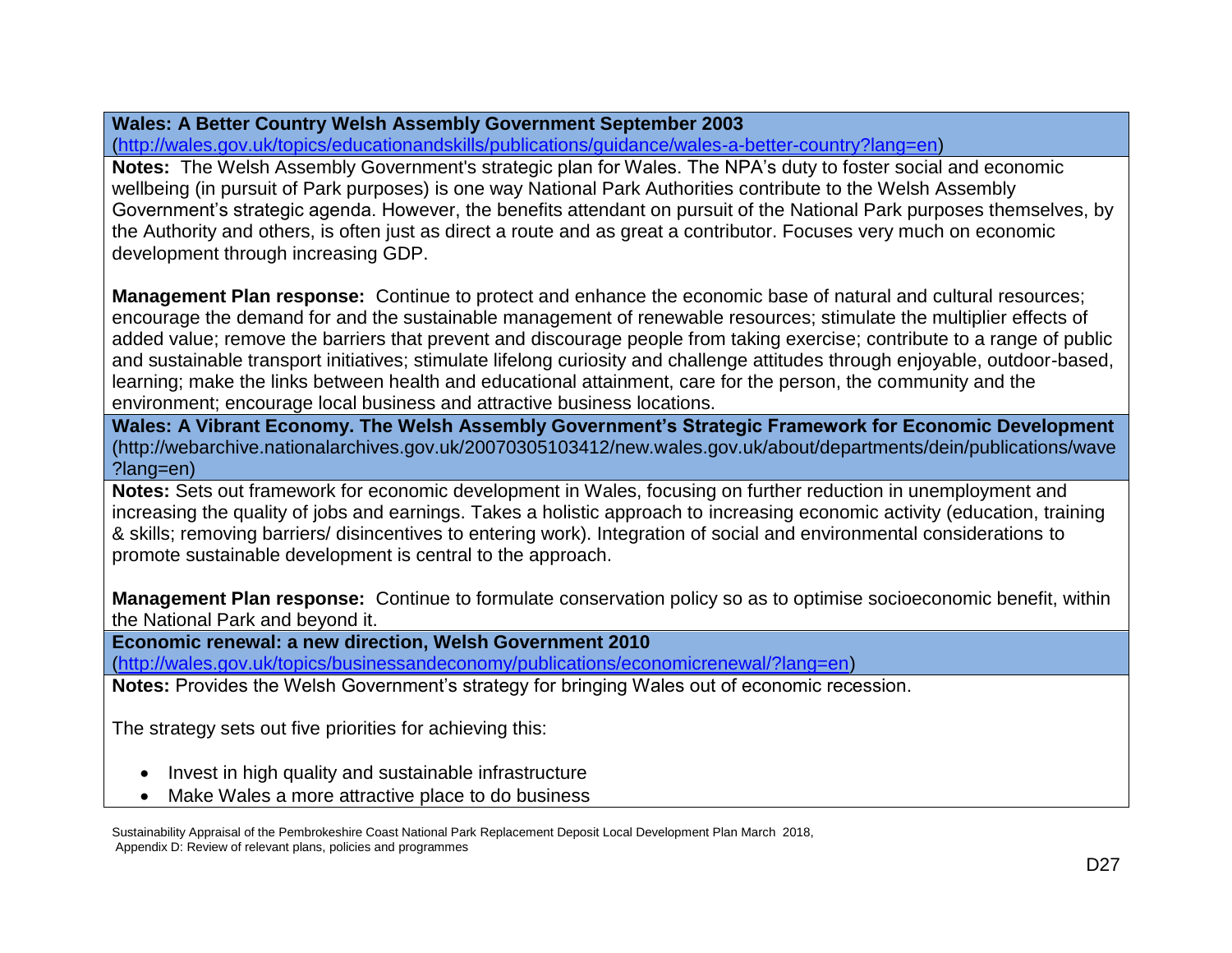- Broaden and deepen the skills base
- Encourage innovation
- Target business support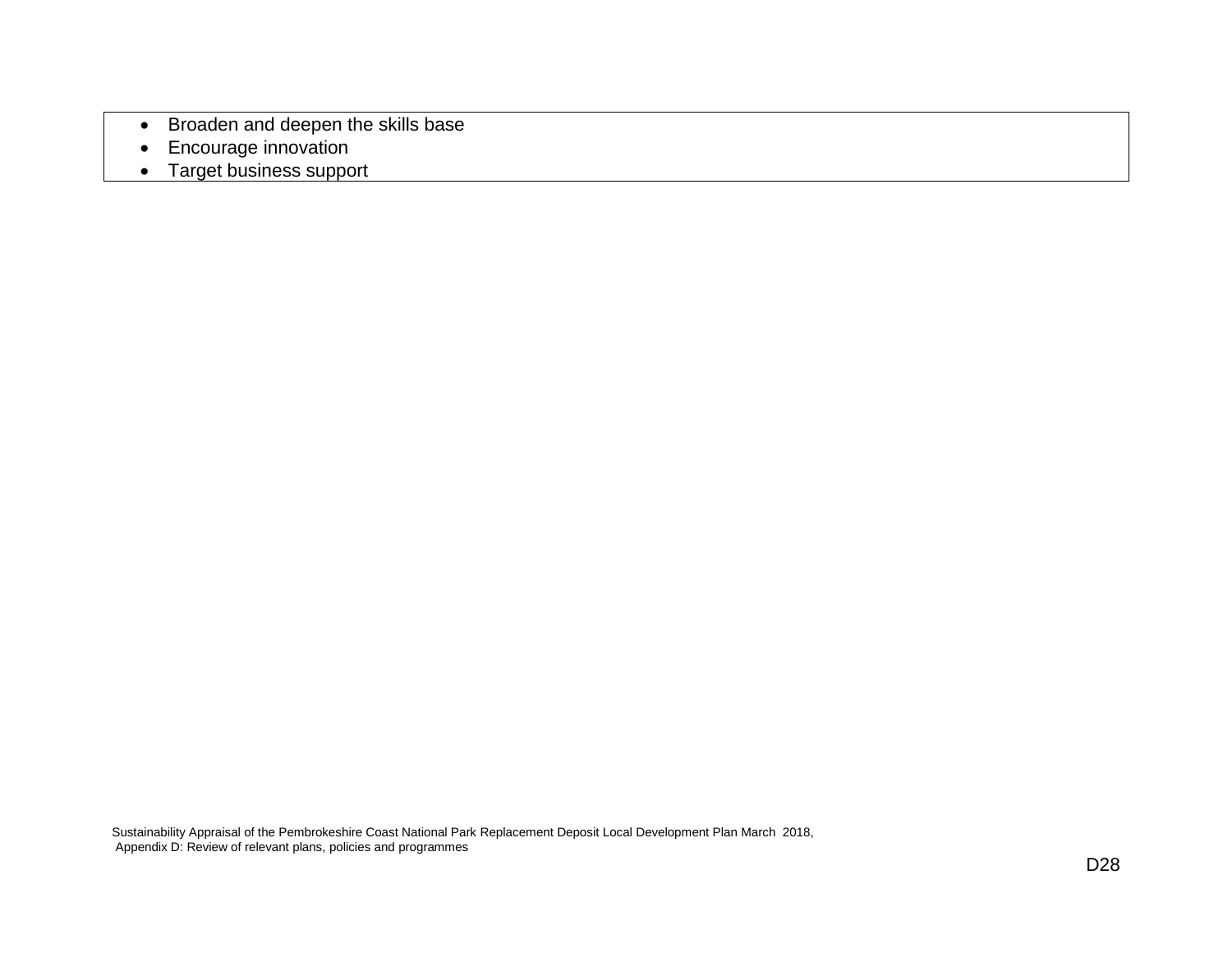# **Partnership for Growth: Strategy for Tourism 2013-2020, Welsh Government 2013**

[\(http://wales.gov.uk/topics/tourism/developmentl1/strategypolicy/aop?lang=en\)](http://wales.gov.uk/topics/tourism/developmentl1/strategypolicy/aop?lang=en)

Notes: Sets out the strategic vision for the Welsh Government and the tourism industry to work in partnership to increase visitor spend in Wales.

The strategy focuses on 5 key areas:

- promoting the Brand
- product Development
- people Development
- profitable Performance
- place Building.

The strategy sets out a product-led approach to tourism in Wales focusing on:

- more luxury and branded hotels
- more well-being facilities, such as spas
- more heritage hotels that utilise historic and distinctive buildings
- more all year round attractions, activities and cultural experiences
- more innovative, unusual and distinctive products.

Key market locations/regions have been identified and the strategy also aims to build on these existing customer bases.

**Management Plan response:** Contribute to conservation and enhancement of the tourist offer and to visitor and recreation management through pursuit of National Park purposes and duty.

**Sports tourism in Wales: a framework for action, Wales Tourism Board** 

(http://www.industry.visitwales.co.uk/upload/pdf/Sports\_tourism\_framework\_eng.pdf)

**Welsh Coastal Tourism Strategy, Welsh Government 2008**

[\(http://wales.gov.uk/docs/drah/publications/Tourism/090612coastaleng.pdf\)](http://wales.gov.uk/docs/drah/publications/Tourism/090612coastaleng.pdf)

**Notes:** Coastal tourism is particularly important for South West Wales where it accounts for half of all tourism activity. Tenby is the main tourist town, but a number of other settlements have important tourism roles. Pembroke and Fishguard

Sustainability Appraisal of the Pembrokeshire Coast National Park Replacement Deposit Local Development Plan March 2018,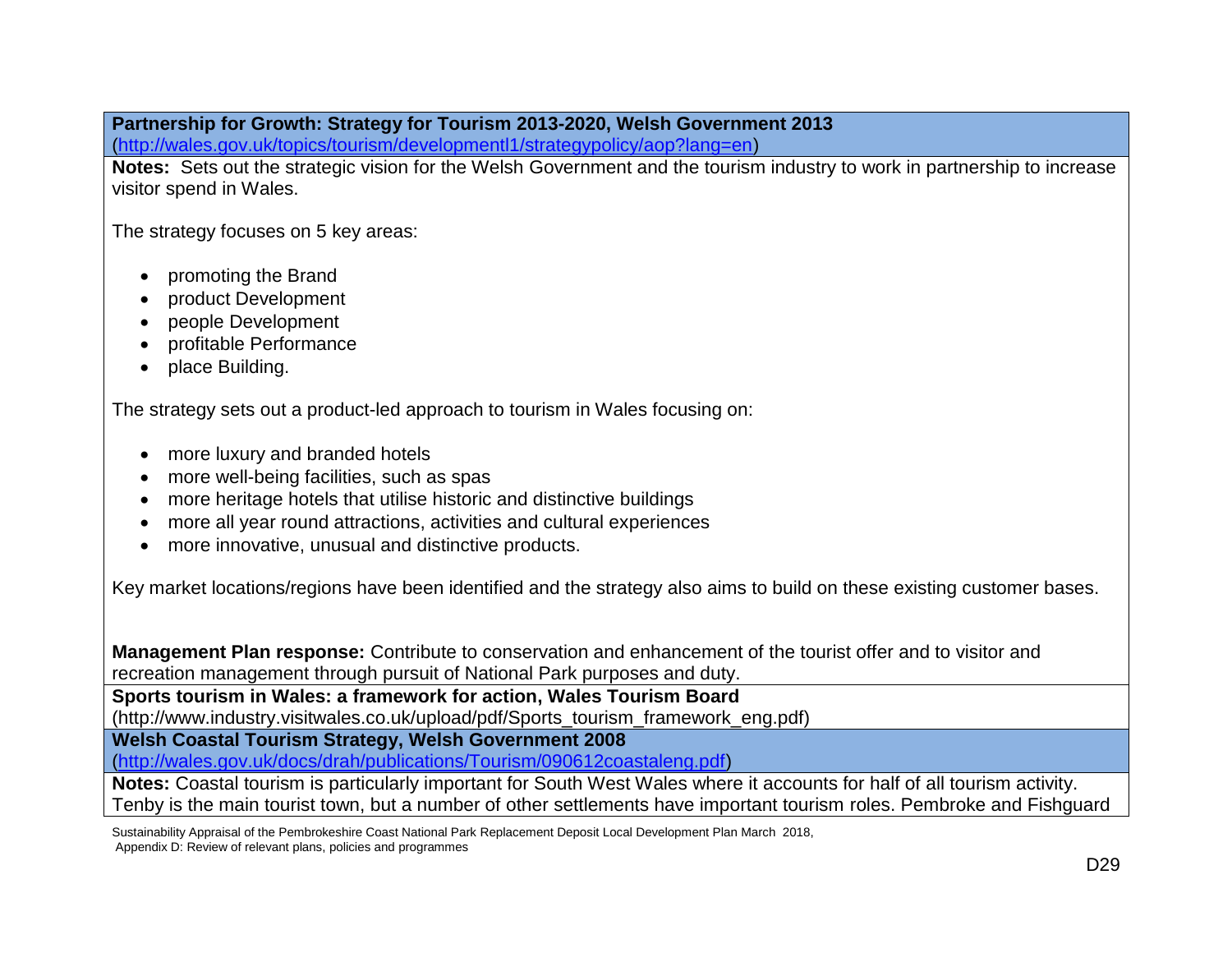are important ferry ports and Milford Haven is a major fuel terminal. The Haven is a significant waterway with a range of boating and watersport activities, as are many of the beaches and coves around the Pembrokeshire coast.

Key tenets of plan for PCNP:

- To consider the potential for developing nature tourism on the coast and at sea within the environmental capacity of sensitive sites/locations e.g. dolphin watching, Skomer Island;
- To consider the potential of identifying a pilot area as a 'Coastal Recreation Area';
- To consider new or expanded resort regeneration programmes to diversify and strengthen local economies;
- To build on the successful public transport initiatives to further reduce the pressure in particularly sensitive areas and to improve access to the coast.

**Climbing Higher. The Welsh Assembly Government Strategy for Sport & Physical Activity Welsh Government 2005**

And;

#### **Climbing Higher Next Steps, Welsh Assembly Government 2006**

[\(http://wales.gov.uk/topics/cultureandsport/sportandactiverecreation/climbing/?lang=en\)](http://wales.gov.uk/topics/cultureandsport/sportandactiverecreation/climbing/?lang=en)

**Notes:** National Parks remain key assets for promoting physical and mental health and wellbeing. 'The countryside can be seen as a great outpatient department whose therapeutic value is yet to be fully realised.' (Dr William Bird). Recreation management is a key means for maximising enjoyment and associated benefit in a sustainable way. Removing barriers, of all kinds, to recreation and enjoyment of the National Park.

**Management Plan response:** Maximise uptake of appropriate recreation opportunities subject to any environmental, community, and user constraints.

**Communities First Guidance, Welsh Government 2002** 

[\(http://wales.gov.uk/topics/housingandcommunity/regeneration/publications/c1stguidancela?lang=en\)](http://wales.gov.uk/topics/housingandcommunity/regeneration/publications/c1stguidancela?lang=en)

**Making the most of Wales' Coast - the Welsh Integrated Coastal Zone Management Strategy, Welsh Government 2007**

[\(http://wales.gov.uk/topics/environmentcountryside/consmanagement/marinefisheries/iczm/welshstrategy/?lang=en\)](http://wales.gov.uk/topics/environmentcountryside/consmanagement/marinefisheries/iczm/welshstrategy/?lang=en)

**Notes:** Pembrokeshire Coast National Park is a maritime Park, including offshore islands. This strategy sets out the "COASTS" vision, which aims to preserve the natural, cultural and economic assets of the Welsh Coast, and deliver Integrated Coastal Management Zones. The strategy contains provisions for Marine Spatial Planning and its interaction

Sustainability Appraisal of the Pembrokeshire Coast National Park Replacement Deposit Local Development Plan March 2018, Appendix D: Review of relevant plans, policies and programmes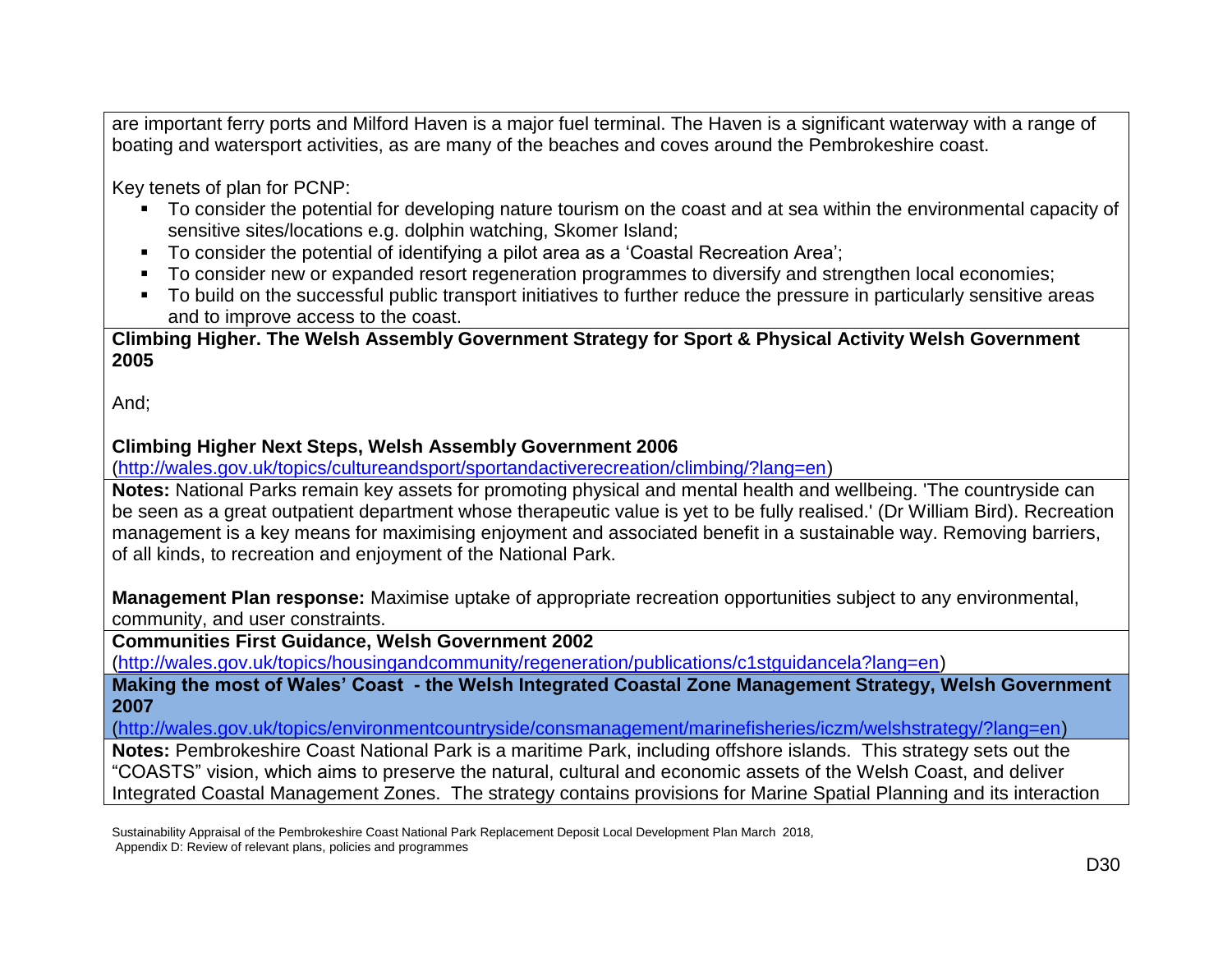with terrestrial planning decisions.

**Management Plan response:** We will continue to work with partners to further the goals of sustainable resource management through principles of ICZM, and to assist delivery of the actions of the Wales strategy.

**Environment Strategy for Wales, Welsh Assembly Government 2006** 

[\(http://wales.gov.uk/topics/environmentcountryside/epq/envstratforwales/?lang=en\)](http://wales.gov.uk/topics/environmentcountryside/epq/envstratforwales/?lang=en)

**Notes:** Long term (20 year) strategy for the environment of Wales. Identifies five key environmental themes: climate change; sustainable resource use; biodiversity, landscapes & seascapes; the local environment; environmental hazards. The purpose of the Strategy is to provide the framework within which to achieve an environment which is clean, healthy, biologically diverse and valued by the people of Wales. Recognises intrinsic as well as social and economic value of the environment of Wales. Much reference to development and use of environmental resources, albeit in a sustainable way.

**Management Plan response:** The Environment Strategy and National Park purposes and duty are directly aligned, and we look forward to continuing to contribute to the headline goals and actions generated by it.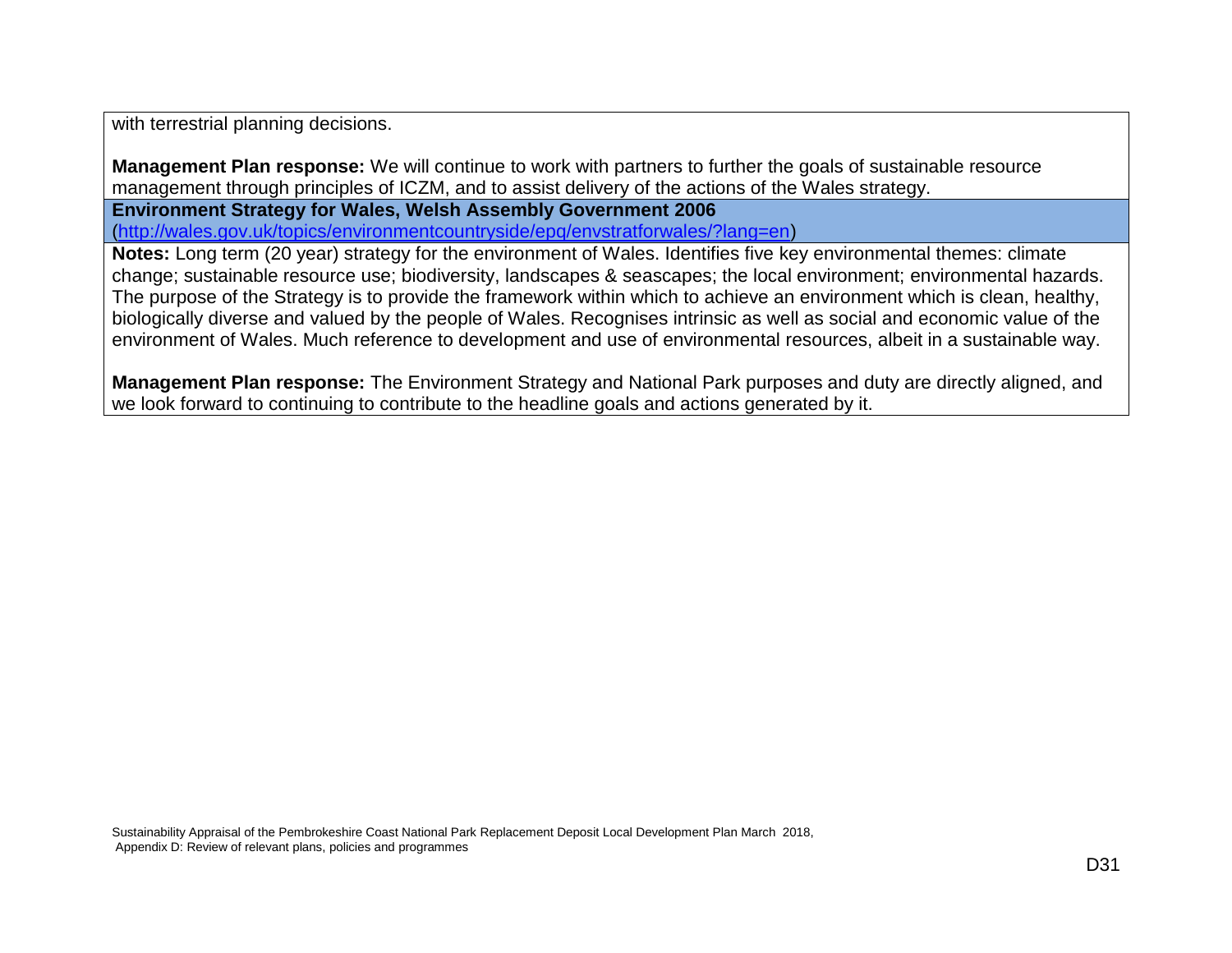#### **Water Strategy for Wales, Welsh Government 2015**

**(**[http://gov.wales/topics/environmentcountryside/epq/waterflooding/publications/water-strategy/?lang=en&\)](http://gov.wales/topics/environmentcountryside/epq/waterflooding/publications/water-strategy/?lang=en&)

**Summary:** The Water Strategy for Wales sets out the long term (20 years) policy position of the Welsh Government to improve the management of water resources in Wales. The strategy covers estuarine and costal as well as inland fresh water resources and is divided into 6 key topic areas:

- **Water for nature, people and business** management of water resources to meet needs, improvement/maintenance of water quality and providing opportunities for "green growth".
- **Improving the way we plan and manage our water services** setting out how the Welsh Government will ensure that water infrastructure is sustainable.
- **Delivering excellent services to customers** Ensuring affordable and reliable water and sewerage services.
- **Protecting and improving drinking water quality** Ensuring compliance with the drinking water directive and dealing with quality problems effectively.
- **21st century sewerage and drainage systems** sets out the Welsh Government Approach to integrated sewerage and surface water management.
- **Supporting delivery** Sets out how the key outcomes will be delivered.

#### **Notable inclusions**:

- The strategy recognises the importance of the Wales coastline to the economy and the role of water quality in promoting "blue growth".
- Payments for eco-system services that support water management
- Legislative support for sustainable and sewerage systems

**LDP Response**: Provides the policy framework to support this strategy in development proposals.

#### **One Wales: Connecting the Nation. The Wales Transport Strategy, Welsh Government 2008**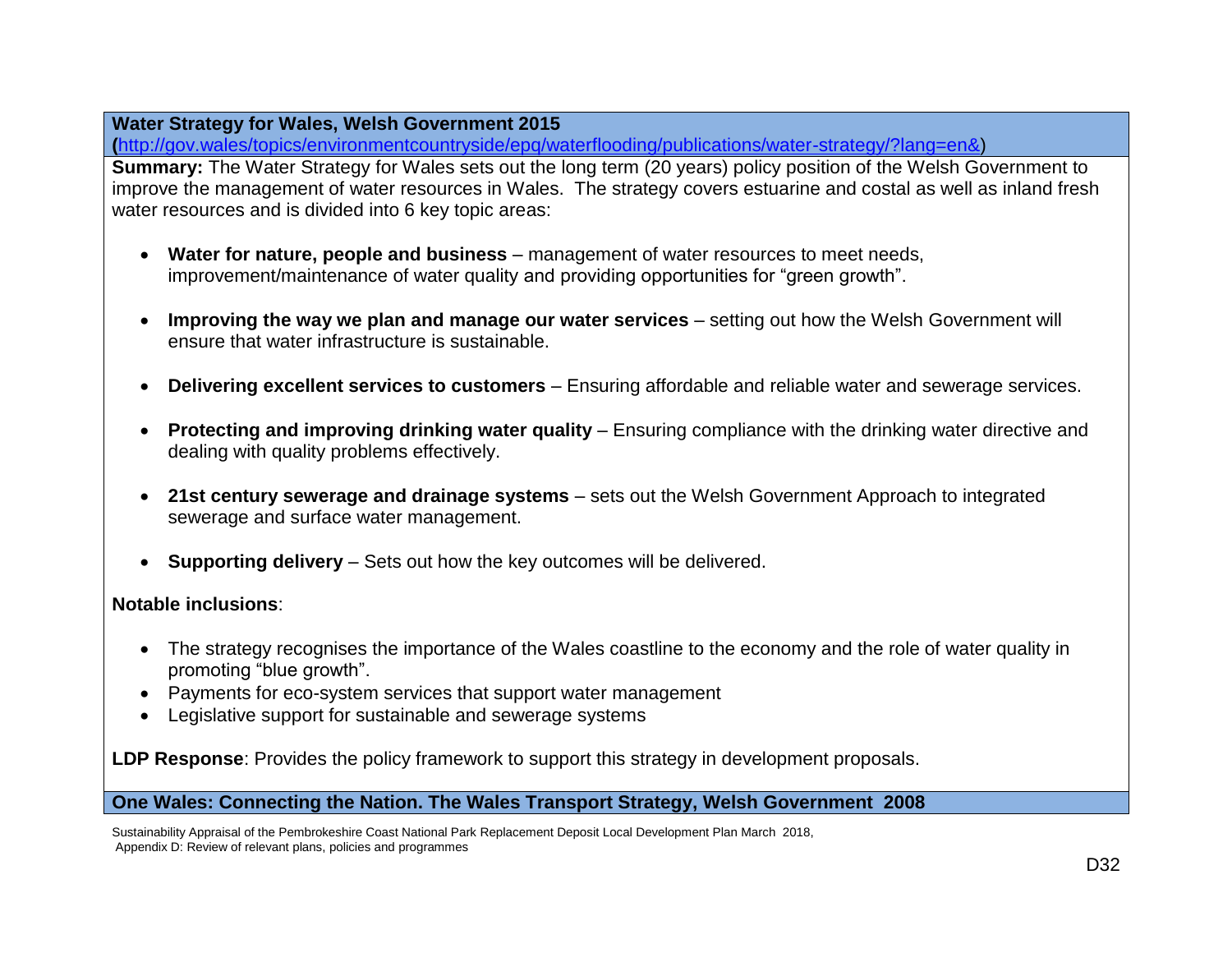[\(http://wales.gov.uk/topics/transport/publications/transportstrategy/?lang=en\)](http://wales.gov.uk/topics/transport/publications/transportstrategy/?lang=en)

**Notes:** The goal of One Wales: Connecting the nation is to promote sustainable transport networks that safeguard the environment while strengthening our country's economic and social life. The transport strategy identifies a series of highlevel outcomes and sets out the steps to their delivery.

#### **Long-term outcomes:**

## **Social**

- improve access to healthcare;
- improve access to education, training and lifelong learning;
- improve access to shopping and leisure facilities;
- encourage healthy lifestyles;
- improve the actual and perceived safety of travel.

## **Economic**

- improve access to employment opportunities;
- improve connectivity within Wales and internationally;
- improve the efficient, reliable and sustainable movement of people;
- improve the efficient, reliable and sustainable movement of freight;
- improve access to visitor attractions.

## **Environmental**

- increase the use of more sustainable materials:
- reduce the contribution of transport to greenhouse gas emissions;
- adapt to the impacts of climate change;
- reduce the contribution of transport to air pollution and other harmful emissions;
- improve the impact of transport on the local environment;
- improve the impact of transport on our heritage;
- improve the impact of transport on biodiversity.

Sustainability Appraisal of the Pembrokeshire Coast National Park Replacement Deposit Local Development Plan March 2018, Appendix D: Review of relevant plans, policies and programmes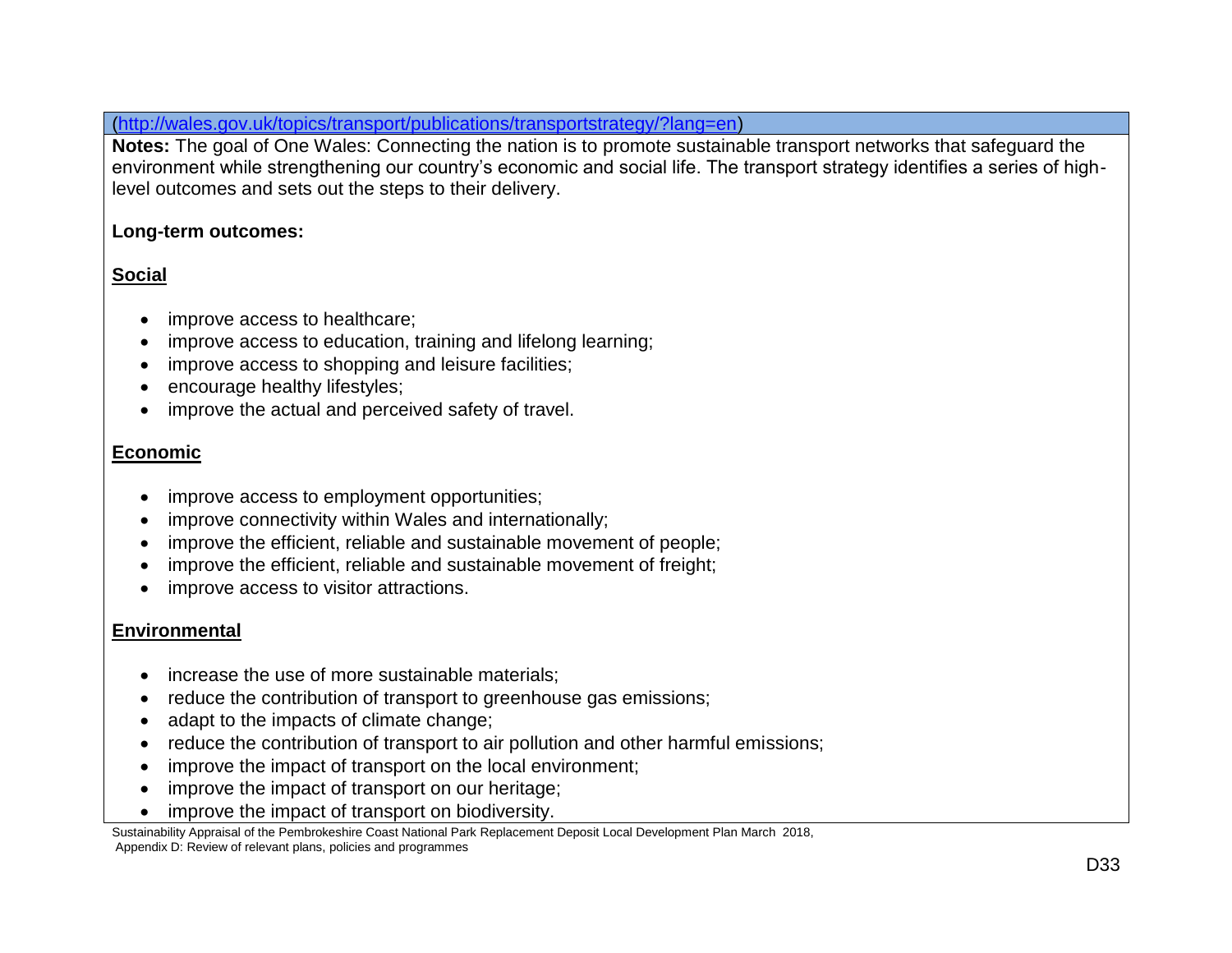## **Strategic priorities to focus work:**

The priorities provide additional strategic direction for work towards the long-term outcomes, and maximise the scope for local solutions to transport challenges within a consistent national framework. They will form the focus for a subsequent National Transport Plan and four Regional Transport Plans, which will set out in detail how the outcomes are to be achieved.

## **The priorities will cover:**

- reducing greenhouse gas emissions and other environmental impacts;
- integrating local transport;
- improving access between key settlements and sites;
- enhancing international connectivity; and
- increasing safety and security.

#### **Wales: National Transport Strategy, Welsh Government 2010**

[\(http://wales.gov.uk/topics/transport/publications/ntp/?lang=en\)](http://wales.gov.uk/topics/transport/publications/ntp/?lang=en)

**Notes:** This plan sits alongside the Regional Transport plans; it details the Welsh Government's priortised approach to carbon reduction whilst reaffirming their commitment to sustainable economic development and social inclusion.

**Towards Zero Waste – Waste Strategy for Wales, Welsh Government 2010**

[\(http://wales.gov.uk/topics/environmentcountryside/epq/waste\\_recycling/publication/towardszero/?lang=en\)](http://wales.gov.uk/topics/environmentcountryside/epq/waste_recycling/publication/towardszero/?lang=en)

**Notes:** This strategy provides the long-term framework for achieving zero waste in Wales by 2050, with a cross cutting aim to reduce the waste produced in all sectors by 1.5% year on year.

**Management Plan response:** Consider the principles of the strategy and aim to maximize any opportunities to contribute to its aims and objectives where appropriate.

**LDP Response:** Policies should enable development that contributes to achieving the targets set out in Towards Zero **Waste** 

Sustainability Appraisal of the Pembrokeshire Coast National Park Replacement Deposit Local Development Plan March 2018, Appendix D: Review of relevant plans, policies and programmes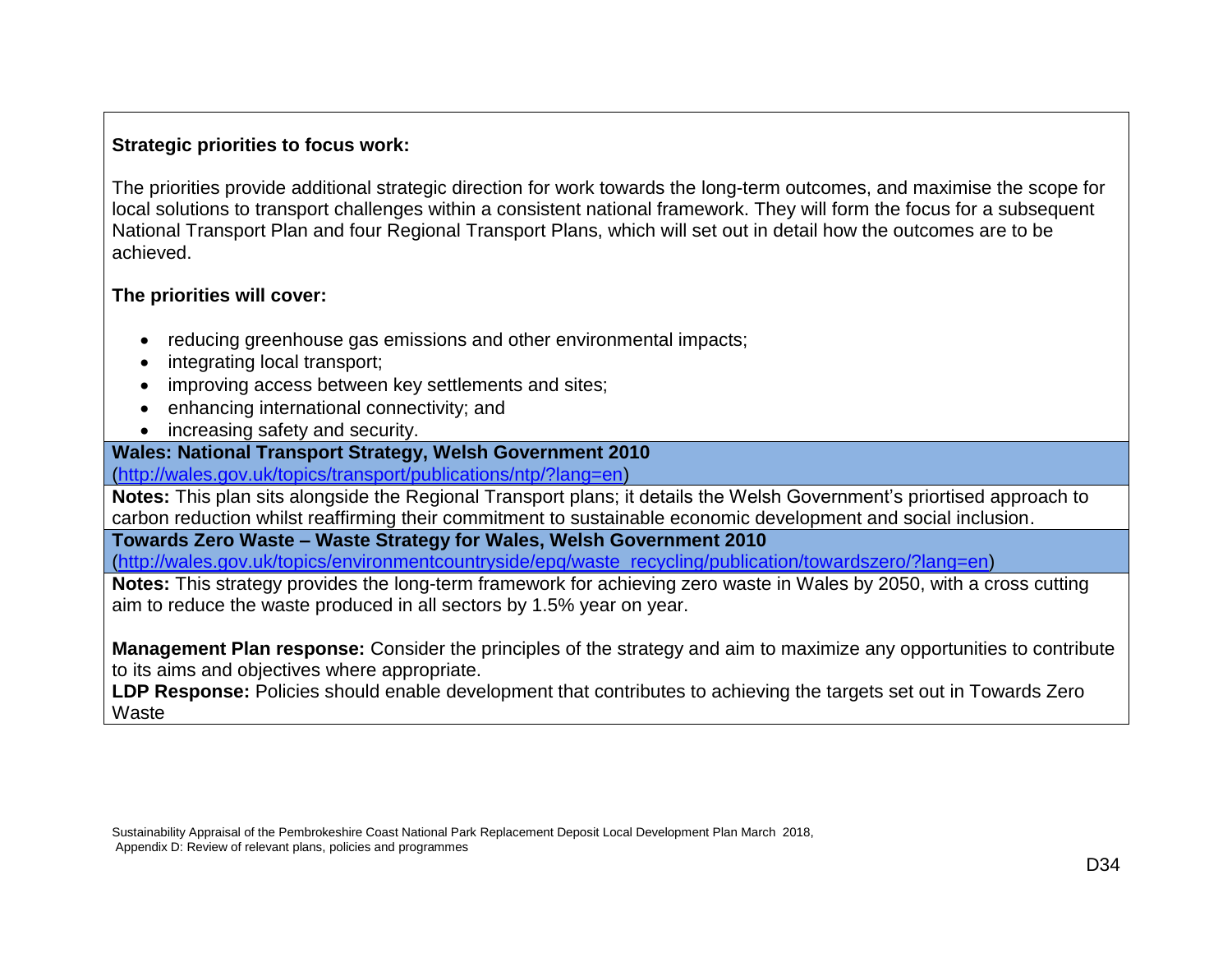**One Wales: One Planet, a new Sustainable Development Scheme for Wales, Welsh Government 2009** [\(http://wales.gov.uk/topics/sustainabledevelopment/publications/onewalesoneplanet/?lang=en\)](http://wales.gov.uk/topics/sustainabledevelopment/publications/onewalesoneplanet/?lang=en)

**Notes:** Sets out the Welsh Government's vision of a sustainable Wales, and the principles through which the vision will be achieved. Sustainable development is the core tenet of National Park purposes and duty.

**Management Plan response:** Continue to pursue goals for sustainable resource management, which must underpin all present and future human wellbeing.

**Beyond Boundaries - Review of Local Service Delivery (Beecham Review), Welsh Government 2006** [\(http://wales.gov.uk/about/cabinet/cabinetstatements/2006/1008909/?lang=en\)](http://wales.gov.uk/about/cabinet/cabinetstatements/2006/1008909/?lang=en)

**Notes:** Report of a review that examined all local public services in Wales, devolved and non-devolved, to see how their delivery could be made more effective and responsive to the needs of citizens in the 21st century. The review's recommendations included: reducing bureaucracy, simplifying grant regimes, less inspection and regulation and a concentration on outcomes not process; much more joint working; no major re-organisation of structures; a willingness to embrace a mixed economy of provision including the public, private and not for profit sectors; an enhanced role for scrutiny in the Assembly and local government, involving service users and advocates; and greater investment in building capacity and skills in service delivery.

**Management Plan response:** The NPMP adopts an outcome-based approach. The Review may also assist partnership working under Section 62 (ii) of the Environment Act 1995 - the section states that organisations should have regard to the purposes of national parks in transacting their own business.

**Glas Tir – Natural Resources Wales 2012** 

**Register of Landscapes, Parks and Gardens of Special Historic Interest in Wales, CADW and CCW** [\(http://cadw.wales.gov.uk/historicenvironment/protection/historiclandscapes/;jsessionid=2CE4546A3CAF1AFEA516A688](http://cadw.wales.gov.uk/historicenvironment/protection/historiclandscapes/;jsessionid=2CE4546A3CAF1AFEA516A6884FFA49B6?lang=en) [4FFA49B6?lang=en\)](http://cadw.wales.gov.uk/historicenvironment/protection/historiclandscapes/;jsessionid=2CE4546A3CAF1AFEA516A6884FFA49B6?lang=en)

**Notes:** Identifies areas of historic interest wholly or partly in the National Park and the features of importance. Key synergies between PCNPA management of archaeological and historic resources, but also critical relationships to other management policies.

**Management Plan response:** Contribute to Management conservation of areas and features identified in the register. **Section 42 list: Habitats and species of principal importance for conservation in Wales, CCW/ Welsh Government 2007**

[\(http://www.ccgc.gov.uk/landscape--wildlife/habitats--species/priority-species.aspx\)](http://www.ccgc.gov.uk/landscape--wildlife/habitats--species/priority-species.aspx)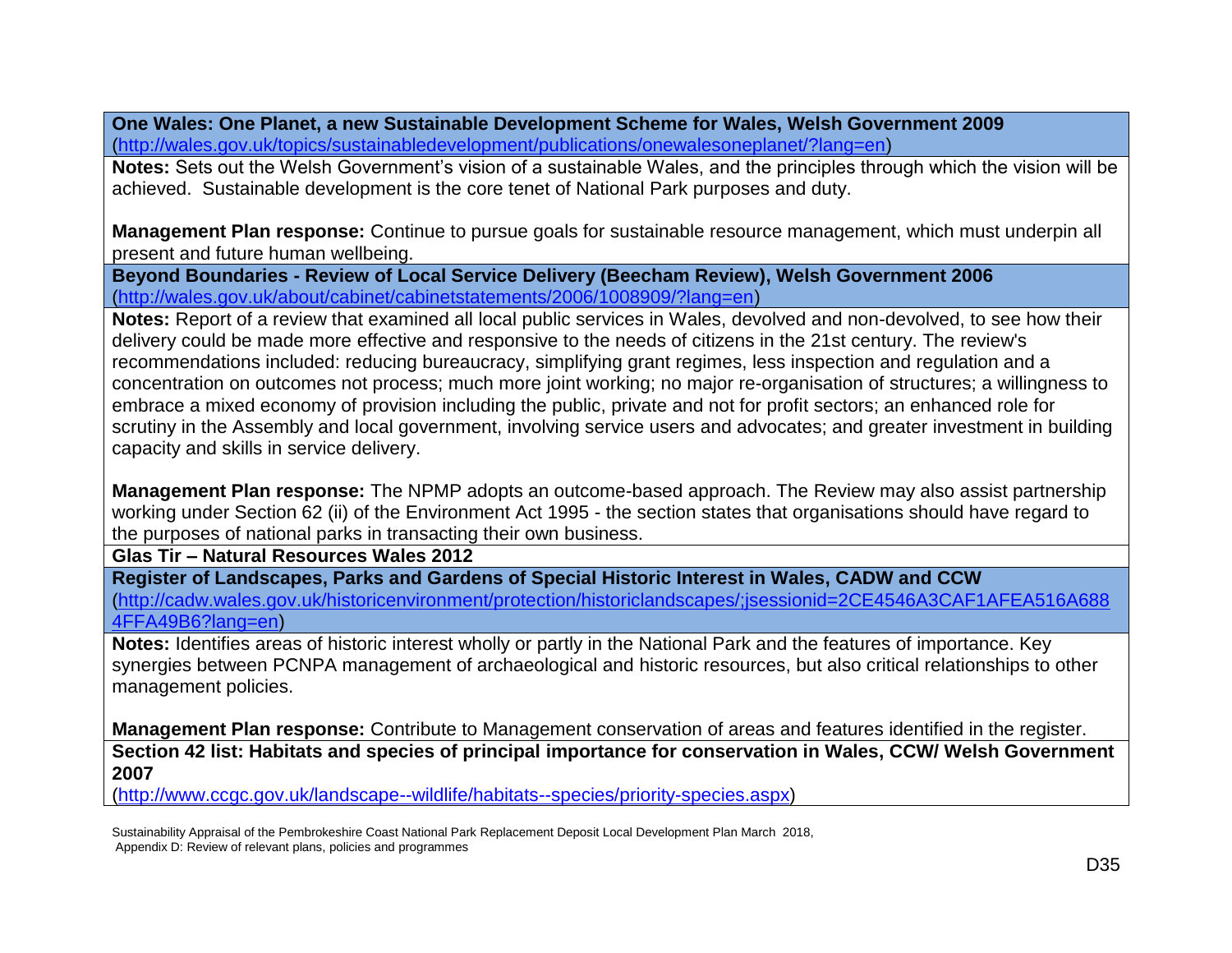#### **Woodlands for Wales, Forestry Commission 2009** (http://www.forestry.gov.uk/wwstrategy)

**National Housing Strategy – 'Improving Lives and Communities – Homes in Wales', Welsh Government 2010** (http://wales.gov.uk/topics/housingandcommunity/housing/strategy/publications/strategydoc/?lang=en)

**Notes:** Sets out the Welsh Government's approach and priorities for tackling the challenges of providing housing in Wales.

## The Approach:

The whole approach is about improving people's lives. It will:

- i. Provide more housing of the right type and offer more choice.
- ii. Improve homes and communities, including the energy efficiency of new and existing homes.
- iii. (iii) Improve housing-related services and support, particularly for vulnerable people and people from minority groups.

#### **Homes of Wales – A White Paper for Better Lives an Communities (May 2012)**

(http://wales.gov.uk/consultations/housingcommunity/housewhitepaper/?lang=en)

**Rural Development Plan 2014-2020: Next Steps, Welsh Government 2013**

(http://wales.gov.uk/consultations/environmentandcountryside/rdp-2014-2020-next-steps-consultation/?lang=en)

**Welsh Language (Wales) Measure 2011 and The Welsh Language Standards Regulations (No.1) 2015** [\(http://www.legislation.gov.uk/wsi/2015/996/schedule/1/made\)](http://www.legislation.gov.uk/wsi/2015/996/schedule/1/made)

The Welsh Language (Wales) Measure 2011 established a legal framework to impose a duty on some organisations to comply with one or more standards of conduct on their delivery of services through the Welsh language, including, areas such as policy making, the operational activities of the organisation and promoting the Welsh language.

Section 26 of the Measure allowed the Welsh Ministers to specify such standards, and these have been set out under The Welsh Language Standards Regulations (No.1) 2015. These Regulations only apply to National Park Authorities, County and County Borough Councils and the Welsh Ministers. Once published, the Welsh Language Commissioner, under Section 44 of the Measure, issued a Compliance Notice on the 30th September 2015 to all relevant organisations, which set out the standards with which they should comply.

In terms of policy making the Compliance Notice requires the Authority to consider how a new policy could be formulated (or how an existing policy could be changed) so that the policy decision would either;

Sustainability Appraisal of the Pembrokeshire Coast National Park Replacement Deposit Local Development Plan March 2018, Appendix D: Review of relevant plans, policies and programmes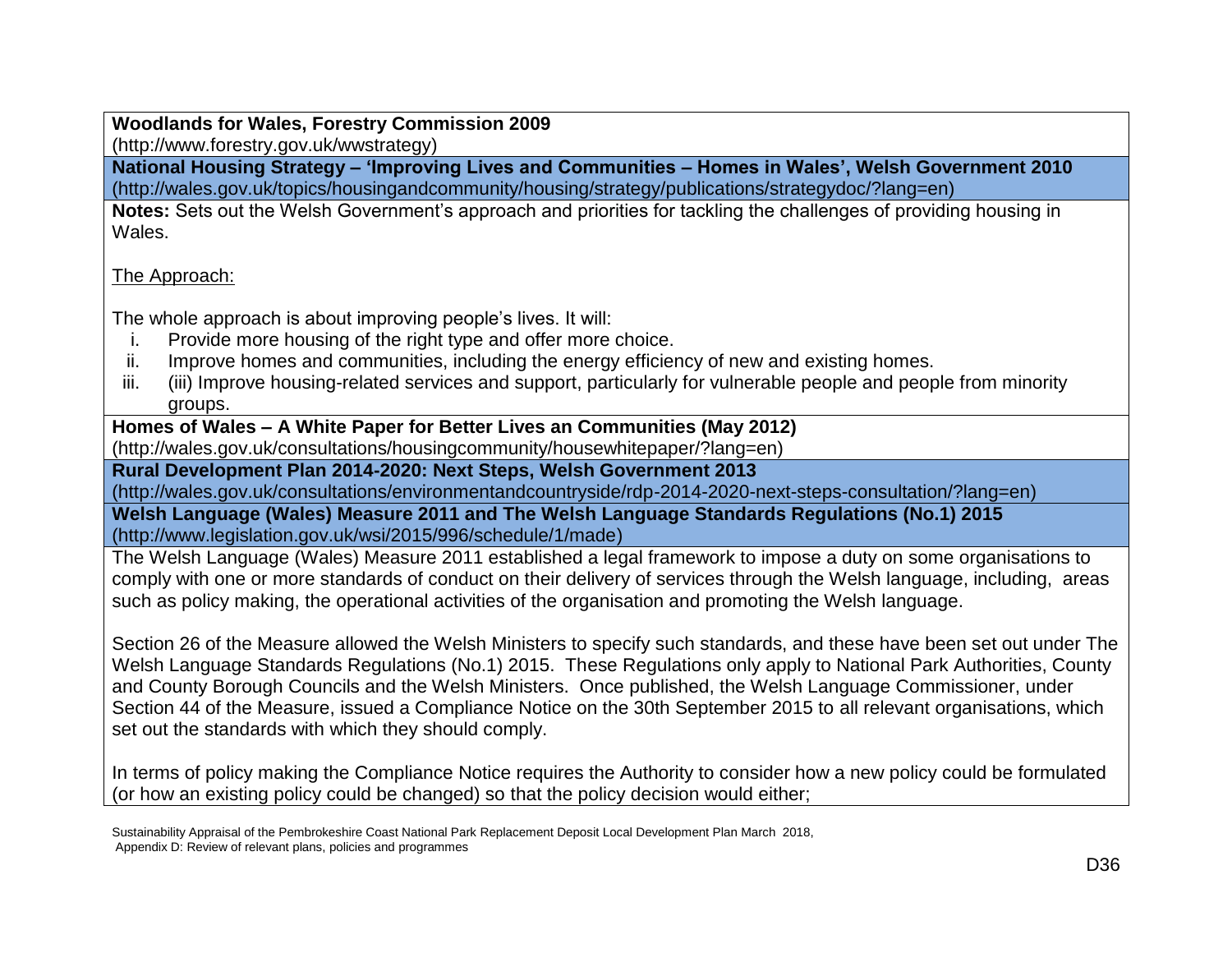- have a positive effect, or an increased positive effect, or
- would not have an adverse effect, or would have a decreased adverse effect, on the Welsh language. The policy decision should also ensure that it does not treat the Welsh language less favourably than the English language.

## **Regional:**

**Ceredigion Local Development Plan, Ceredigion County Council 2011 (Adopted)**

[\(http://www.ceredigion.gov.uk/index.cfm?articleid=17756\)](http://www.ceredigion.gov.uk/index.cfm?articleid=17756)

**Carmarthenshire Local Development Plan, Carmarthenshire County Council 2011 (Adopted)**

[\(http://www.carmarthenshire.gov.uk/english/environment/planning/planning%20policy%20and%20development%20plans/l](http://www.carmarthenshire.gov.uk/english/environment/planning/planning%20policy%20and%20development%20plans/local%20development%20plan/pages/localdevelopmentplanhome.aspx) [ocal%20development%20plan/pages/localdevelopmentplanhome.aspx\)](http://www.carmarthenshire.gov.uk/english/environment/planning/planning%20policy%20and%20development%20plans/local%20development%20plan/pages/localdevelopmentplanhome.aspx)

**Pembrokeshire & Carmarthen Bay Shoreline Management Plans**

[\(http://www.pembrokeshire.gov.uk/content.asp?id=6553&d1=0\)](http://www.pembrokeshire.gov.uk/content.asp?id=6553&d1=0)

**Teifi CAMS inc. 2008 update, Environment Agency Wales 2008**

[\(http://www.environment-agency.gov.uk/static/documents/Research/Teifi\\_March\\_2010.pdf\)](http://www.environment-agency.gov.uk/static/documents/Research/Teifi_March_2010.pdf)

**Notes:** The Teifi CAMS is a strategy for managing water resources at a local level 2006-2012. The strategy provides the framework for any decision on an abstraction license application.

The River Teifi flows approximately 122 kilometres from source to mouth and has a total catchment area of 1012 square kilometres. Its lowest reaches, around Cardigan, mark the administrative boundary between Ceredigion and Pembrokeshire Coast National Park. Numerous tributaries enter the Teifi along its length. The larger ones include the Ceri, Clettwr, Cych and Tyweli.

It is the source of most domestic water supply for much of Ceredigion and parts of Carmarthenshire and north Pembrokeshire. It also provides water for agriculture, industry and power generation.

Most of the water abstracted in the Teifi catchment is from surface waters. Less than 1% of the total volume of water licensed is abstracted from groundwater. This reflects the lack of available groundwater due to the geology of the catchment.

Following the sustainability appraisal and consultation the Agency will retain the resource availability status of 'water available', allowing licensing of the surplus water down to the river flow objective. In this way the flows required to sustain

Sustainability Appraisal of the Pembrokeshire Coast National Park Replacement Deposit Local Development Plan March 2018, Appendix D: Review of relevant plans, policies and programmes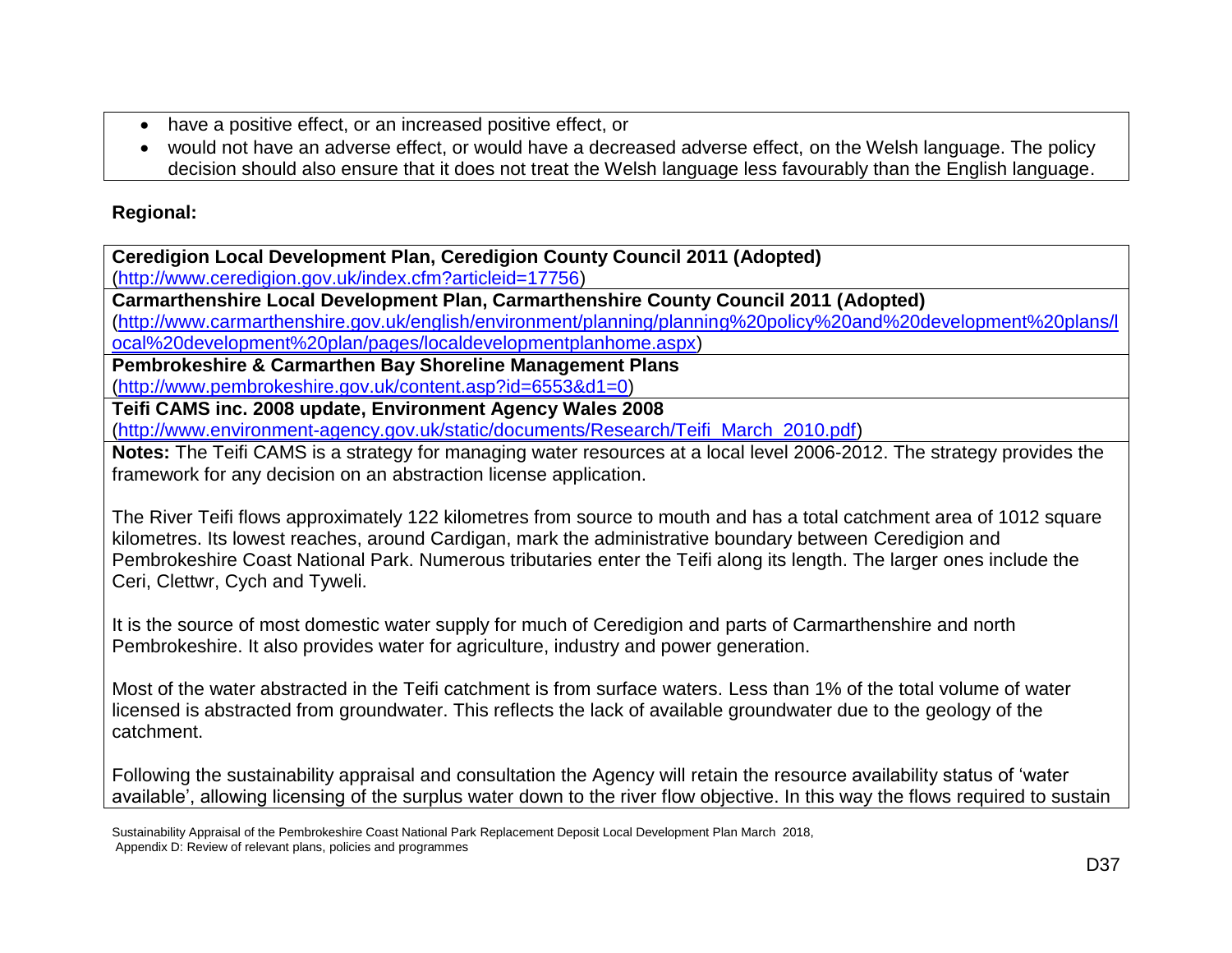the river environment will be protected. This means that there will be a presumption for granting new abstraction licenses until river flows reach those defined by the river flow objective. At the lowest flows there will be limited scope for further unrestricted abstraction to support new developments.

From the resource assessment, it was determined that 5 out of 7 water resource management units (A, B, C, F and G – the highest and lowest river reaches) currently have a resource availability status of 'water available'. Although these water resource management units are 'water available' at the lowest flows, there is only a small surplus of water available in water resource management unit A.

**Tywi, Taff and Gwendraeth CAMS inc. 2010 update**

[\(http://www.environment-agency.gov.uk/static/documents/Research/Teifi\\_March\\_2010.pdf\)](http://www.environment-agency.gov.uk/static/documents/Research/Teifi_March_2010.pdf)

**Notes:** The Tywi, Taf & Gwendraeth CAMS is a strategy for managing water resources at a local level 2006-2012. The strategy provides the framework for any decision on an abstraction license application. The CAMS area is mainly within the County of Carmarthenshire, although there are small areas that fall within Pembrokeshire, Ceredigion and Powys.

Within the Tywi, Taf and Gwendraeth CAMS area there are 143 licensed groundwater abstractions and 67 licensed surface water abstractions, prior to deregulation. The main consumptive use of surface water is for public water supply.

Small volumes are abstracted for agriculture, water bottling, private water supplies and industry.

The Environment Agency Wales undertakes routine monitoring of water quality. On the whole, water quality in this CAMS area is excellent, while the water quality in the Gwendraeths is generally very good. River Quality Objectives are met throughout the CAMS area.

#### **Local:**

**Pembrokeshire County Council Local Development Plan, Pembrokeshire County Council 2011 (Adopted)**  [\(http://www.pembrokeshire.gov.uk/content.asp?nav=1626,109,2045&parent\\_directory\\_id=646\)](http://www.pembrokeshire.gov.uk/content.asp?nav=1626,109,2045&parent_directory_id=646)

**Draft Well-being Plan for Pembrokeshire (September 2017)**

The Well-being of Future Generations Act requires Public Service Boards to produce a Well-being Plan, which details how it will improve the economic, social, environmental and cultural well-being of their respective areas. The process of developing a Well-being Plan begins with a Well-being assessment to gather baseline data and understand the issues, this process then informs the development of the Well-being Objectives.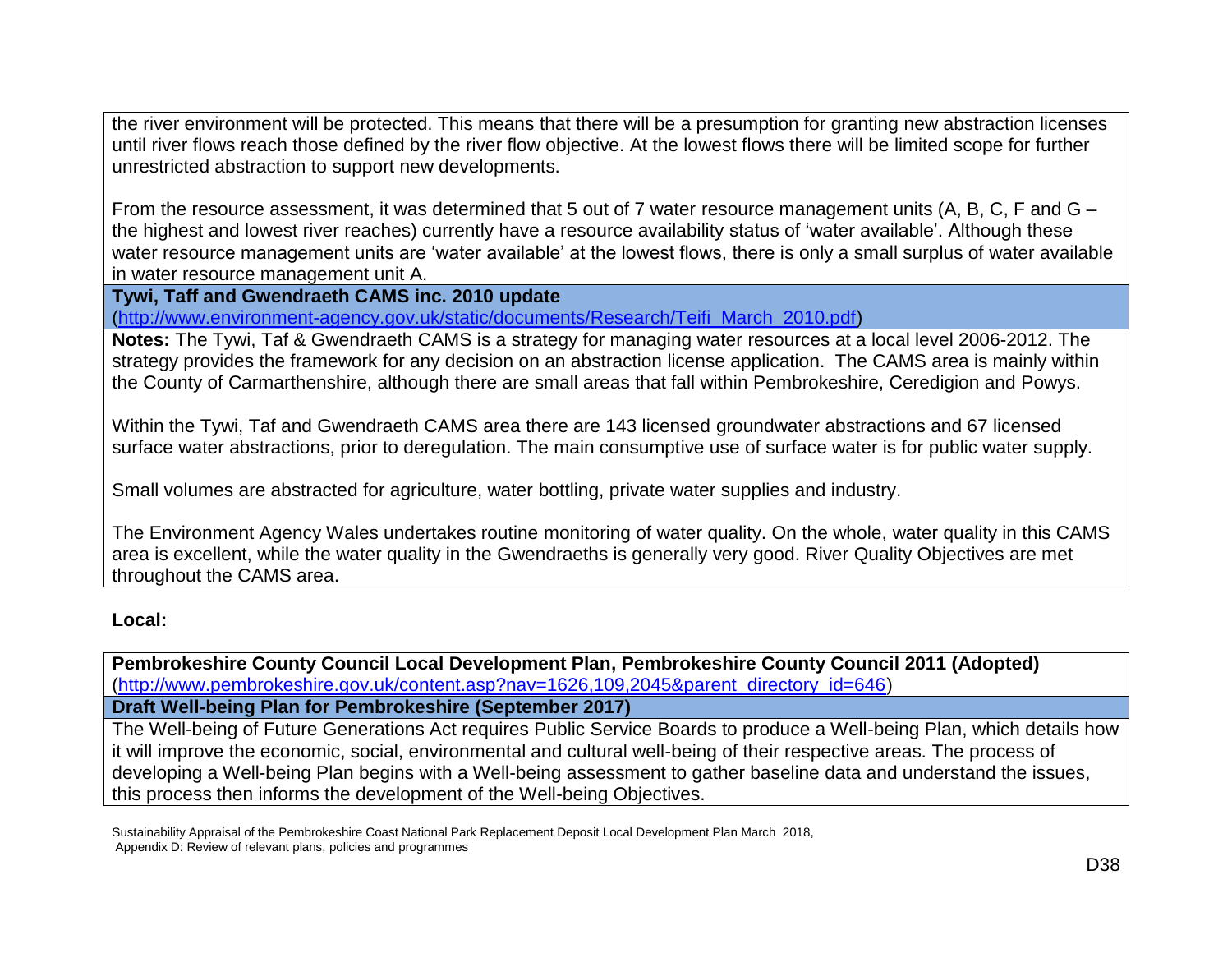The Draft Pembrokeshire Well-being Plan has two objectives for well-being each with two associated work streams these are:

- Who We Are
	- Living & Working enabling educations and employment opportunities and attracting talent to the county
	- Resourceful Communities self-sustaining communities and volunteering
- Where We Live
	- **Tackling Rurality addressing the inequalities that rurality can create**
	- **Protecting Our Environment resilience to climate change**

Each of these work streams include a actions for the short, medium and long term and the plan is under pinned by the following guiding principles:

- Listening all people, communities and organisations will have their voices heard
- Understanding through continuing engagement and exploration of what matters, we will seek to understand wellbeing in Pembrokeshire.
- Changing the PSB is committed to collaboration and innovation in order to add value across social, economic, cultural and environmental well-being.

**LDP Response:** Reflect the land use implications of the Well-being Plan Objectives and work streams.

**Pembrokeshire Single Integrated Plan 2013 - 2018**

(http://www.pembrokeshire.gov.uk/content.asp?nav=101,126,2182)

**Notes:** The Management Plan will mesh with the Single Integrated Plan, particularly in relation to Park purposes, and will add value wherever appropriate to targets, brought together in the Single Integrated Plan, for employment, health, education, community facilities and crime.

The distinction between the Single Integrated Plan for Pembrokeshire and the National Park Management Plan is one of geography (the Single Integrated Plan covers all of Pembrokeshire, whereas the NPMP covers only the Park), and one of emphasis, in that the NPMP is ultimately concerned with achievement of National Park purposes. However there are strong links between the two – for example in terms of the information base underpinning each. The community planning process also affords a key mechanism through which the National Park Authority can promote Welsh language and

Sustainability Appraisal of the Pembrokeshire Coast National Park Replacement Deposit Local Development Plan March 2018,

Appendix D: Review of relevant plans, policies and programmes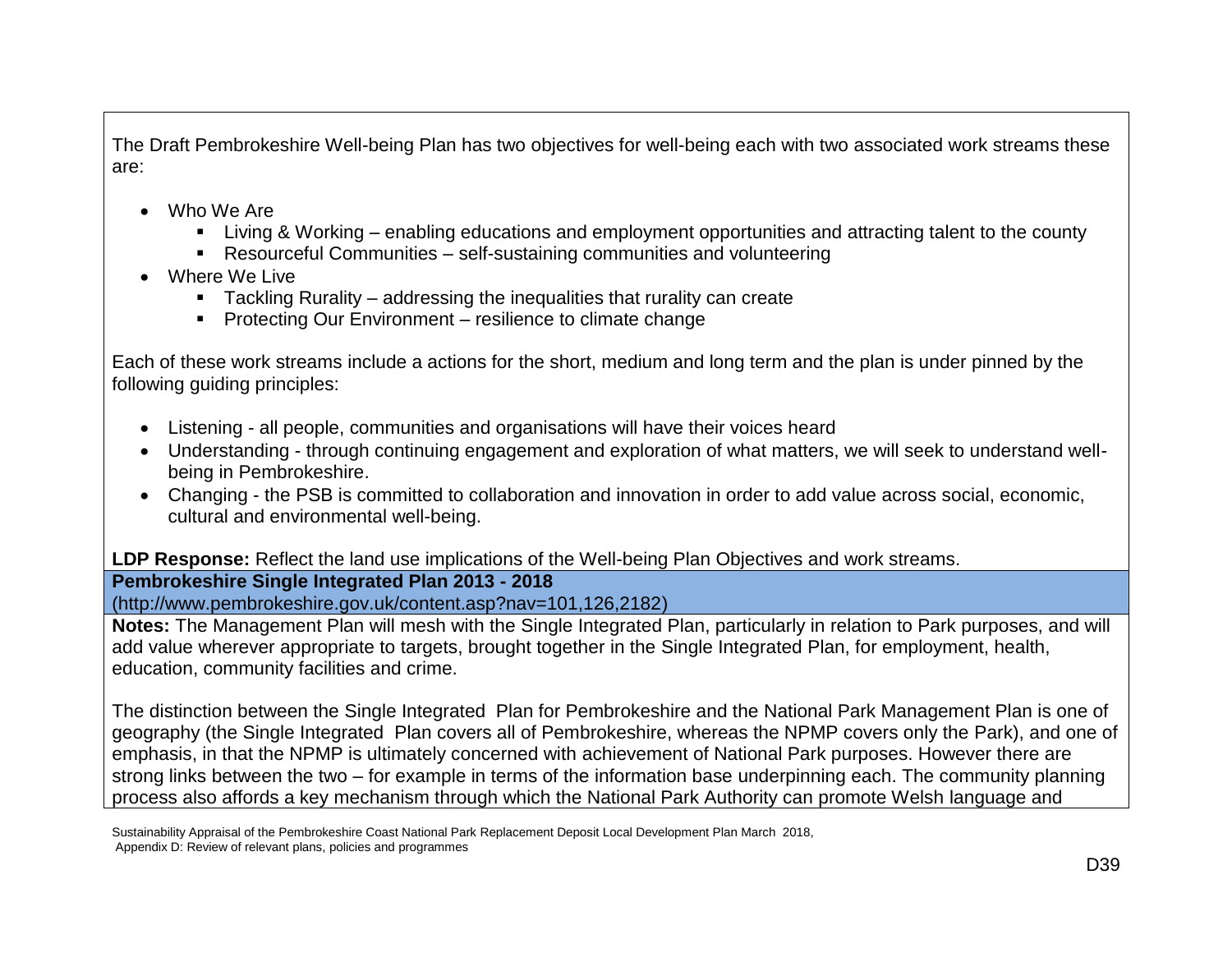culture. Provide targets for employment, health, education, community facilities and crime.

Use common information base. Reflecting National Park purposes in the Single Integrated Plan.

**Management Plan response:** Reflect Community Plan in the Management Plan in so far as national park purposes indicate and reflect Management Plan goals in review of the Community Plan.

**LDP response:** Reflect the land use implications of the Single Integrated Plan targets where compatible with Management Plan aims and objectives.

**Rights of Way Improvement Plan (ROWIP) for Pembrokeshire 2007 - 2017, Pembrokeshire County Council and Pembrokeshire Coast National Park**

**Notes:** This strategy sets out and prioritises plans for improvements to Pembrokeshire's rights of way network, and addresses the need to facilitate and improve access for groups with protected characteristics.

The Strategy provides 6 objectives for the long term maintenance and enhancement of Pembrokeshire's rights of way network:

Objective A: to maintain an accessible network of accessible paths;

Objective B: to provide a more continuous network that meets the requirements of all users;

Objective C: to develop a safer network of paths;

Objective D: to provide an up-to-date and digitised definitive map;

Objective E: to increase community involvement in improvement and management of public

paths; and

Objective F: to improve promotion, understanding and use of the network of public paths.

**Management Plan response:** Contribute to the ROWIP subject to the Sandford Principle (if there is a conflict between National Park purposes which cannot be reconciled, the conservation purpose has greater weight).

**LDP response:** The LDP should consider rights of way in its policies

**Milford Haven Waterway Recreation Plan 2011, Milford Haven Port Authority 2011** [\(http://www.mhpa.co.uk/uploads/MHPA\\_Recreation\\_Plan\\_2011.pdf\)](http://www.mhpa.co.uk/uploads/MHPA_Recreation_Plan_2011.pdf)

**Note:** accommodate leisure demands, providing zones for specific usages that include: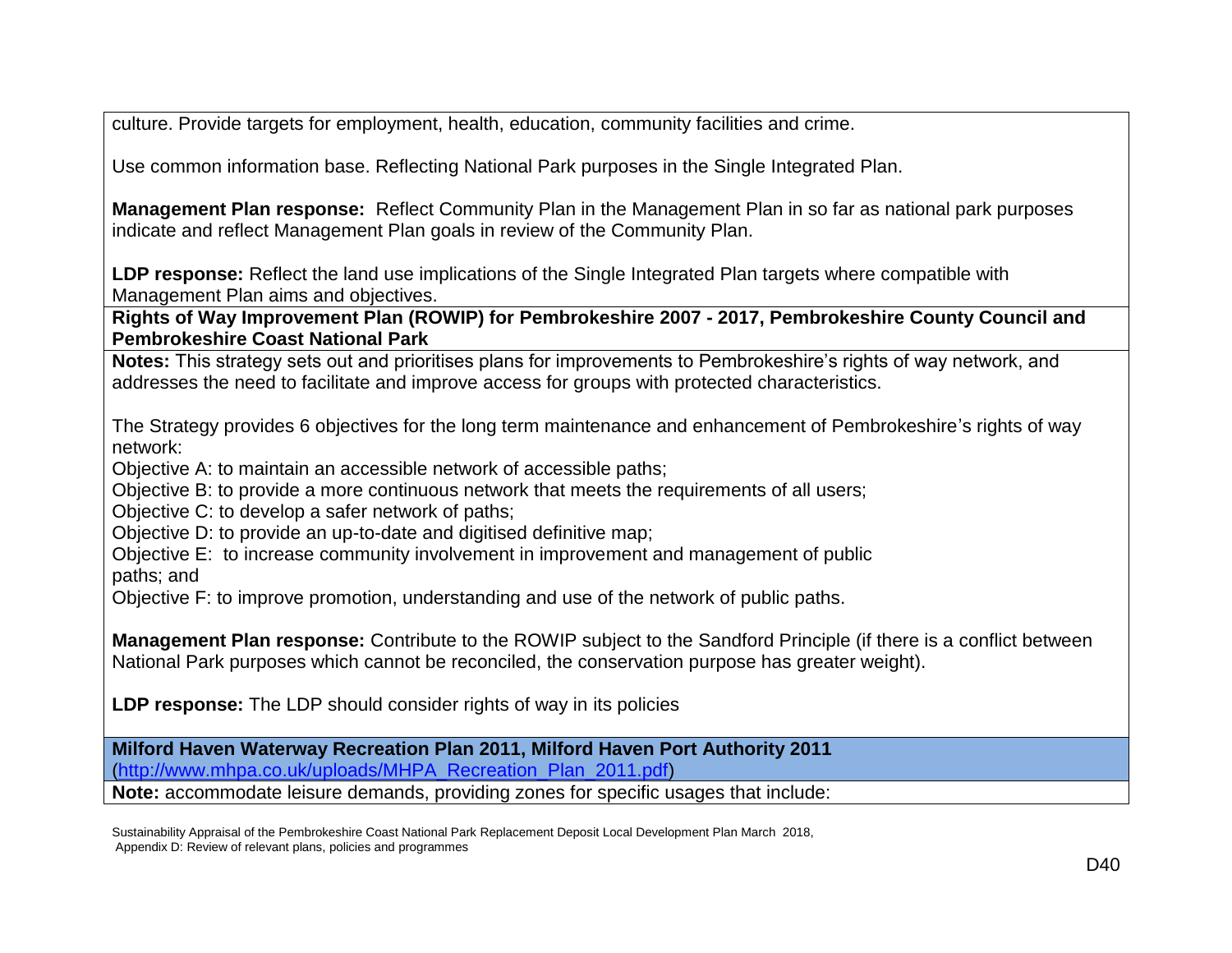- Sailing/rowing/canoeing/power-boating
- Mooring
- Water-ski-ing
- Wind/kite-surfing
- Angling

A cited objective (Section 6) is to 'To safeguard the natural environment of the Haven whilst continuing to promote its long-term sustainable use.

**A Local Biodiversity Action Plan for Pembrokeshire, Pembrokeshire Biodiveristy Partnership**  [\(http://www.biodiversitypembrokeshire.org.uk/action%20plans.html\)](http://www.biodiversitypembrokeshire.org.uk/action%20plans.html)

**Notes:** The Local Biodiversity Action Plan for Pembrokeshire (LBAP) is the primary mechanism by which the NPA will contribute to the UKBAP arising from the Convention on the Conservation of Biological Diversity. Planning and implementation is coordinated by the Pembrokeshire Biodiversity Partnership, a group of 14 organisations that includes the NPA, and there will continue to be complete integration of the LBAP with relevant sections of the NPMP. The LBAP is a key means for 'joining up' conservation action and for enabling partners to take a broad view of conservation measures required. Influencing management on non partner-owned sites and securing finance for additional projects.

**Management Plan response:** Continue to use the Local Biodiversity Action Plan, the process, and the services of the West Wales Biodiversity Information Centre, to integrate management within the National Park, and between it and the wider county.

**"Progress in Partnership" The SWWITCH RTP, South West Wales Integrated Transport Consortium (SWWITCH)** [\(http://www.swwitch.net/rtp.aspx\)](http://www.swwitch.net/rtp.aspx)

**Notes:** The RTP replaces county-level Local Transport Plans. The Vision for South West Wales is 'to improve transport and access within and beyond the region to facilitate economic development and the development and use of more sustainable and healthier modes of transport'.

The RTP reiterates national strategy (above), which sees the ports of Milford Haven, Pembroke and Fishguard as 'key gateways to and from Wales'.

The 'network of towns' concept is also cascaded downwards to the region from national strategy; this sees the Haven Waterway towns of Milford Haven, Pembroke/Pembroke Dock and Haverfordwest as supporting each other by offering complementary functions and being better linked. The Strategy sets out outcomes to influence travel behaviour, which will

Sustainability Appraisal of the Pembrokeshire Coast National Park Replacement Deposit Local Development Plan March 2018, Appendix D: Review of relevant plans, policies and programmes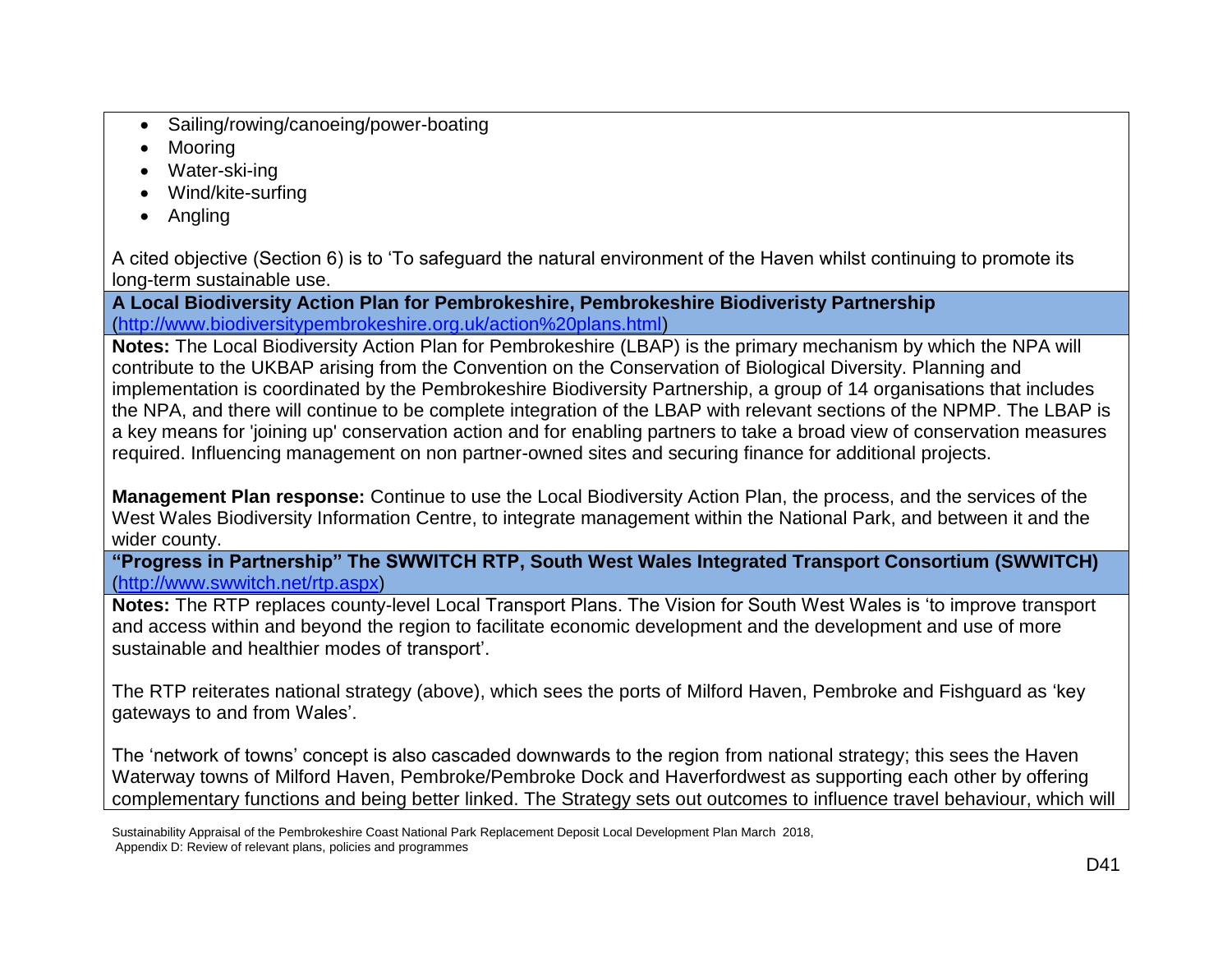have beneficial effects overall.

**Pembrokeshire Greenways Strategy, Greenways Partnership**

[\(http://www.pembrokeshiregreenways.co.uk/\)](http://www.pembrokeshiregreenways.co.uk/)

**Local Housing Strategy for Pembrokeshire 2007-2012, Pembrokeshire County Council 2007**  [\(http://www.pembrokeshire.gov.uk/content.asp?nav=2%2C1108%2C1199\)](http://www.pembrokeshire.gov.uk/content.asp?nav=2%2C1108%2C1199)

**Notes:** This strategy sets out what Pembrokeshire County Council and partners will do over the period of the five years covered by the strategy to tackle key housing issues in the county including: affordable housing deficit, homelessness and the provision of housing to vulnerable people.

This strategy is due to be reviewed or replace as it has expired.

**Management plan response:** TBC

**LDP response:** TBC

**Pembrokeshire and Ceredigion Rivers Catchment Flood Management Plan (2009)**

Notes: This plan covers an area of 3300 km<sup>2</sup> and around 90,000 properties in Pembrokeshire and Ceredigion and is inclusion of the National Park. The plan covers 673km of river across15 river catchments Teifi, East and West Cleddau, Rheidol, Clarach, Ystwth, Nevern and Aeron, and their main tributaries.

The purpose of the plan is understand the scale and extent of flooding now and in the future and set policy for managing flood risk within the 15 catchments covered by the plan. The National Park contains three of the CFMP's sub-areas for policy, these are:

- Eastern and Western Cleddau A policy 2 area: "Areas of low and moderate flood risk where we can generally reduce existing flood risk management actions".
- Western Coastal Rivers: A Policy 4 area: "Areas of low, moderate or high flood risk where we are already managing flood risk effectively but where we may need to take further actions to keep pace with climate change"
- Western Commercial Area A Policy 4 area (see above)

#### LDP response

**River Basin Management Plan Western Wales River Basin District (2015-2021), Natural Resources Wales 2015**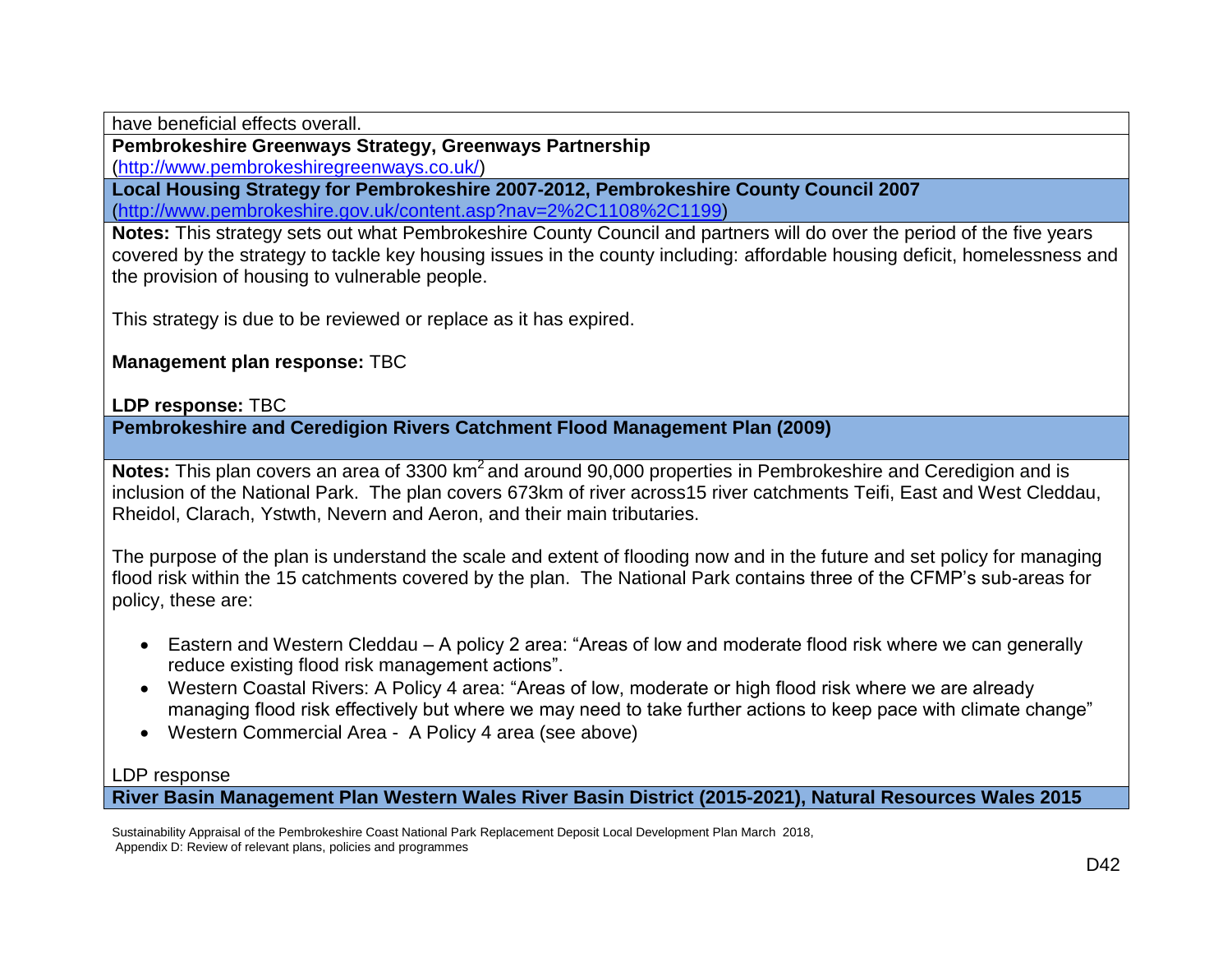[\(http://webarchive.nationalarchives.gov.uk/20140328084622/http://www.environment](http://webarchive.nationalarchives.gov.uk/20140328084622/http:/www.environment-agency.gov.uk/research/planning/125095.aspx)[agency.gov.uk/research/planning/125095.aspx\)](http://webarchive.nationalarchives.gov.uk/20140328084622/http:/www.environment-agency.gov.uk/research/planning/125095.aspx)

**Notes:** The River Basin Management Plan for the Western Wales River Basin District is prepared under the Water Framework Directive. It describes the current condition of the river basin district and what has been achieved since 2009; details the Programme of Measures for improving the water environment by 2021, provides the water body objectives and look forward to the planned review in 2021.

Management Plan response: accommodate through responses to climate change

LDP response: accommodate through strategic policy on flooding

**Cleddau and Pembrokeshire Coastal Rivers Catchment Abstraction Management Strategy (CAMS), Environment Agency Wales** 

[\(http://www.environment-agency.gov.uk/business/topics/water/119933.aspx\)](http://www.environment-agency.gov.uk/business/topics/water/119933.aspx)

**Notes:** Catchment Abstraction Management Strategies (CAMS) are a means of engaging public involvement, assessing water resources, allocating abstraction licenses and facilitating license trading. The draft CPCR CAMS states that DCWW has sufficient water available to meet demand for water in the Pembrokeshire area over the next 25 years. The LDP will link closely with the CAMS to ensure that it takes account of development needs in future revisions of its water resources plan and vice versa. Interactions between future water supply and demand, especially in the context of climate change, and attendant water quality and ecological issues (e.g. arising from low flows). Much of West Wales has been exempt from groundwater licensing. The 2006 CAMS was updated in 2009.

**Management Plan response:** Contribute to management of watercourse flow rates and groundwater levels in line with the CAMS.

LDP response: Locate development so as to minimise water abstraction impact.

**A framework for Integrated Coastal Zone Management in Pembrokeshire, Pembrokeshire Coastal and Maritime Network 2006** 

[\(http://www.pembrokeshirecoastalforum.org.uk/wp-content/uploads/2011/05/Coastal-Zone-Management-in-](http://www.pembrokeshirecoastalforum.org.uk/wp-content/uploads/2011/05/Coastal-Zone-Management-in-Pembrokeshire.pdf)[Pembrokeshire.pdf\)](http://www.pembrokeshirecoastalforum.org.uk/wp-content/uploads/2011/05/Coastal-Zone-Management-in-Pembrokeshire.pdf)

**Cleddau and Pembrokeshire Coastal Rivers CAMS inc. 2009 update, Environment Agency Wales 2009** [\(http://www.environment-agency.gov.uk/business/topics/water/119933.aspx\)](http://www.environment-agency.gov.uk/business/topics/water/119933.aspx)